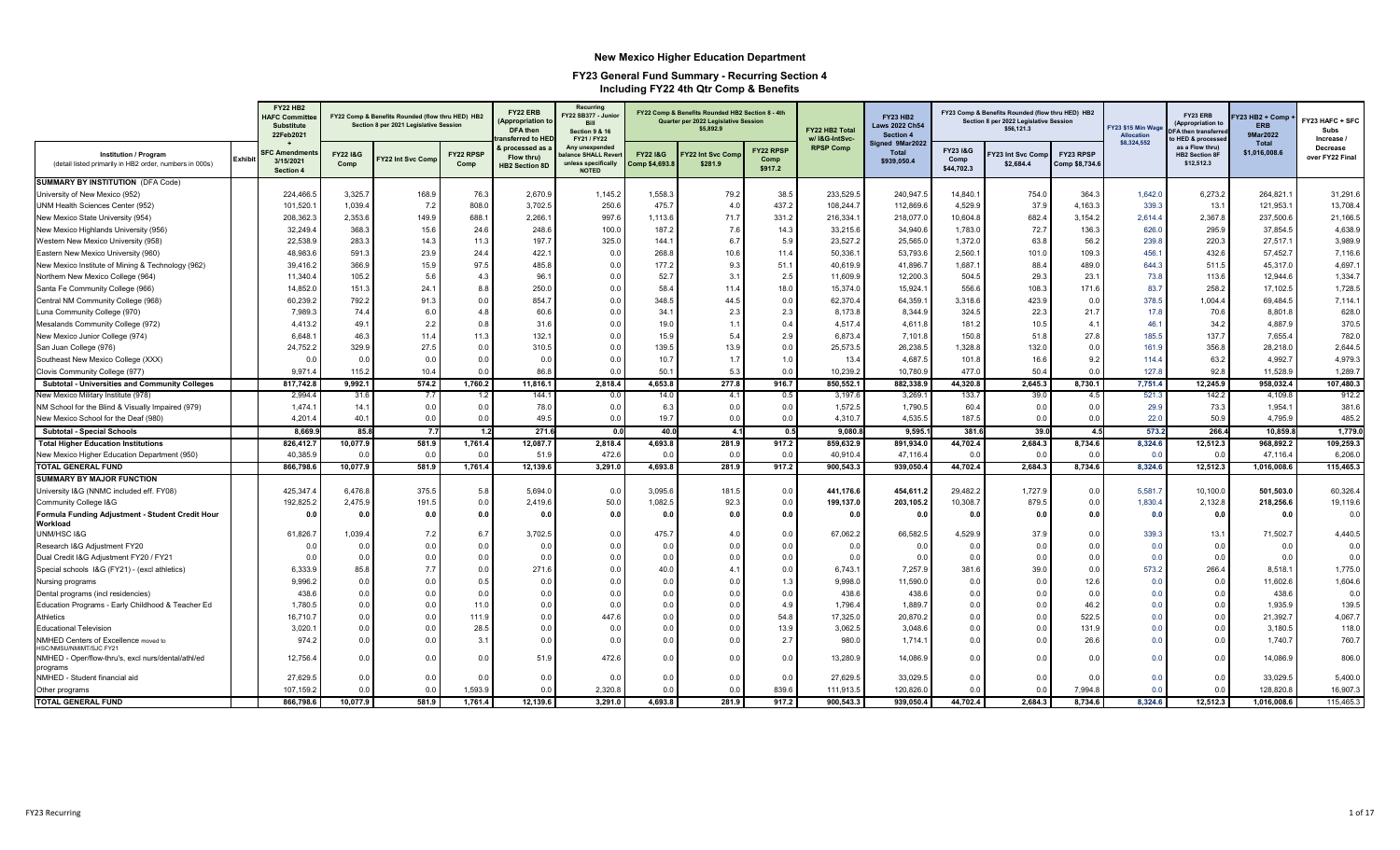|                                                                                                                                           |                | <b>FY22 HB2</b><br><b>HAFC Committe</b><br><b>Substitute</b><br>22Feb2021 |                             | FY22 Comp & Benefits Rounded (flow thru HED) HB2<br>Section 8 per 2021 Legislative Session |                   | FY22 ERB<br><b>Appropriation t</b><br>DFA then<br>ansferred to HED | Recurring<br>Y22 SB377 - Junior<br>Rill<br><b>Section 9 &amp; 16</b><br>FY21 / FY22 |                                      | FY22 Comp & Benefits Rounded HB2 Section 8 - 4th<br>Quarter per 2022 Legislative Session<br>\$5,892.9 |                              | FY22 HB2 Total<br>w/ I&G-IntSvc- | <b>FY23 HB2</b><br><b>Laws 2022 Ch54</b><br>Section 4 |                                           | FY23 Comp & Benefits Rounded (flow thru HED) HB2<br>Section 8 per 2022 Legislative Session<br>\$56,121.3 |                             | <b>FY23 \$15 Min Wag</b><br>Allocation<br>\$8,324,552 | FY23 ERB<br>(Appropriation to<br>DFA then transferre<br>o HED & processed | Y23 HB2 + Comp<br><b>ERB</b><br>9Mar2022 | FY23 HAFC + SFC<br>Subs<br>Increase / |
|-------------------------------------------------------------------------------------------------------------------------------------------|----------------|---------------------------------------------------------------------------|-----------------------------|--------------------------------------------------------------------------------------------|-------------------|--------------------------------------------------------------------|-------------------------------------------------------------------------------------|--------------------------------------|-------------------------------------------------------------------------------------------------------|------------------------------|----------------------------------|-------------------------------------------------------|-------------------------------------------|----------------------------------------------------------------------------------------------------------|-----------------------------|-------------------------------------------------------|---------------------------------------------------------------------------|------------------------------------------|---------------------------------------|
| <b>Institution / Program</b><br>(detail listed primarily in HB2 order, numbers in 000s)                                                   | <b>Exhibit</b> | <b>SFC Amendment</b><br>3/15/2021<br><b>Section 4</b>                     | <b>FY22 1&amp;G</b><br>Comp | FY22 Int Svc Comp                                                                          | FY22 RPSP<br>Comp | <b>&amp; processed as a</b><br>Flow thru)<br><b>HB2 Section 8D</b> | Any unexpended<br>alance SHALL Rever<br>unless specifically<br><b>NOTED</b>         | <b>FY221&amp;G</b><br>Comp \$4,693.8 | <b>FY22 Int Svc Comp</b><br>\$281.9                                                                   | FY22 RPSP<br>Comp<br>\$917.2 | <b>RPSP Comp</b>                 | Signed 9Mar2022<br><b>Total</b><br>\$939,050.4        | <b>FY23 I&amp;G</b><br>Comp<br>\$44.702.3 | Y23 Int Svc Comp<br>\$2,684.4                                                                            | FY23 RPSP<br>Comp \$8,734.6 |                                                       | as a Flow thru)<br><b>HB2 Section 8F</b><br>\$12,512.3                    | Total<br>\$1,016,008.6                   | Decrease<br>over FY22 Final           |
| <b>HIGHER EDUCATION DEPARTMENT:</b>                                                                                                       |                |                                                                           |                             |                                                                                            |                   |                                                                    |                                                                                     |                                      |                                                                                                       |                              |                                  |                                                       |                                           |                                                                                                          |                             |                                                       |                                                                           |                                          |                                       |
| HB2, Section 4 (recurring) appropriations to NMHED's<br>P505 and P506 are lump sum.<br>(1) Policy Dev & Instit Financial Oversight (P505) |                |                                                                           |                             |                                                                                            |                   |                                                                    |                                                                                     |                                      |                                                                                                       |                              |                                  |                                                       |                                           |                                                                                                          |                             |                                                       |                                                                           |                                          |                                       |
| Operations                                                                                                                                |                | 4,378.8                                                                   |                             |                                                                                            |                   | 51.9                                                               |                                                                                     |                                      |                                                                                                       |                              | 4,430.7                          | 5,151.3                                               |                                           |                                                                                                          |                             |                                                       |                                                                           | 5,151.3                                  | 720.6                                 |
| <b>IDEAL-NM</b>                                                                                                                           |                |                                                                           |                             |                                                                                            |                   |                                                                    |                                                                                     |                                      |                                                                                                       |                              |                                  |                                                       |                                           |                                                                                                          |                             |                                                       |                                                                           | 0.0                                      | 0.0                                   |
| <b>High Skills</b>                                                                                                                        |                | 461                                                                       |                             |                                                                                            |                   |                                                                    |                                                                                     |                                      |                                                                                                       |                              | 461.                             | 761.                                                  |                                           |                                                                                                          |                             |                                                       |                                                                           | 761.1                                    | 300.0                                 |
| Program Development Enhancement Fund (PDEF)                                                                                               |                |                                                                           |                             |                                                                                            |                   |                                                                    |                                                                                     |                                      |                                                                                                       |                              |                                  |                                                       |                                           |                                                                                                          |                             |                                                       |                                                                           | 0.0                                      | 0.0                                   |
| Adult Education (AE)                                                                                                                      |                | 6,500.0                                                                   |                             |                                                                                            |                   |                                                                    |                                                                                     |                                      |                                                                                                       |                              | 6,500.0                          | 6,700.0                                               |                                           |                                                                                                          |                             |                                                       |                                                                           | 6,700.0                                  | 200.0                                 |
| Tribal College Dual Credit (excludes 50K in PED from                                                                                      |                | 263.9                                                                     |                             |                                                                                            |                   |                                                                    |                                                                                     |                                      |                                                                                                       |                              | 263.9                            | 263.9                                                 |                                           |                                                                                                          |                             |                                                       |                                                                           | 263.9                                    | 0.0                                   |
| Adult Literacy (New)                                                                                                                      |                | 680.4                                                                     |                             |                                                                                            |                   |                                                                    |                                                                                     |                                      |                                                                                                       |                              | 680.4                            | 750.0                                                 |                                           |                                                                                                          |                             |                                                       |                                                                           | 750.0                                    | 69.6                                  |
| Placeholder for pass-through RPSP                                                                                                         |                |                                                                           |                             |                                                                                            |                   |                                                                    |                                                                                     |                                      |                                                                                                       |                              |                                  |                                                       |                                           |                                                                                                          |                             |                                                       |                                                                           | 0.0                                      | 0.0                                   |
| Displaced worker                                                                                                                          |                | 126.1                                                                     |                             |                                                                                            |                   |                                                                    |                                                                                     |                                      |                                                                                                       |                              | 126.                             | 126.7                                                 |                                           |                                                                                                          |                             |                                                       |                                                                           | 126.1                                    | 0.0                                   |
| ELL Teacher + New FY20 Bilingual Teacher Preparation                                                                                      |                | 130.1                                                                     |                             |                                                                                            |                   |                                                                    |                                                                                     |                                      |                                                                                                       |                              | 130.1                            | 84.5                                                  |                                           |                                                                                                          |                             |                                                       |                                                                           | 84.5                                     | (45.6)                                |
| New FY20 - Centers of Excellence = Moved FY21 to<br>Centers @ UNMHSC, NMSU, NMIMT, & SJC,                                                 |                |                                                                           |                             |                                                                                            |                   |                                                                    |                                                                                     |                                      |                                                                                                       |                              |                                  |                                                       |                                           |                                                                                                          |                             |                                                       |                                                                           | 0.0                                      | 0.0                                   |
| New FY20 - Grow Your Own Teachers Act in Chaparral<-                                                                                      |                |                                                                           |                             |                                                                                            |                   |                                                                    |                                                                                     |                                      |                                                                                                       |                              |                                  |                                                       |                                           |                                                                                                          |                             |                                                       |                                                                           | 0.0                                      | 0.0                                   |
| New FY20 - Faculty Position for Renewable Energy Tech<br>Curr. at MCC                                                                     |                |                                                                           |                             |                                                                                            |                   |                                                                    |                                                                                     |                                      |                                                                                                       |                              |                                  |                                                       |                                           |                                                                                                          |                             |                                                       |                                                                           | 0.0                                      | 0.0                                   |
| New FY20 / FY22 SB377 - Dual Credit Program at CCC                                                                                        |                |                                                                           |                             |                                                                                            |                   |                                                                    | 125.0                                                                               |                                      |                                                                                                       |                              | 125.0                            |                                                       |                                           |                                                                                                          |                             |                                                       |                                                                           | 0.0                                      | (125.0)                               |
| New FY21 - Navajo Technical University Nursing                                                                                            |                | 216.0                                                                     |                             |                                                                                            |                   |                                                                    |                                                                                     |                                      |                                                                                                       |                              | 216.0                            |                                                       |                                           |                                                                                                          |                             |                                                       |                                                                           | 0.0                                      | (216.0)                               |
| New FY22 SB377 Restore Funding for SBDC at SFCC                                                                                           |                |                                                                           |                             |                                                                                            |                   |                                                                    | 250.0                                                                               |                                      |                                                                                                       |                              | 250.0                            |                                                       |                                           |                                                                                                          |                             |                                                       |                                                                           | 0.0                                      | (250.0)                               |
| New FY22 SB377 non-Credit Workforce Training &<br>Development Classes/Svcs at NMJC                                                        |                |                                                                           |                             |                                                                                            |                   |                                                                    | 97.6                                                                                |                                      |                                                                                                       |                              | 97.6                             |                                                       |                                           |                                                                                                          |                             |                                                       |                                                                           | 0.0                                      | (97.6)                                |
| <b>External Diploma Program</b>                                                                                                           |                |                                                                           |                             |                                                                                            |                   |                                                                    |                                                                                     |                                      |                                                                                                       |                              |                                  | 250.0                                                 |                                           |                                                                                                          |                             |                                                       |                                                                           | 250.0                                    | 250.0                                 |
| College Hunger Initiative                                                                                                                 |                |                                                                           |                             |                                                                                            |                   |                                                                    |                                                                                     |                                      |                                                                                                       |                              |                                  |                                                       |                                           |                                                                                                          |                             |                                                       |                                                                           | 0.0                                      | 0.0                                   |
| <b>Tribal Education Inititiaves</b>                                                                                                       |                |                                                                           |                             |                                                                                            |                   |                                                                    |                                                                                     |                                      |                                                                                                       |                              |                                  |                                                       |                                           |                                                                                                          |                             |                                                       |                                                                           | 0.0                                      | 0.0                                   |
| Subtotal Policy Dev & Instit Financial Oversight                                                                                          |                | 12,756.4                                                                  | 0.0                         | 0.0                                                                                        | 0.0               | 51.9                                                               | 472.6                                                                               | 0.0                                  | $\overline{0.0}$                                                                                      | 0.0                          | 13,280.9                         | 14.086.9                                              | 0.0                                       | 0.0                                                                                                      | 0.0                         | 0.0                                                   | 0.0                                                                       | 14.086.9                                 | 806.0                                 |
| (2) Student Financial Aid (P506, P510)                                                                                                    |                |                                                                           |                             |                                                                                            |                   |                                                                    |                                                                                     |                                      |                                                                                                       |                              |                                  |                                                       |                                           |                                                                                                          |                             |                                                       |                                                                           |                                          |                                       |
| NM Opportunity Scholarship New FY21 P510 Fund 21190                                                                                       |                | 7,000.0                                                                   |                             |                                                                                            |                   |                                                                    |                                                                                     |                                      |                                                                                                       |                              | 7,000.0                          | 12,000.0                                              |                                           |                                                                                                          |                             |                                                       |                                                                           | 12,000.0                                 | 5,000.0                               |
| Legal Services for Land Grants and Acequias - L.2019<br>Ch. 43 Fund 21440                                                                 |                | 0.0                                                                       |                             |                                                                                            |                   |                                                                    |                                                                                     |                                      |                                                                                                       |                              | 0.0                              |                                                       |                                           |                                                                                                          |                             |                                                       |                                                                           | 0.0                                      | 0.0                                   |
| <b>Dual Credit</b>                                                                                                                        |                |                                                                           |                             |                                                                                            |                   |                                                                    |                                                                                     |                                      |                                                                                                       |                              | 0.0                              | 0.0                                                   |                                           |                                                                                                          |                             |                                                       |                                                                           | 0.0                                      | 0.0                                   |
| Student Financial Aid Special Programs (Funds 21600,<br>20760, 68270)                                                                     |                | 20,629.5                                                                  | 0.0                         | 0.0                                                                                        | 0.0               |                                                                    |                                                                                     | 0.0                                  | 0.0                                                                                                   | 0.0                          | 20,629.5                         | 21,029.5                                              | 0.0                                       | $0.0\,$                                                                                                  | 0.0                         |                                                       |                                                                           | 21,029.5                                 | 400.0                                 |
| Subtotal Student Financial Aid                                                                                                            |                | 27,629.5                                                                  | 0.0                         | 0.0                                                                                        | 0.0               | 0.0                                                                | 0.0                                                                                 | 0.0                                  | 0.0                                                                                                   | 0.0                          | 27,629.5                         | 33,029.5                                              | 0.0                                       | 0.0                                                                                                      | 0.0                         | 0.0                                                   | 0.0                                                                       | 33,029.5                                 | 5,400.0                               |
| <b>Total NMHED</b>                                                                                                                        |                | 40,385.9                                                                  | 0.0                         | 0.0                                                                                        | 0.0               | 51.9                                                               | 472.6                                                                               | 0.0                                  | 0.0                                                                                                   | 0.0                          | 40,910.4                         | 47,116.4                                              | 0.0                                       | 0.0                                                                                                      | 0.0                         | 0.0                                                   | 0.0                                                                       | 47,116.4                                 | 6,206.0                               |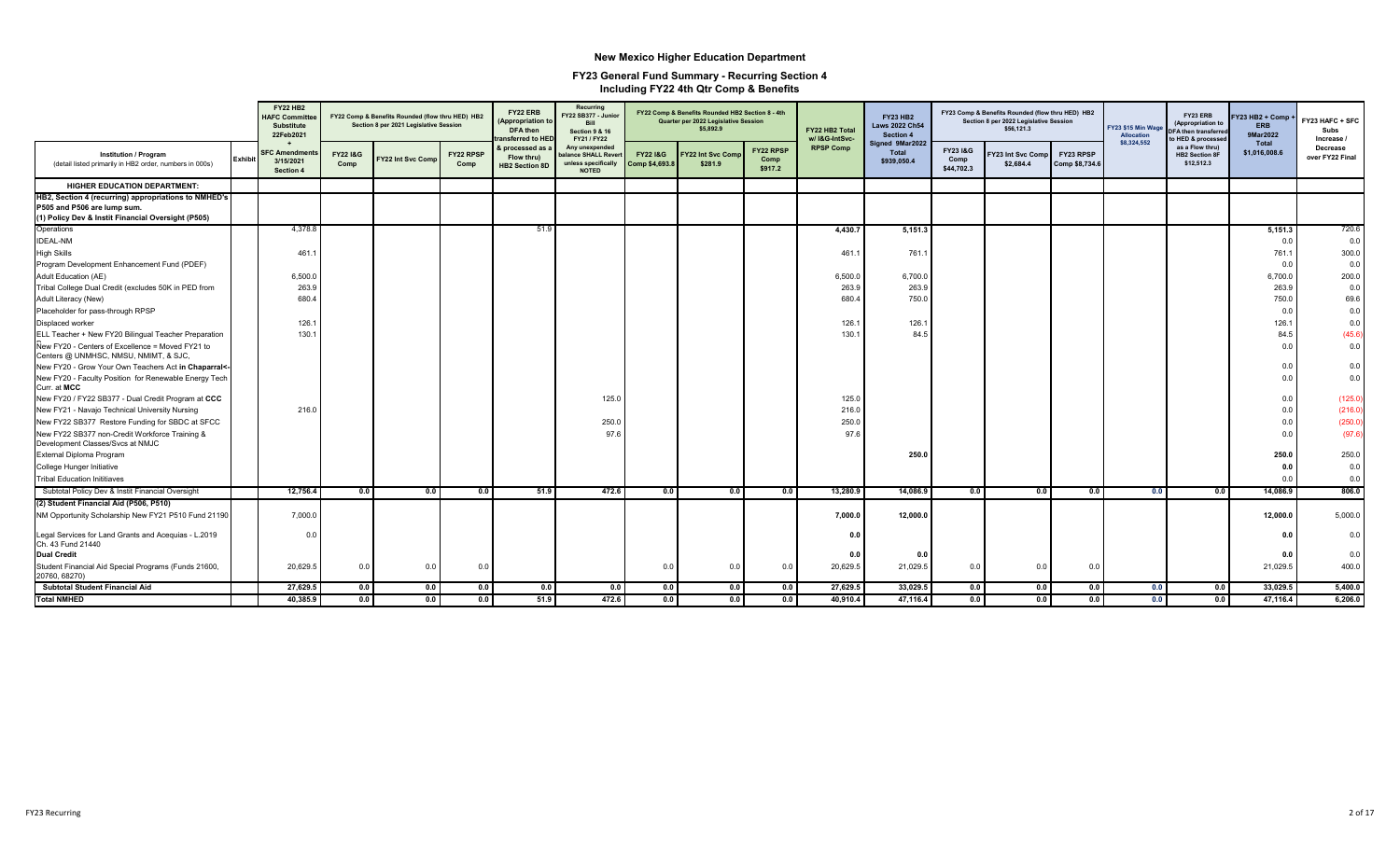|                                                                                         |                | <b>FY22 HB2</b><br><b>HAFC Committe</b><br><b>Substitute</b><br>22Feb2021 |                  | FY22 Comp & Benefits Rounded (flow thru HED) HB2<br>Section 8 per 2021 Legislative Session |                   | FY22 ERB<br><b>Appropriation 1</b><br>DFA then<br>ansferred to HEI | Recurring<br>Y22 SB377 - Junio<br><b>Bill</b><br><b>Section 9 &amp; 16</b><br>FY21 / FY22 |                        | FY22 Comp & Benefits Rounded HB2 Section 8 - 4th<br>Quarter per 2022 Legislative Session<br>\$5,892.9 |                              | FY22 HB2 Total<br>w/ I&G-IntSvc- | <b>FY23 HB2</b><br>Laws 2022 Ch54<br>Section 4 |                                | FY23 Comp & Benefits Rounded (flow thru HED) HB2<br>Section 8 per 2022 Legislative Session<br>\$56,121.3 |                             | <b>FY23 \$15 Min Wag</b><br>Allocation | FY23 ERB<br>(Appropriation to<br>A then transferre<br><b>HED &amp; processe</b> | Y23 HB2 + Comp<br><b>ERB</b><br>9Mar2022 | FY23 HAFC + SFC<br>Subs<br>Increase / |
|-----------------------------------------------------------------------------------------|----------------|---------------------------------------------------------------------------|------------------|--------------------------------------------------------------------------------------------|-------------------|--------------------------------------------------------------------|-------------------------------------------------------------------------------------------|------------------------|-------------------------------------------------------------------------------------------------------|------------------------------|----------------------------------|------------------------------------------------|--------------------------------|----------------------------------------------------------------------------------------------------------|-----------------------------|----------------------------------------|---------------------------------------------------------------------------------|------------------------------------------|---------------------------------------|
| <b>Institution / Program</b><br>(detail listed primarily in HB2 order, numbers in 000s) | <b>Exhibit</b> | <b>FC Amendmen</b><br>3/15/2021<br>Section 4                              | FY22 1&G<br>Comp | Y22 Int Svc Comp                                                                           | FY22 RPSP<br>Comp | processed as<br>Flow thru)<br>HB2 Section 8D                       | Any unexpended<br>alance SHALL Rever<br>unless specifically<br><b>NOTED</b>               | FY221&G<br>omp \$4,693 | Y22 Int Svc Con<br>\$281.9                                                                            | FY22 RPSP<br>Comp<br>\$917.2 | <b>RPSP Comp</b>                 | Signed 9Mar2022<br><b>Total</b><br>\$939,050.4 | FY23 I&G<br>Comp<br>\$44,702.3 | Y23 Int Svc Comp<br>\$2,684.4                                                                            | FY23 RPSP<br>Comp \$8,734.6 | \$8,324,552                            | as a Flow thru)<br><b>HB2 Section 8F</b><br>\$12,512.3                          | Total<br>\$1,016,008.6                   | Decrease<br>over FY22 Final           |
| <b>I&amp;G DETAIL</b>                                                                   |                |                                                                           |                  |                                                                                            |                   |                                                                    |                                                                                           |                        |                                                                                                       |                              |                                  |                                                |                                |                                                                                                          |                             |                                        |                                                                                 |                                          |                                       |
| <b>UNIVERSITY OF NEW MEXICO</b>                                                         |                |                                                                           |                  |                                                                                            |                   |                                                                    |                                                                                           |                        |                                                                                                       |                              |                                  |                                                |                                |                                                                                                          |                             |                                        |                                                                                 |                                          |                                       |
| Main Campus - Instruction and General                                                   | <b>1&amp;G</b> | 192,166.3                                                                 | 3,062.1          | 168.9                                                                                      | 0.2               | 2,445.5                                                            |                                                                                           | 1,436.7                | 79.2                                                                                                  |                              | 199,358.9                        | 203,767.                                       | 13,682.2                       | 754.0                                                                                                    |                             | 1,428.2                                | 6,273.2                                                                         | 225,905.3                                | 26,546.4                              |
| <b>Athletics</b>                                                                        | 21             | 4.163.6                                                                   |                  |                                                                                            | 25.0              |                                                                    | 247.6                                                                                     |                        |                                                                                                       | 11.7                         | 4,447.9                          | 5,936.2                                        |                                |                                                                                                          | 111.8                       |                                        |                                                                                 | 6,048.0                                  | 1,600.7                               |
| Educational television                                                                  | 17             | 1,015.6                                                                   |                  |                                                                                            | 8.0               |                                                                    |                                                                                           |                        |                                                                                                       | 3.0                          | 1,026.6                          | 1,023.6                                        |                                |                                                                                                          | 28.2                        |                                        |                                                                                 | 1,051.8                                  | 25.2                                  |
| Categorical - NM tribal education initiatives                                           |                |                                                                           |                  |                                                                                            |                   |                                                                    |                                                                                           |                        |                                                                                                       |                              | 0.0                              | 1,050.0                                        |                                |                                                                                                          |                             |                                        |                                                                                 | 1,050.0                                  | 1,050.0                               |
| Categorical - NM teacher pipeline initiatives                                           |                |                                                                           |                  |                                                                                            |                   |                                                                    |                                                                                           |                        |                                                                                                       |                              | 0.0                              | 100.0                                          |                                |                                                                                                          |                             |                                        |                                                                                 | 100.0                                    | 100.0                                 |
| Gallup Branch - I&G                                                                     | I&G            | 8,643.1                                                                   | 121.6            | 0.0                                                                                        |                   | 84.0                                                               |                                                                                           | 55.0                   | 0.0                                                                                                   |                              | 8,903.7                          | 8,994.6                                        | 523.4                          | 0.0                                                                                                      |                             | 78.0                                   |                                                                                 | 9,596.0                                  | 692.3                                 |
| Gallup - nurse expansion                                                                | 18G            | 180.6                                                                     |                  |                                                                                            |                   |                                                                    |                                                                                           |                        |                                                                                                       |                              | 180.6                            | 180.6                                          |                                |                                                                                                          |                             |                                        |                                                                                 | 180.6                                    | 0.0                                   |
| Workforce development program Leg Add (language<br>veto) Gallup Branch FY21             |                | 182.4                                                                     |                  |                                                                                            |                   |                                                                    |                                                                                           |                        |                                                                                                       |                              | 182.4                            | 182.4                                          |                                |                                                                                                          |                             |                                        |                                                                                 | 182.4                                    | 0.0                                   |
| Categorical - NM tribal education initiatives - Gallup                                  |                |                                                                           |                  |                                                                                            |                   |                                                                    |                                                                                           |                        |                                                                                                       |                              | 0.0                              | 100.0                                          |                                |                                                                                                          |                             |                                        |                                                                                 | 100.0                                    | 100.0                                 |
| Los Alamos Branch - I&G                                                                 | I&G            | 1,875.0                                                                   | 28.5             | 0.0                                                                                        |                   | 22.7                                                               |                                                                                           | 12.5                   | 0.0                                                                                                   |                              | 1,938.7                          | 1,975.4                                        | 119.5                          | 0.0                                                                                                      |                             | 0.8                                    |                                                                                 | 2,095.7                                  | 157.0                                 |
| Valencia Branch - I&G                                                                   | <b>1&amp;G</b> | 5,711.0                                                                   | 69.7             | 0.0                                                                                        |                   | 66.7                                                               |                                                                                           | 33.3                   | 0.0                                                                                                   |                              | 5,880.7                          | 5,969.6                                        | 317.4                          | 0.0                                                                                                      |                             | 83.7                                   |                                                                                 | 6,370.7                                  | 490.0                                 |
| Valencia - nurse expansion                                                              | 18G            | 146.5                                                                     |                  |                                                                                            |                   |                                                                    |                                                                                           |                        |                                                                                                       |                              | 146.5                            | 146.5                                          |                                |                                                                                                          |                             |                                        |                                                                                 | 146.5                                    | 0.0                                   |
| Taos Branch - I&G                                                                       | <b>I&amp;G</b> | 3,768.9                                                                   | 43.8             | 0.0                                                                                        |                   | 52.0                                                               |                                                                                           | 20.8                   | 0.0                                                                                                   |                              | 3,885.5                          | 3,948.5                                        | 197.6                          | 0.0                                                                                                      |                             | 51.3                                   |                                                                                 | 4,197.4                                  | 311.9                                 |
| Taos - nurse expansion                                                                  | 18G            | 210.4                                                                     |                  |                                                                                            |                   |                                                                    |                                                                                           |                        |                                                                                                       |                              | 210.4                            | 210.4                                          |                                |                                                                                                          |                             |                                        |                                                                                 | 210.4                                    | 0.0                                   |
| Judicial selection                                                                      | 17             | 47.5                                                                      |                  |                                                                                            | 0.2               |                                                                    |                                                                                           |                        |                                                                                                       | 0.2                          | 47.9                             | 47.7                                           |                                |                                                                                                          | 2.4                         |                                        |                                                                                 | 50.1                                     | 2.2                                   |
| SW Research Ctr (incl Ctr Reg Stud + Span Col RC)                                       | 16,17          | 729.4                                                                     |                  |                                                                                            | 8.2               |                                                                    |                                                                                           |                        |                                                                                                       | 3.8                          | 741.4                            | 737.6                                          |                                |                                                                                                          | 36.3                        |                                        |                                                                                 | 773.9                                    | 32.5                                  |
| Substance abuse program                                                                 | 17             | 65.4                                                                      |                  |                                                                                            | 0.6               |                                                                    |                                                                                           |                        |                                                                                                       | 0.3                          | 66.3                             | 66.0                                           |                                |                                                                                                          | 2.6                         |                                        |                                                                                 | 68.6                                     | 2.3                                   |
| Resource geographic information system                                                  | 16             | 58.5                                                                      |                  |                                                                                            | 0.8               |                                                                    |                                                                                           |                        |                                                                                                       | 0.3                          | 59.6                             | 59.3                                           |                                |                                                                                                          | 3.0                         |                                        |                                                                                 | 62.3                                     | 2.7                                   |
| Southwest Indian Law Clinic                                                             | 17             | 182.8                                                                     |                  |                                                                                            | 2.6               |                                                                    |                                                                                           |                        |                                                                                                       | 1.1                          | 186.5                            | 185.4                                          |                                |                                                                                                          | 10.7                        |                                        |                                                                                 | 196.1                                    | 9.6                                   |
| BBER Census and population analysis                                                     | $17\,$         | 341.                                                                      |                  |                                                                                            | 4.9               |                                                                    |                                                                                           |                        |                                                                                                       | 2.5                          | 348.7                            | 346.2                                          |                                |                                                                                                          | 24.2                        |                                        |                                                                                 | 370.4                                    | 21.7                                  |
| New Mexico Historical Review                                                            | 17             | 41.5                                                                      |                  |                                                                                            | 0.5               |                                                                    |                                                                                           |                        |                                                                                                       | 0.2                          | 42.2                             | 42.0                                           |                                |                                                                                                          | 1.6                         |                                        |                                                                                 | 43.6                                     | 1.4                                   |
| Ibero-American Education                                                                | 17             | 78.0                                                                      |                  |                                                                                            | 0.8               |                                                                    |                                                                                           |                        |                                                                                                       | 0.4                          | 79.2                             | 78.8                                           |                                |                                                                                                          | 3.5                         |                                        |                                                                                 | 82.3                                     | 3.1                                   |
| Manufacturing engineering program                                                       | 16             | 489.6                                                                     |                  |                                                                                            | 4.8               |                                                                    |                                                                                           |                        |                                                                                                       | 2.4                          | 496.8                            | 494.4                                          |                                |                                                                                                          | 22.6                        |                                        |                                                                                 | 517.0                                    | 20.2                                  |
| Wildlife law education                                                                  | 17             | 84.8                                                                      |                  |                                                                                            | $1$ .             |                                                                    |                                                                                           |                        |                                                                                                       | 0.6                          | 86.                              | 85.9                                           |                                |                                                                                                          | 5.3                         |                                        |                                                                                 | 91.2                                     | 4.7                                   |
| Morrissey Hall programs discontinued FY23                                               | 16             | 177.1                                                                     |                  |                                                                                            | 1.2               |                                                                    |                                                                                           |                        |                                                                                                       | 0.7                          | 179.0                            | 0.0                                            |                                |                                                                                                          | 6.2                         |                                        |                                                                                 | 6.2                                      | (172.8)                               |
| Disabled student services                                                               | 18G            | 160.6                                                                     |                  |                                                                                            | 0.0               |                                                                    |                                                                                           |                        |                                                                                                       | 0.0                          | 160.6                            | 160.6                                          |                                |                                                                                                          | 0.0                         |                                        |                                                                                 | 160.6                                    | 0.0                                   |
| Minority Student Services - Los Companeros moved<br>to HSC (ENLACE)                     | <b>1&amp;G</b> | 644.3                                                                     |                  |                                                                                            | 0.0               |                                                                    |                                                                                           |                        |                                                                                                       | 0.0                          | 644.3                            | 944.3                                          |                                |                                                                                                          | 0.0                         |                                        |                                                                                 | 944.3                                    | 300.C                                 |
| Community based educ (aka family dev program)                                           | 17             | 497.3                                                                     |                  |                                                                                            | 6.3               |                                                                    |                                                                                           |                        |                                                                                                       | 2.1                          | 505.7                            | 503.6                                          |                                |                                                                                                          | 19.5                        |                                        |                                                                                 | 523.1                                    | 17.4                                  |
| Corrine Wolfe Children's Law Center                                                     | 17             | 150.4                                                                     |                  |                                                                                            | 1.3               |                                                                    |                                                                                           |                        |                                                                                                       | 0.8                          | 152.5                            | 151.7                                          |                                |                                                                                                          | 7.9                         |                                        |                                                                                 | 159.6                                    | 7.1                                   |
| Utton Transboundary Resources Ctr (School of Law)                                       | 16             | 392.8                                                                     |                  |                                                                                            | 4.4               |                                                                    |                                                                                           |                        |                                                                                                       | 1.9                          | 399.                             | 397.2                                          |                                |                                                                                                          | 18.7                        |                                        |                                                                                 | 415.3                                    | 16.2                                  |
| Student mentoring program - Law College Prep<br>Mentoring moved to HSC (ENLACE)         |                | 255.8                                                                     |                  |                                                                                            | 2.2               |                                                                    |                                                                                           |                        |                                                                                                       | 1.0                          | 259.0                            | 258.0                                          |                                |                                                                                                          | 9.4                         |                                        |                                                                                 | 267.4                                    | 8.4                                   |
| Land grant studies                                                                      | 17             | 113.9                                                                     |                  |                                                                                            | 1.5               |                                                                    |                                                                                           |                        |                                                                                                       | 0.7                          | 116.1                            | 115.4                                          |                                |                                                                                                          | 6.2                         |                                        |                                                                                 | 121.6                                    | 5.5                                   |
| New FY20 - Judicial Education Center                                                    |                | 364.7                                                                     |                  |                                                                                            | 0.                |                                                                    |                                                                                           |                        |                                                                                                       | 0.8                          | 365.6                            | 364.8                                          |                                |                                                                                                          | 7.5                         |                                        |                                                                                 | 372.3                                    | 6.7                                   |
| New FY20 - Veterans Student Services                                                    | 12             | 228.0                                                                     |                  |                                                                                            |                   |                                                                    |                                                                                           |                        |                                                                                                       |                              | 228.0                            | 228.0                                          |                                |                                                                                                          |                             |                                        |                                                                                 | 228.0                                    | 0.0                                   |
| UNM Press FY20                                                                          | 17             | 136.8                                                                     |                  |                                                                                            | 1.6               |                                                                    | 100.0                                                                                     |                        |                                                                                                       | 0.8                          | 239.2                            | 238.4                                          |                                |                                                                                                          | 7.2                         |                                        |                                                                                 | 245.6                                    | 6.4                                   |
| New FY21 Grow Your Own Teacher Network                                                  |                | 0.0                                                                       |                  |                                                                                            |                   |                                                                    |                                                                                           |                        |                                                                                                       | 0.6                          | 0.6                              | 0.0                                            |                                |                                                                                                          | 5.7                         |                                        |                                                                                 | 5.7                                      | 5.1                                   |
| New FY21 - Chicano and Chicana Studies                                                  |                | 91.2                                                                      |                  |                                                                                            |                   |                                                                    | 175.0                                                                                     |                        |                                                                                                       | 0.4                          | 266.6                            | 325.0                                          |                                |                                                                                                          | 3.4                         |                                        |                                                                                 | 328.4                                    | 61.8                                  |
| New FY21 - Career soft skills and technical education                                   |                | 455.9                                                                     |                  |                                                                                            |                   |                                                                    |                                                                                           |                        |                                                                                                       | 0.2                          | 456.1                            | 0.0                                            |                                |                                                                                                          | 2.1                         |                                        |                                                                                 | 2.1                                      | (454.0)                               |
| <b>New FY21 - African American Student Services</b>                                     |                | 45.6                                                                      |                  |                                                                                            |                   |                                                                    | 50.0                                                                                      |                        |                                                                                                       | 0.2                          | 95.8                             | 171.6                                          |                                |                                                                                                          | 1.5                         |                                        |                                                                                 | 173.1                                    | 77.3                                  |
| New FY21 - Africana Studies                                                             |                | 273.5                                                                     |                  |                                                                                            |                   |                                                                    |                                                                                           |                        |                                                                                                       | 1.5                          | 275.0                            | 273.5                                          |                                |                                                                                                          | 14.5                        |                                        |                                                                                 | 288.0                                    | 13.0                                  |
| New FY21 - Native American Studies                                                      |                | 182.4                                                                     |                  |                                                                                            |                   |                                                                    | 50.0                                                                                      |                        |                                                                                                       | 0.3                          | 232.7                            | 250.0                                          |                                |                                                                                                          | 2.9                         |                                        |                                                                                 | 252.9                                    | 20.2                                  |
| Mock Trial Program & HS Forensics FY21                                                  |                | 114.0                                                                     |                  |                                                                                            |                   |                                                                    | 147.6                                                                                     |                        |                                                                                                       |                              | 261.6                            | 261.6                                          |                                |                                                                                                          |                             |                                        |                                                                                 | 261.6                                    | 0.0                                   |
| Graduation Reality and Dual-Role Skills Program FY22                                    |                |                                                                           |                  |                                                                                            |                   |                                                                    | 150.0                                                                                     |                        |                                                                                                       |                              | 150.0                            | 150.0                                          |                                |                                                                                                          |                             |                                        |                                                                                 | 150.0                                    | 0.0                                   |
| American Indian summer bridge program FY22                                              |                |                                                                           |                  |                                                                                            |                   |                                                                    | 100.0                                                                                     |                        |                                                                                                       |                              | 100.0                            | 250.0                                          |                                |                                                                                                          |                             |                                        |                                                                                 | 250.0                                    | 150.0                                 |
| New FY22 - Economics Department                                                         |                |                                                                           |                  |                                                                                            |                   |                                                                    | 125.0                                                                                     |                        |                                                                                                       |                              | 125.0                            | 125.0                                          |                                |                                                                                                          |                             |                                        |                                                                                 | 125.0                                    | 0.0                                   |
| Natural Heritage New Mexico Database FY23                                               |                |                                                                           |                  |                                                                                            |                   |                                                                    |                                                                                           |                        |                                                                                                       |                              | 0.0                              | 50.0                                           |                                |                                                                                                          |                             |                                        |                                                                                 | 50.0                                     | 50.0                                  |
| <b>Total UNM</b>                                                                        |                | 224,466.5                                                                 | 3,325.7          | 168.9                                                                                      | 76.3              | 2,670.9                                                            | 1,145.2                                                                                   | 1,558.3                | 79.2                                                                                                  | 38.5                         | 233,529.5                        | 240,947.5                                      | 14,840.1                       | 754.0                                                                                                    | 364.3                       | 1,642.0                                | 6,273.2                                                                         | 264,821.1                                | 31,291.6                              |
|                                                                                         |                |                                                                           |                  |                                                                                            |                   |                                                                    |                                                                                           |                        |                                                                                                       |                              |                                  |                                                |                                |                                                                                                          |                             |                                        |                                                                                 |                                          |                                       |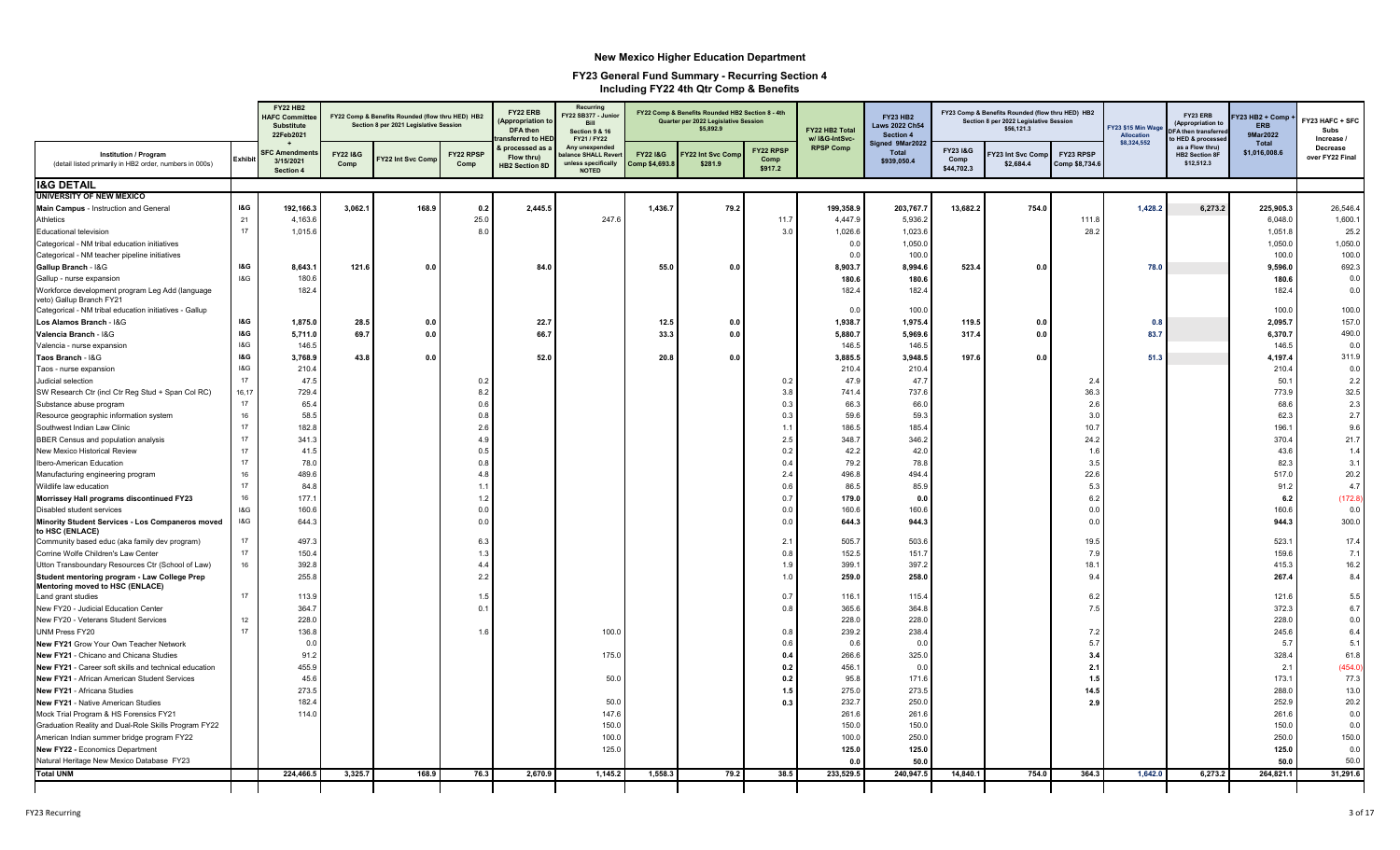|                                                                                          |                | <b>FY22 HB2</b><br><b>HAFC Committer</b><br><b>Substitute</b><br>22Feb2021 |                             | FY22 Comp & Benefits Rounded (flow thru HED) HB2<br>Section 8 per 2021 Legislative Session |                   | FY22 ERB<br><b>Appropriation t</b><br>DFA then<br>ansferred to HEI | Recurring<br>Y22 SB377 - Junio<br><b>Bill</b><br><b>Section 9 &amp; 16</b><br>FY21 / FY22 |                                      | FY22 Comp & Benefits Rounded HB2 Section 8 - 4th<br>Quarter per 2022 Legislative Session<br>\$5,892.9 |                              | FY22 HB2 Total<br>w/ I&G-IntSvc- | <b>FY23 HB2</b><br><b>Laws 2022 Ch54</b><br>Section 4<br>Signed 9Mar2022 |                                | FY23 Comp & Benefits Rounded (flow thru HED) HB2<br>Section 8 per 2022 Legislative Session<br>\$56,121.3 |                             | Y23 \$15 Min Wage<br><b>Allocation</b><br>\$8,324,552 | FY23 ERB<br>(Appropriation to<br>FA then transferre<br>o HED & processe | Y23 HB2 + Comp<br><b>FRR</b><br>9Mar2022<br><b>Total</b> | FY23 HAFC + SFC<br>Subs<br>Increase / |
|------------------------------------------------------------------------------------------|----------------|----------------------------------------------------------------------------|-----------------------------|--------------------------------------------------------------------------------------------|-------------------|--------------------------------------------------------------------|-------------------------------------------------------------------------------------------|--------------------------------------|-------------------------------------------------------------------------------------------------------|------------------------------|----------------------------------|--------------------------------------------------------------------------|--------------------------------|----------------------------------------------------------------------------------------------------------|-----------------------------|-------------------------------------------------------|-------------------------------------------------------------------------|----------------------------------------------------------|---------------------------------------|
| <b>Institution / Program</b><br>(detail listed primarily in HB2 order, numbers in 000s)  | Exhibit        | <b>SFC Amendme</b><br>3/15/2021<br>Section 4                               | <b>FY22 1&amp;G</b><br>Comp | Y22 Int Svc Comp                                                                           | FY22 RPSP<br>Comp | processed as<br>Flow thru)<br><b>HB2 Section 8D</b>                | Any unexpended<br>alance SHALL Rever<br>unless specifically<br><b>NOTED</b>               | <b>FY221&amp;G</b><br>Comp \$4,693.8 | Y22 Int Svc Con<br>\$281.9                                                                            | FY22 RPSP<br>Comp<br>\$917.2 | <b>RPSP Comp</b>                 | <b>Total</b><br>\$939,050.4                                              | FY23 I&G<br>Comp<br>\$44,702.3 | Y23 Int Svc Comp<br>\$2,684.4                                                                            | FY23 RPSP<br>Comp \$8,734.6 |                                                       | as a Flow thru)<br><b>HB2 Section 8F</b><br>\$12,512.3                  | \$1,016,008.6                                            | Decrease<br>over FY22 Final           |
| <b>UNM HEALTH SCIENCES CENTER</b>                                                        |                |                                                                            |                             |                                                                                            |                   |                                                                    |                                                                                           |                                      |                                                                                                       |                              |                                  |                                                                          |                                |                                                                                                          |                             |                                                       |                                                                         |                                                          |                                       |
| UNM/HSC Medical School I&G (incl BA/MD program)                                          | <b>1&amp;G</b> | 61,826.7                                                                   | 1,039.4                     | 7.2                                                                                        | 6.7               | 3,702.5                                                            |                                                                                           | 475.7                                | 4.0                                                                                                   |                              | 67,062.2                         | 66,582.5                                                                 | 4,529.9                        | 37.9                                                                                                     |                             | 339.3                                                 | 13.1                                                                    | 71,502.7                                                 | 4,440.5                               |
| <b>CARES Act Institutional Funding Adjustment</b>                                        | <b>I&amp;G</b> |                                                                            |                             |                                                                                            |                   |                                                                    |                                                                                           |                                      |                                                                                                       |                              | 0.0                              | 0.0                                                                      |                                |                                                                                                          |                             |                                                       |                                                                         | 0.0                                                      | 0.0                                   |
| UNM/HSC nurse expansion                                                                  | 18G            | 951.6                                                                      |                             |                                                                                            |                   |                                                                    |                                                                                           |                                      |                                                                                                       |                              | 951.6                            | 951.6                                                                    |                                |                                                                                                          |                             |                                                       |                                                                         | 951.6                                                    | 0.0                                   |
| Bioscience Authority / Center of Excellence moved to<br>Main Campus                      |                | 285.4                                                                      |                             |                                                                                            | 1.5               |                                                                    |                                                                                           |                                      |                                                                                                       | $\sim$ 1.1                   | 288.0                            | 286.9                                                                    |                                |                                                                                                          | 10.5                        |                                                       |                                                                         | 297.4                                                    | 9.4                                   |
| Office of Medical Investigator                                                           | 22<br>17       | 5,456.9                                                                    |                             |                                                                                            | 84.7              |                                                                    |                                                                                           |                                      |                                                                                                       | 45.5                         | 5,587.1                          | 6,341.6                                                                  |                                |                                                                                                          | 433.8                       |                                                       |                                                                         | 6,775.4                                                  | 1,188.3                               |
| Native American Health Center<br>Native American Suicide Prevention / Tribal Communities | 17             | 238.3<br>87.0                                                              |                             |                                                                                            | 2.2<br>1.1        |                                                                    |                                                                                           |                                      |                                                                                                       | 1.2<br>0.2                   | 241.7<br>88.3                    | 240.5<br>88.                                                             |                                |                                                                                                          | 11.6<br>2.1                 |                                                       |                                                                         | 252.1<br>90.2                                            | 10.4<br>1.9                           |
| Children's Psychiatric Hospital                                                          | 22             | 7,195.6                                                                    |                             |                                                                                            | 283.4             |                                                                    |                                                                                           |                                      |                                                                                                       | 152.1                        | 7,631.1                          | 7,479.0                                                                  |                                |                                                                                                          | 1,448.7                     |                                                       |                                                                         | 8,927.7                                                  | 1,296.6                               |
| Carrie Tingley Hospital                                                                  | 22             | 5,527.3                                                                    |                             |                                                                                            | 225.3             |                                                                    |                                                                                           |                                      |                                                                                                       | 126.6                        | 5,879.2                          | 5,752.6                                                                  |                                |                                                                                                          | 1,205.2                     |                                                       |                                                                         | 6,957.8                                                  | 1,078.6                               |
| Newborn intensive care                                                                   | 17             | 2,982.2                                                                    |                             |                                                                                            | 43.2              |                                                                    |                                                                                           |                                      |                                                                                                       | 20.2                         | 3,045.6                          | 3,025.4                                                                  |                                |                                                                                                          | 191.9                       |                                                       |                                                                         | 3,217.3                                                  | 171.7                                 |
| Pediatric oncology                                                                       | 17             | 1,160.7                                                                    |                             |                                                                                            | 17.6              |                                                                    |                                                                                           |                                      |                                                                                                       | 8.2                          | 1,185.9                          | 1,177.7                                                                  |                                |                                                                                                          | 78.2                        |                                                       |                                                                         | 1,255.9                                                  | 70.0                                  |
| Poison and Drug Information Center                                                       | 17             | 1,477.7                                                                    |                             |                                                                                            | 26.0              |                                                                    | 125.0                                                                                     |                                      |                                                                                                       | 12.6                         | 1,641.3                          | 1,628.7                                                                  |                                |                                                                                                          | 119.9                       |                                                       |                                                                         | 1,748.6                                                  | 107.3                                 |
| Cancer Center                                                                            | 16             | 5,846.0                                                                    |                             |                                                                                            | 61.9              |                                                                    |                                                                                           |                                      |                                                                                                       | 42.6                         | 5,950.5                          | 5,907.9                                                                  |                                |                                                                                                          | 405.4                       |                                                       |                                                                         | 6,313.3                                                  | 362.8                                 |
| Graduate Nurse Practitioner Education                                                    | 18G            | 1,653.1                                                                    |                             |                                                                                            | 0.0               |                                                                    |                                                                                           |                                      |                                                                                                       | 0.0                          | 1,653.1                          | 1,653.1                                                                  |                                |                                                                                                          | 0.0                         |                                                       |                                                                         | 1,653.1                                                  | 0.0                                   |
| Hepatitis community health outcomes (Project ECHO)                                       | 16             | 2,512.9                                                                    |                             |                                                                                            | 24.6              |                                                                    |                                                                                           |                                      |                                                                                                       | 11.3                         | 2,548.8                          | 6,037.5                                                                  |                                |                                                                                                          | 107.8                       |                                                       |                                                                         | 6,145.3                                                  | 3,596.5                               |
| Internal Medicine Residencies                                                            | 17             |                                                                            |                             |                                                                                            |                   |                                                                    |                                                                                           |                                      |                                                                                                       |                              | 0.0                              | 0.0                                                                      |                                |                                                                                                          |                             |                                                       |                                                                         | 0.0                                                      | 0.0                                   |
| <b>Psychiatry Residencies</b>                                                            | 17             |                                                                            |                             |                                                                                            |                   |                                                                    |                                                                                           |                                      |                                                                                                       |                              | 0.0                              | 0.0                                                                      |                                |                                                                                                          |                             |                                                       |                                                                         | 0.0                                                      | 0.0                                   |
| <b>General Surgery Residencies</b>                                                       | 17             |                                                                            |                             |                                                                                            |                   |                                                                    |                                                                                           |                                      |                                                                                                       |                              | 0.0                              | 0.0                                                                      |                                |                                                                                                          |                             |                                                       |                                                                         | 0.0                                                      | 0.0                                   |
| Graduate Medical Education / Residencies                                                 | 17             | 1,971.2                                                                    |                             |                                                                                            | 26.0              |                                                                    |                                                                                           |                                      |                                                                                                       | 13.0                         | 2,010.2                          | 1,997.2                                                                  |                                |                                                                                                          | 123.7                       |                                                       |                                                                         | 2,120.9                                                  | 110.7                                 |
| New FY20 - Child Abuse Evaluation Services                                               |                | 136.8                                                                      |                             |                                                                                            | 1.8               |                                                                    |                                                                                           |                                      |                                                                                                       | 0.9                          | 139.5                            | 138.6                                                                    |                                |                                                                                                          | 8.4                         |                                                       |                                                                         | 147.0                                                    | 7.5                                   |
| New FY20 - Minority Student Services UNM HSC                                             |                | 166.8                                                                      |                             |                                                                                            |                   |                                                                    |                                                                                           |                                      |                                                                                                       |                              | 166.8                            | 166.8                                                                    |                                |                                                                                                          |                             |                                                       |                                                                         | 166.8                                                    | 0.0                                   |
| New FY20 - Coordinate Nursing Ed Programs (NMNEC)                                        |                | 235.0                                                                      |                             |                                                                                            |                   |                                                                    |                                                                                           |                                      |                                                                                                       |                              | 235.0                            | 0.0                                                                      |                                |                                                                                                          |                             |                                                       |                                                                         | 0.0                                                      | (235.0)                               |
| New FY20 - Diversity Pipleline Program                                                   |                | 0.0                                                                        |                             |                                                                                            |                   |                                                                    |                                                                                           |                                      |                                                                                                       |                              | 0.0                              | 0.0                                                                      |                                |                                                                                                          |                             |                                                       |                                                                         | 0.0                                                      | 0.0                                   |
| New FY20 - Grief Services Program (Office of the Medical                                 | 22             | 200.6                                                                      |                             |                                                                                            | 2.0               |                                                                    |                                                                                           |                                      |                                                                                                       | 1.0                          | 203.6                            | 202.6                                                                    |                                |                                                                                                          | 9.9                         |                                                       |                                                                         | 212.5                                                    | 8.9                                   |
| New FY21 - Physician Assistant Program and Nurse                                         |                | 340.8                                                                      |                             |                                                                                            |                   |                                                                    |                                                                                           |                                      |                                                                                                       |                              | 340.8                            | 2,000.0                                                                  |                                |                                                                                                          |                             |                                                       |                                                                         | 2,000.0                                                  | 1,659.2                               |
| New FY21 - Healthy Aging - Comprehensive Movement                                        |                | 0.0                                                                        |                             |                                                                                            |                   |                                                                    |                                                                                           |                                      |                                                                                                       |                              | 0.0                              | 0.0                                                                      |                                |                                                                                                          |                             |                                                       |                                                                         | 0.0                                                      | 0.0                                   |
| New FY21 - Financial aid for Medical School                                              |                | 182.4                                                                      |                             |                                                                                            |                   |                                                                    |                                                                                           |                                      |                                                                                                       |                              | 182.4                            | 0.0                                                                      |                                |                                                                                                          |                             |                                                       |                                                                         | 0.0                                                      | (182.4)                               |
| New FY21 - Comprehensive Movement Disorders Clinic                                       |                | 273.5                                                                      |                             |                                                                                            |                   |                                                                    |                                                                                           |                                      |                                                                                                       | 0.                           | 274.2                            | 273.5                                                                    |                                |                                                                                                          | 6.2                         |                                                       |                                                                         | 279.7                                                    | 5.5                                   |
| ENLACE - moved from HED to UNM HSC                                                       |                | 812.2                                                                      |                             |                                                                                            |                   |                                                                    |                                                                                           |                                      |                                                                                                       |                              | 812.2                            | 812.2                                                                    |                                |                                                                                                          |                             |                                                       |                                                                         | 812.2                                                    | 0.0                                   |
| New FY22 - Office of Diversity, Equity & Inclusion                                       |                |                                                                            |                             |                                                                                            |                   |                                                                    | 125.6                                                                                     |                                      |                                                                                                       |                              | 125.6                            | 125.6                                                                    |                                |                                                                                                          |                             |                                                       |                                                                         | 125.6                                                    | 0.0                                   |
| FY23 ENLACE - College Prep Mentoring (Moved from<br>Main)                                |                |                                                                            |                             |                                                                                            |                   |                                                                    |                                                                                           |                                      |                                                                                                       |                              | 0.0                              | 0.0                                                                      |                                |                                                                                                          |                             |                                                       |                                                                         | 0.0                                                      | 0.0                                   |
| FY23 ENLACE - Los Companeros moved from<br>Minority Student Services (Moved from Main)   |                |                                                                            |                             |                                                                                            |                   |                                                                    |                                                                                           |                                      |                                                                                                       |                              | 0.0                              | 0.0                                                                      |                                |                                                                                                          |                             |                                                       |                                                                         | 0.0                                                      | 0.0                                   |
| <b>Total UNM/HSC</b>                                                                     |                | 101,520.1                                                                  | 1,039.4                     | 7.2                                                                                        | 808.0             | 3,702.5                                                            | 250.6                                                                                     | 475.7                                | 4.0                                                                                                   | 437.2                        | 108,244.7                        | 112,869.6                                                                | 4,529.9                        | 37.9                                                                                                     | 4,163.3                     | 339.3                                                 | 13.1                                                                    | 121,953.1                                                | 13,708.4                              |
| <b>Total UNM and UNM/HSC</b>                                                             |                | 325,986.6                                                                  | 4,365.1                     | 176.1                                                                                      | 884.3             | 6,373.4                                                            | 1,395.8                                                                                   | 2,034.0                              | 83.2                                                                                                  | 475.7                        | 341,774.2                        | 353,817.                                                                 | 19,370.0                       | 791.9                                                                                                    | 4,527.6                     | 1,981.3                                               | 6,286.3                                                                 | 386,774.2                                                | 45,000.0                              |
| <b>NEW MEXICO STATE UNIVERSITY</b>                                                       |                |                                                                            |                             |                                                                                            |                   |                                                                    |                                                                                           |                                      |                                                                                                       |                              |                                  |                                                                          |                                |                                                                                                          |                             |                                                       |                                                                         |                                                          |                                       |
| Main Campus - Instruction and General                                                    | <b>1&amp;G</b> | 117,941.5                                                                  | 1,861.8                     | 136.7                                                                                      | 5.2               | 1,905.0                                                            |                                                                                           | 902.1                                | 67.1                                                                                                  |                              | 122,819.4                        | 125,957.9                                                                | 8,590.8                        | 638.9                                                                                                    |                             | 2,253.6                                               | 2,367.8                                                                 | 139,809.0                                                | 16,989.6                              |
| Athletics                                                                                | 21             | 4,100.8                                                                    |                             |                                                                                            | 26.8              |                                                                    | 50.0                                                                                      |                                      |                                                                                                       | 15.1                         | 4,192.7                          | 5,677.6                                                                  |                                |                                                                                                          | 144.1                       |                                                       |                                                                         | 5,821.7                                                  | 1,629.0                               |
| Educational television (KRWG)                                                            | 17             | 961.3                                                                      |                             |                                                                                            | 9 <sub>c</sub>    |                                                                    |                                                                                           |                                      |                                                                                                       | 5.                           | 976.0                            | 970.3                                                                    |                                |                                                                                                          | 53.9                        |                                                       |                                                                         | 1,024.2                                                  | 48.2                                  |
| Categorical - NM tribal education initiatives                                            |                |                                                                            |                             |                                                                                            |                   |                                                                    |                                                                                           |                                      |                                                                                                       |                              | 0.0                              | 200.0                                                                    |                                |                                                                                                          |                             |                                                       |                                                                         | 200.0                                                    | 200.0                                 |
| NM teacher education consortium = Teacher Pipeline<br>Initiatives FY23                   |                |                                                                            |                             |                                                                                            |                   |                                                                    |                                                                                           |                                      |                                                                                                       |                              | 0.0                              | 250.0                                                                    |                                |                                                                                                          |                             |                                                       |                                                                         | 250.0                                                    | 250.0                                 |
| Alamogordo Branch - I&G                                                                  | I&G            | 7,112.4                                                                    | 95.2                        | 0.0                                                                                        |                   | 53.0                                                               |                                                                                           | 40.6                                 | 0.0                                                                                                   |                              | 7,301.2                          | 7,333.1                                                                  | 386.9                          | 0.0                                                                                                      |                             | 98.0                                                  |                                                                         | 7,818.0                                                  | 516.8                                 |
| Alamogordo - nurse expansion                                                             | I&G            |                                                                            |                             |                                                                                            |                   |                                                                    |                                                                                           |                                      |                                                                                                       |                              | 0.0                              | 0.0                                                                      |                                |                                                                                                          |                             |                                                       |                                                                         | 0.0                                                      | 0.0                                   |
| Alamogordo - Programs & Services - added to I&G                                          | I&G            |                                                                            |                             |                                                                                            |                   |                                                                    | 50.0                                                                                      |                                      |                                                                                                       |                              | 50.0                             | 0.0                                                                      |                                |                                                                                                          |                             |                                                       |                                                                         | 0.0                                                      | (50.0)                                |
| Carlsbad Branch - I&G                                                                    | <b>I&amp;G</b> | 4,247.4                                                                    | 25.0                        | 3.6                                                                                        |                   | 58.4                                                               |                                                                                           |                                      |                                                                                                       |                              | 4,334.4                          |                                                                          |                                |                                                                                                          |                             |                                                       |                                                                         | 0.0                                                      | (4,334.4)                             |
| Carlsbad manufacturing sector dev program                                                | 17             | 212.4                                                                      |                             |                                                                                            | 2.2               |                                                                    |                                                                                           |                                      |                                                                                                       |                              | 214.6                            |                                                                          |                                |                                                                                                          |                             |                                                       |                                                                         | 0.0                                                      | (214.6)                               |
| Carlsbad - nurse expansion                                                               | 18G            | 102.4                                                                      |                             |                                                                                            |                   |                                                                    |                                                                                           |                                      |                                                                                                       |                              | 102.4                            |                                                                          |                                |                                                                                                          |                             |                                                       |                                                                         | 0.0                                                      | (102.4)                               |
| Dona Ana Branch - I&G                                                                    | <b>I&amp;G</b> | 23.332.2                                                                   | 337.3                       | 9.6                                                                                        |                   | 228.6                                                              |                                                                                           | 155.3                                | 4.6                                                                                                   |                              | 24,067.6                         | 24.266.7                                                                 | 1.478.7                        | 43.5                                                                                                     |                             | 209.8                                                 |                                                                         | 25.998.7                                                 | 1,931.1                               |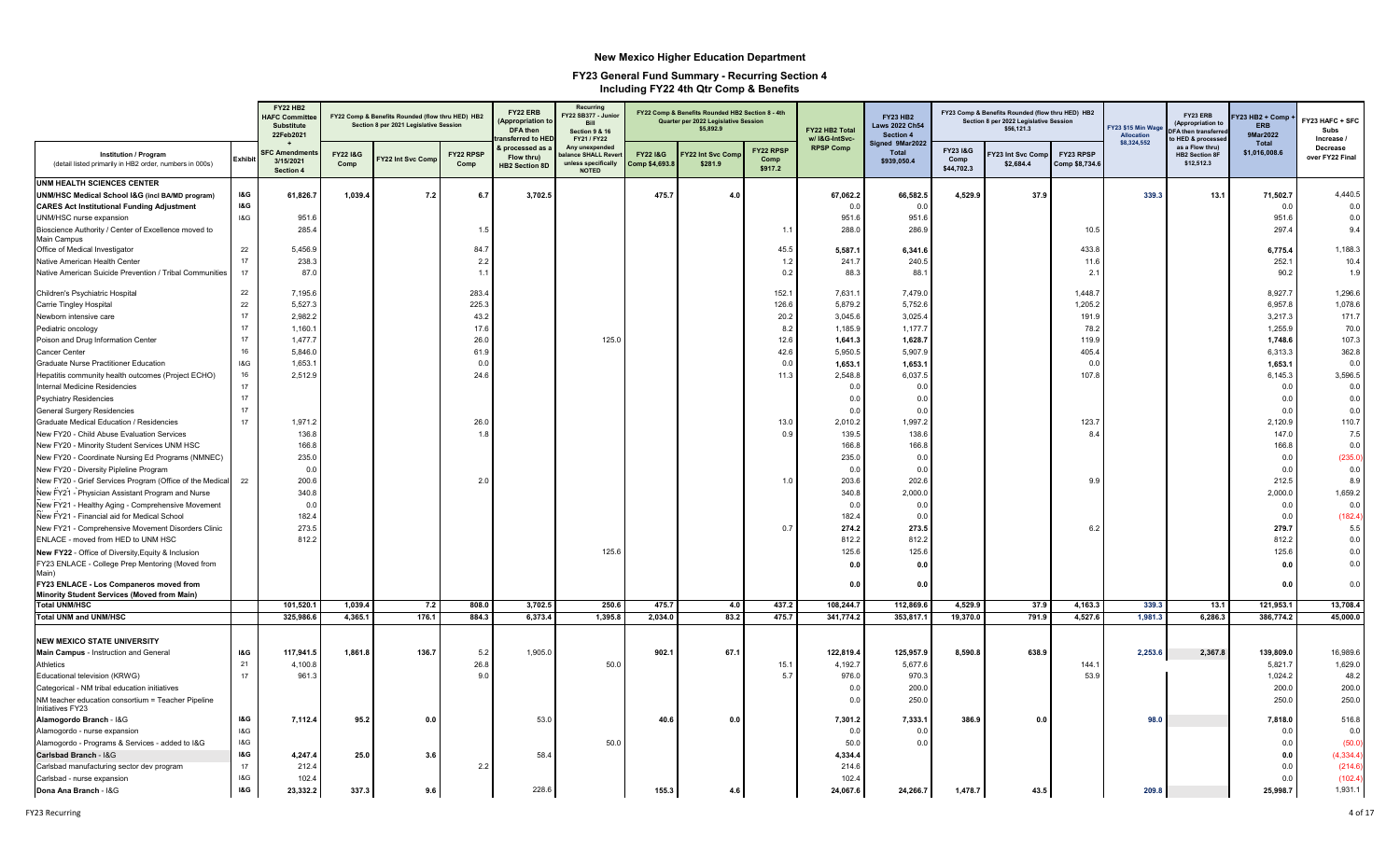|                                                                                                                                             |         | <b>FY22 HB2</b><br><b>HAFC Committe</b><br><b>Substitute</b><br>22Feb2021 |                             | FY22 Comp & Benefits Rounded (flow thru HED) HB2<br>Section 8 per 2021 Legislative Session |                   | FY22 ERB<br><b>Appropriation t</b><br><b>DFA</b> then<br>nsferred to HE | Recurring<br>FY22 SB377 - Junio<br>Rill<br><b>Section 9 &amp; 16</b><br>FY21 / FY22 |                                     | FY22 Comp & Benefits Rounded HB2 Section 8 - 4th<br>Quarter per 2022 Legislative Session<br>\$5,892.9 |                              | FY22 HB2 Total<br>w/ I&G-IntSvc- | <b>FY23 HB2</b><br><b>Laws 2022 Ch54</b><br>Section 4<br>Signed 9Mar2022 |                                | FY23 Comp & Benefits Rounded (flow thru HED) HB2<br>Section 8 per 2022 Legislative Session<br>\$56,121.3 |                            | FY23 \$15 Min Wag<br>Allocation<br>\$8,324,552 | FY23 ERB<br><b>Appropriation t</b><br><b>DFA then transfer</b><br>HED & processe | Y23 HB2 + Comp<br><b>ERB</b><br>9Mar2022<br>Total | FY23 HAFC + SFC<br>Subs<br>Increase / |
|---------------------------------------------------------------------------------------------------------------------------------------------|---------|---------------------------------------------------------------------------|-----------------------------|--------------------------------------------------------------------------------------------|-------------------|-------------------------------------------------------------------------|-------------------------------------------------------------------------------------|-------------------------------------|-------------------------------------------------------------------------------------------------------|------------------------------|----------------------------------|--------------------------------------------------------------------------|--------------------------------|----------------------------------------------------------------------------------------------------------|----------------------------|------------------------------------------------|----------------------------------------------------------------------------------|---------------------------------------------------|---------------------------------------|
| Institution / Program<br>(detail listed primarily in HB2 order, numbers in 000s)                                                            | Exhibit | <b>FC Amendme</b><br>3/15/2021<br>Section 4                               | <b>FY22 1&amp;G</b><br>Comp | Y22 Int Svc Comp                                                                           | FY22 RPSP<br>Comp | processed as<br>Flow thru)<br><b>HB2 Section 8D</b>                     | Any unexpended<br>alance SHALL Reve<br>unless specifically<br><b>NOTED</b>          | <b>FY221&amp;G</b><br>Comp \$4,693. | Y22 Int Svc Com<br>\$281.9                                                                            | FY22 RPSP<br>Comp<br>\$917.2 | <b>RPSP Comp</b>                 | <b>Total</b><br>\$939,050.4                                              | FY23 I&G<br>Comp<br>\$44,702.3 | Y23 Int Svc Comp<br>\$2,684.4                                                                            | FY23 RPSP<br>Comp \$8,734. |                                                | as a Flow thru)<br><b>HB2 Section 8F</b><br>\$12,512.3                           | \$1,016,008.6                                     | Decrease<br>over FY22 Final           |
| Dona Ana - dental hygiene program                                                                                                           | 1&G     | 279.0                                                                     |                             |                                                                                            |                   |                                                                         |                                                                                     |                                     |                                                                                                       |                              | 279.0                            | 279.0                                                                    |                                |                                                                                                          |                            |                                                |                                                                                  | 279.0                                             | 0.0                                   |
| Dona Ana - nurse expansion                                                                                                                  | I&G     | 275.9                                                                     |                             |                                                                                            |                   |                                                                         |                                                                                     |                                     |                                                                                                       |                              | 275.9                            | 275.9                                                                    |                                |                                                                                                          |                            |                                                |                                                                                  | 275.9                                             | 0.0                                   |
| Grants Branch - I&G                                                                                                                         | I&G     | 3,473.3                                                                   | 34.3                        | 0.0                                                                                        |                   | 21.1                                                                    | 50.0                                                                                | 15.6                                | 0.0                                                                                                   |                              | 3,594.3                          | 3,599.9                                                                  | 148.4                          | 0.0                                                                                                      |                            | 53.0                                           |                                                                                  | 3,801.3                                           | 207.0                                 |
| Categorical - NM tribal education initiatives = Grants<br>Campus FY23                                                                       |         |                                                                           |                             |                                                                                            |                   |                                                                         |                                                                                     |                                     |                                                                                                       |                              | 0.0                              | 100.0                                                                    |                                |                                                                                                          |                            |                                                |                                                                                  | 100.0                                             | 100.0                                 |
| Department of Agriculture + 2 \$50K New FY20 -<br>Healthy Soils Program + \$100K New FY20 - Agriculture<br>Livestock Incident Response Team | 22      | 12,092.0                                                                  |                             |                                                                                            | 93.0              |                                                                         | 175.0                                                                               |                                     |                                                                                                       | 46.2                         | 12,406.2                         | 13,160.4                                                                 |                                |                                                                                                          | 440.3                      |                                                |                                                                                  | 13,600.7                                          | 1,194.5                               |
| Agricultural Experiment Station (AES) - \$250K FY19<br>Pecan Weevil Expansion                                                               | 16      | 14,542.6                                                                  |                             |                                                                                            | 289.0             |                                                                         |                                                                                     |                                     |                                                                                                       | 137.1                        | 14,968.7                         | 15,081.6                                                                 |                                |                                                                                                          | 1,305.4                    |                                                |                                                                                  | 16,387.0                                          | 1,418.3                               |
| Cooperative Extension Service (CES) + \$103K New<br>FY20 - Establish Agribusiness Accelerators                                              | 17      | 13,185.0                                                                  |                             |                                                                                            | 221.3             |                                                                         | 75.0                                                                                |                                     |                                                                                                       | 104.0                        | 13,585.3                         | 13,631.3                                                                 |                                |                                                                                                          | 989.3                      |                                                |                                                                                  | 14,620.6                                          | 1,035.3                               |
| STEM Alliance for Minority participation                                                                                                    | 17      | 290.0                                                                     |                             |                                                                                            | 2.8               |                                                                         |                                                                                     |                                     |                                                                                                       | 1.6                          | 294.4                            | 292.8                                                                    |                                |                                                                                                          | 15.1                       |                                                |                                                                                  | 307.9                                             | 13.5                                  |
| Mental health nurse practitioner                                                                                                            | I&G     | 940.0                                                                     |                             |                                                                                            |                   |                                                                         |                                                                                     |                                     |                                                                                                       |                              | 940.0                            | 940.0                                                                    |                                |                                                                                                          |                            |                                                |                                                                                  | 940.0                                             | 0.0                                   |
| Water resource research institute + Clean Drinking Water<br>Tech                                                                            | 16      | 1,032.1                                                                   |                             |                                                                                            | 7.6               |                                                                         |                                                                                     |                                     |                                                                                                       | 5.4                          | 1.045.1                          | 1,039.7                                                                  |                                |                                                                                                          | 51.6                       |                                                |                                                                                  | 1.091.3                                           | 46.2                                  |
| Indian resources development                                                                                                                | 17      | 253.4                                                                     |                             |                                                                                            | 2.3               |                                                                         |                                                                                     |                                     |                                                                                                       | 1.1                          | 256.8                            | 255.7                                                                    |                                |                                                                                                          | 10.2                       |                                                |                                                                                  | 265.9                                             | 9.1                                   |
| NMSU manufacturing sector dev program                                                                                                       | 17      | 615.1                                                                     |                             |                                                                                            | 6.6               |                                                                         |                                                                                     |                                     |                                                                                                       | 2.7                          | 624.4                            | 621.7                                                                    |                                |                                                                                                          | 26.1                       |                                                |                                                                                  | 647.8                                             | 23.4                                  |
| Arrowhead Center for Business Development                                                                                                   | 17      | 313.6                                                                     |                             |                                                                                            | 7.9               |                                                                         |                                                                                     |                                     |                                                                                                       | 3.5                          | 325.0                            | 321.5                                                                    |                                |                                                                                                          | 33.6                       |                                                |                                                                                  | 355.1                                             | 30.1                                  |
| NMSU nurse expansion                                                                                                                        | 18G     | 846.2                                                                     |                             |                                                                                            |                   |                                                                         |                                                                                     |                                     |                                                                                                       |                              | 846.2                            | 846.2                                                                    |                                |                                                                                                          |                            |                                                |                                                                                  | 846.2                                             | 0.0                                   |
| Economic Development Doctorate Program (leg add) Add<br>to I&G FY19                                                                         |         |                                                                           |                             |                                                                                            |                   |                                                                         |                                                                                     |                                     |                                                                                                       |                              | 0.0                              | 0.0                                                                      |                                |                                                                                                          |                            |                                                |                                                                                  | 0.0                                               | 0.0                                   |
| Alliance teaching & learning advancement                                                                                                    | 17      | 142.1                                                                     |                             |                                                                                            | 1.7               |                                                                         |                                                                                     |                                     |                                                                                                       | 0.8                          | 144.6                            | 143.8                                                                    |                                |                                                                                                          | 7.6                        |                                                |                                                                                  | 151.4                                             | 6.8                                   |
| College Assistance Migrant Prgm (CAMP)                                                                                                      | 17      | 187.6                                                                     |                             |                                                                                            | 1.9               |                                                                         | 100.0                                                                               |                                     |                                                                                                       | 0.9                          | 290.4                            | 289.5                                                                    |                                |                                                                                                          | 8.4                        |                                                |                                                                                  | 297.9                                             | 7.5                                   |
| Clean Drinking Water Tech. (included in WRRI)                                                                                               | 16      |                                                                           |                             |                                                                                            |                   |                                                                         |                                                                                     |                                     |                                                                                                       |                              | 0.0                              | 0.0                                                                      |                                |                                                                                                          |                            |                                                |                                                                                  | 0.0                                               | 0.0                                   |
| Sunspot and Solar Observatory - New RPSP FY19                                                                                               | 16      | 248.9                                                                     |                             |                                                                                            | 3.7               |                                                                         | 100.0                                                                               |                                     |                                                                                                       | 1.6                          | 354.2                            | 352.6                                                                    |                                |                                                                                                          | 14.9                       |                                                |                                                                                  | 367.5                                             | 13.3                                  |
| New FY20 - Autism Clinic                                                                                                                    |         | 559.8                                                                     |                             |                                                                                            | 2.0               |                                                                         |                                                                                     |                                     |                                                                                                       | 2.0                          | 563.8                            | 711.8                                                                    |                                |                                                                                                          | 19.1                       |                                                |                                                                                  | 730.9                                             | 167.1                                 |
| New FY20 - Veterans Service Center - NMSU Grants                                                                                            |         | 45.6                                                                      |                             |                                                                                            |                   |                                                                         |                                                                                     |                                     |                                                                                                       |                              | 45.6                             | 45.6                                                                     |                                |                                                                                                          |                            |                                                |                                                                                  | 45.6                                              | 0.0                                   |
| Center of Excellence in Sustainable Agriculture                                                                                             |         | 232.8                                                                     |                             |                                                                                            |                   |                                                                         |                                                                                     |                                     |                                                                                                       | 0.7                          | 233.5                            | 232.8                                                                    |                                |                                                                                                          | 7.2                        |                                                |                                                                                  | 240.0                                             | 6.5                                   |
| New FY21 - Anna Age Eight Institute<br><b>Total NMSU</b>                                                                                    |         | 796.9<br>208,362.                                                         | 2,353.6                     | 149.9                                                                                      | $-5.$<br>688.1    | 2,266.1                                                                 | 397.6<br>997.6                                                                      | 1,113.6                             | 71.7                                                                                                  | 2.8<br>331.2                 | 1,202.4<br>216,334.1             | 1,199.6<br>218,077.0                                                     | 10,604.8                       | 682.4                                                                                                    | 27.4<br>3,154.2            | 2,614.4                                        | 2,367.8                                                                          | 1,227.0<br>237,500.6                              | 24.6<br>21,166.5                      |
|                                                                                                                                             |         |                                                                           |                             |                                                                                            |                   |                                                                         |                                                                                     |                                     |                                                                                                       |                              |                                  |                                                                          |                                |                                                                                                          |                            |                                                |                                                                                  |                                                   |                                       |
| <b>NEW MEXICO HIGHLANDS UNIVERSITY</b>                                                                                                      | I&G     | 28,403.2                                                                  | 368.3                       | 15.6                                                                                       | 0.1               | 248.6                                                                   |                                                                                     | 187.2                               | 7.6                                                                                                   |                              | 29,230.6                         | 29,919.9                                                                 | 1,783.0                        | 72.7                                                                                                     |                            | 626.0                                          | 295.9                                                                            | 32,697.5                                          | 3,466.9                               |
| <b>Instruction and General</b><br>Athletics (incl wrestling and rodeo)                                                                      | 21      | 2.167.3                                                                   |                             |                                                                                            | 17.8              |                                                                         |                                                                                     |                                     |                                                                                                       | 9.3                          | 2.194.4                          | 2.385.1                                                                  |                                |                                                                                                          | 88.6                       |                                                |                                                                                  | 2,473.7                                           | 279.3                                 |
| Categorical - NM tribal education initiatives                                                                                               |         |                                                                           |                             |                                                                                            |                   |                                                                         |                                                                                     |                                     |                                                                                                       |                              | 0.0                              | 200.0                                                                    |                                |                                                                                                          |                            |                                                |                                                                                  | 200.0                                             | 200.0                                 |
| Categorical - NM teacher pipeline initiatives                                                                                               |         |                                                                           |                             |                                                                                            |                   |                                                                         |                                                                                     |                                     |                                                                                                       |                              | 0.0                              | 250.0                                                                    |                                |                                                                                                          |                            |                                                |                                                                                  | 250.0                                             | 250.0                                 |
| <b>Advanced Placement</b>                                                                                                                   | 17      | 197.8                                                                     |                             |                                                                                            | 0.8               |                                                                         |                                                                                     |                                     |                                                                                                       | 0.1                          | 198.7                            | 198.6                                                                    |                                |                                                                                                          | 1.1                        |                                                |                                                                                  | 199.7                                             | 1.0                                   |
| Spanish program -- > Minority Student Services (CESDP)<br>& Leadership Policy Inst                                                          | 17      | 483.8                                                                     |                             |                                                                                            | 3.9               |                                                                         |                                                                                     |                                     |                                                                                                       | 1.7                          | 489.4                            | 487.7                                                                    |                                |                                                                                                          | 16.0                       |                                                |                                                                                  | 503.7                                             | 14.3                                  |
| Forest and Watershed Institute                                                                                                              | 17      | 277.7                                                                     |                             |                                                                                            | 1.2               |                                                                         |                                                                                     |                                     |                                                                                                       | 0.6                          | 279.5                            | 428.9                                                                    |                                |                                                                                                          | 5.9                        |                                                |                                                                                  | 434.8                                             | 155.3                                 |
| Nurse Expansion                                                                                                                             | 17      | 199.8                                                                     |                             |                                                                                            | 0.5               |                                                                         |                                                                                     |                                     |                                                                                                       | 1.3                          | 201.6                            | 200.3                                                                    |                                |                                                                                                          | 12.3                       |                                                |                                                                                  | 212.6                                             | 11.0                                  |
| New FY20 - Native American Social Work Institute                                                                                            |         | 159.6                                                                     |                             |                                                                                            | 0.3               |                                                                         | 50.0                                                                                |                                     |                                                                                                       | 0.7                          | 210.6                            | 209.9                                                                    |                                |                                                                                                          | 6.                         |                                                |                                                                                  | 216.5                                             | 5.9                                   |
| New FY21 Center for Professional Development & Career<br><b>Readiness</b>                                                                   |         | 159.6                                                                     |                             |                                                                                            |                   |                                                                         |                                                                                     |                                     |                                                                                                       | 0.5                          | 160.1                            | 159.6                                                                    |                                |                                                                                                          | 4.6                        |                                                |                                                                                  | 164.2                                             | 4.1                                   |
| New FY21 Doctor of Nurse Practice - Leg. contingency<br>language suggested                                                                  |         | 155.0                                                                     |                             |                                                                                            |                   |                                                                         |                                                                                     |                                     |                                                                                                       |                              | 155.0                            | 155.0                                                                    |                                |                                                                                                          | 0.3                        |                                                |                                                                                  | 155.3                                             | 0.3                                   |
| New FY21 Acequia and Land Grant Education                                                                                                   |         | 45.6                                                                      |                             |                                                                                            |                   |                                                                         |                                                                                     |                                     |                                                                                                       | 0.1                          | 45.7                             | 45.6                                                                     |                                |                                                                                                          | 0.9                        |                                                |                                                                                  | 46.5                                              | 0.8                                   |
| New FY22 - Improve Retention and Completion of<br><b>Underserved Students</b>                                                               |         |                                                                           |                             |                                                                                            |                   |                                                                         | 50.0                                                                                |                                     |                                                                                                       |                              | 50.0                             | 50.0                                                                     |                                |                                                                                                          |                            |                                                |                                                                                  | 50.0                                              | 0.0                                   |
| New FY23 - Center of Excellence in Social Work,<br><b>Mental and Behavioral Health</b>                                                      |         |                                                                           |                             |                                                                                            |                   |                                                                         |                                                                                     |                                     |                                                                                                       |                              | 0.0                              | 250.0                                                                    |                                |                                                                                                          |                            |                                                |                                                                                  | 250.0                                             | 250.0                                 |
| <b>Total NMHU</b>                                                                                                                           |         | 32.249.4                                                                  | 368.3                       | 15.6                                                                                       | 24.6              | 248.6                                                                   | 100.0                                                                               | 187.2                               | 7.6                                                                                                   | 14.3                         | 33,215.6                         | 34.940.6                                                                 | 1,783.0                        | 72.7                                                                                                     | 136.3                      | 626.0                                          | 295.9                                                                            | 37,854.5                                          | 4.638.9                               |
|                                                                                                                                             |         |                                                                           |                             |                                                                                            |                   |                                                                         |                                                                                     |                                     |                                                                                                       |                              |                                  |                                                                          |                                |                                                                                                          |                            |                                                |                                                                                  |                                                   |                                       |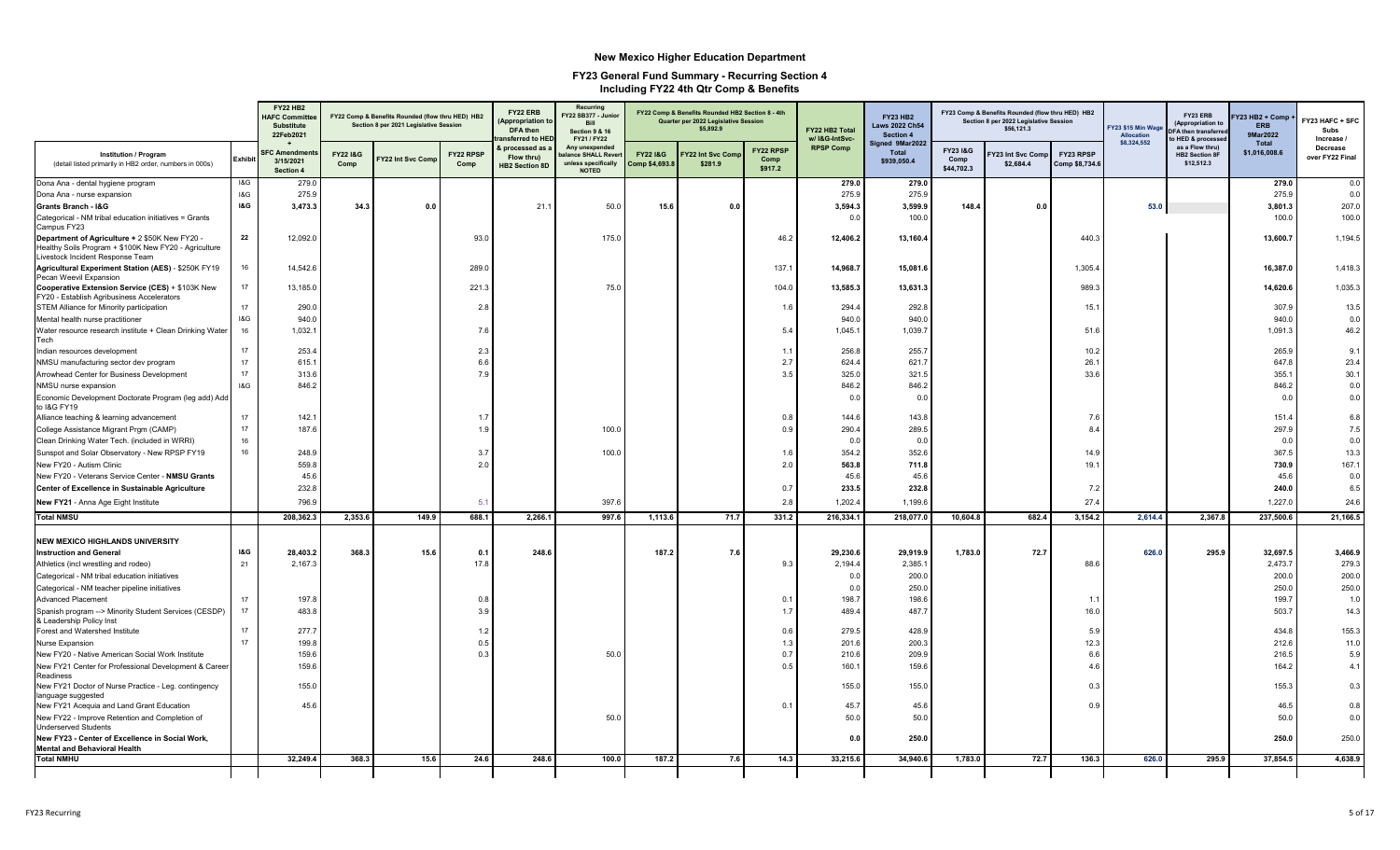|                                                                                                   |                | <b>FY22 HB2</b><br><b>HAFC Committee</b><br><b>Substitute</b><br>22Feb2021 |                             | FY22 Comp & Benefits Rounded (flow thru HED) HB2<br>Section 8 per 2021 Legislative Session |                   | FY22 ERB<br><b>Appropriation to</b><br><b>DFA</b> then<br>ansferred to HE | Recurring<br>FY22 SB377 - Junio<br>Bill<br><b>Section 9 &amp; 16</b><br>FY21 / FY22 |                                      | FY22 Comp & Benefits Rounded HB2 Section 8 - 4th<br>Quarter per 2022 Legislative Session<br>\$5,892.9 |                                     | FY22 HB2 Total<br>w/ I&G-IntSvc- | <b>FY23 HB2</b><br><b>Laws 2022 Ch54</b><br>Section 4 |                                           | FY23 Comp & Benefits Rounded (flow thru HED) HB2<br>Section 8 per 2022 Legislative Session<br>\$56,121.3 |                             | FY23 \$15 Min Wage<br><b>Allocation</b> | FY23 ERB<br>(Appropriation to<br>FA then transferred<br>HED & processe | Y23 HB2 + Comp<br><b>ERB</b><br>9Mar2022 | FY23 HAFC + SFC<br>Subs<br>Increase / |
|---------------------------------------------------------------------------------------------------|----------------|----------------------------------------------------------------------------|-----------------------------|--------------------------------------------------------------------------------------------|-------------------|---------------------------------------------------------------------------|-------------------------------------------------------------------------------------|--------------------------------------|-------------------------------------------------------------------------------------------------------|-------------------------------------|----------------------------------|-------------------------------------------------------|-------------------------------------------|----------------------------------------------------------------------------------------------------------|-----------------------------|-----------------------------------------|------------------------------------------------------------------------|------------------------------------------|---------------------------------------|
| <b>Institution / Program</b><br>(detail listed primarily in HB2 order, numbers in 000s)           | Exhibi         | <b>FC Amendment</b><br>3/15/2021<br>Section 4                              | <b>FY22 1&amp;G</b><br>Comp | Y22 Int Svc Com                                                                            | FY22 RPSP<br>Comp | & processed as<br>Flow thru)<br><b>HB2 Section 8D</b>                     | Any unexpended<br>lance SHALL Reve<br>unless specifically<br><b>NOTED</b>           | <b>FY221&amp;G</b><br>Comp \$4,693.8 | Y22 Int Svc Com<br>\$281.9                                                                            | <b>FY22 RPSP</b><br>Comp<br>\$917.2 | <b>RPSP Comp</b>                 | Signed 9Mar2022<br><b>Total</b><br>\$939,050.4        | <b>FY23 I&amp;G</b><br>Comp<br>\$44,702.3 | Y23 Int Svc Comi<br>\$2,684.4                                                                            | FY23 RPSP<br>Comp \$8,734.6 | \$8,324,552                             | as a Flow thru)<br><b>HB2 Section 8F</b><br>\$12,512.3                 | Total<br>\$1,016,008.6                   | Decrease<br>over FY22 Final           |
| <b>WESTERN NEW MEXICO UNIVERSITY</b>                                                              |                |                                                                            |                             |                                                                                            |                   |                                                                           |                                                                                     |                                      |                                                                                                       |                                     |                                  |                                                       |                                           |                                                                                                          |                             |                                         |                                                                        |                                          |                                       |
| <b>Instruction and General</b>                                                                    | <b>I&amp;G</b> | 18,693.5                                                                   | 283.3                       | 14.3                                                                                       |                   | 197.7                                                                     |                                                                                     | 144.1                                | 6.7                                                                                                   |                                     | 19,339.6                         | 20,683.3                                              | 1,372.0                                   | 63.8                                                                                                     |                             | 239.8                                   | 220.3                                                                  | 22,579.2                                 | 3,239.6                               |
| Athletics                                                                                         | 21             | 2,109.8                                                                    |                             |                                                                                            | 9.                |                                                                           | 150.0                                                                               |                                      |                                                                                                       | 4.6                                 | 2,273.5                          | 2,468.9                                               |                                           |                                                                                                          | 43.9                        |                                         |                                                                        | 2,512.8                                  | 239.3                                 |
| Categorical - NM teacher pipeline initiatives                                                     |                |                                                                            |                             |                                                                                            |                   |                                                                           |                                                                                     |                                      |                                                                                                       |                                     | 0.0                              | 250.0                                                 |                                           |                                                                                                          |                             |                                         |                                                                        | 250.0                                    | 250.0                                 |
| Research & Public Service Projects:                                                               |                |                                                                            |                             |                                                                                            |                   |                                                                           |                                                                                     |                                      |                                                                                                       |                                     |                                  |                                                       |                                           |                                                                                                          |                             |                                         |                                                                        | 0.0                                      |                                       |
| Instructional television                                                                          | I&G            | 66.0                                                                       |                             |                                                                                            |                   |                                                                           |                                                                                     |                                      |                                                                                                       |                                     | 66.0                             | 66.0                                                  |                                           |                                                                                                          |                             |                                         |                                                                        | 66.0                                     | 0.0                                   |
| Pharmacy and Phlebotomy Program                                                                   | <b>1&amp;G</b> | 91.2                                                                       |                             |                                                                                            |                   |                                                                           |                                                                                     |                                      |                                                                                                       |                                     | 91.2                             | 91.2                                                  |                                           |                                                                                                          |                             |                                         |                                                                        | 91.2                                     | 0.0                                   |
| Web-based teacher licensure                                                                       | 18G            | 117.8                                                                      |                             |                                                                                            |                   |                                                                           |                                                                                     |                                      |                                                                                                       |                                     | 117.8                            | 117.8                                                 |                                           |                                                                                                          |                             |                                         |                                                                        | 117.8                                    | 0.0                                   |
| Child Development Center                                                                          | 17             | 278.3                                                                      |                             |                                                                                            | 2.2               |                                                                           |                                                                                     |                                      |                                                                                                       | 1.3                                 | 281.8                            | 280.5                                                 |                                           |                                                                                                          | 12.3                        |                                         |                                                                        | 292.8                                    | 11.0                                  |
| WNMU nurse expansion                                                                              | 18G            | 900.3                                                                      |                             |                                                                                            |                   |                                                                           |                                                                                     |                                      |                                                                                                       |                                     | 900.3                            | 900.3                                                 |                                           |                                                                                                          |                             |                                         |                                                                        | 900.3                                    | 0.0                                   |
| Nurse Expansion Truth or Consequences-Deming - New<br><b>FY20</b>                                 | I&G            | 0.0                                                                        |                             |                                                                                            |                   |                                                                           |                                                                                     |                                      |                                                                                                       |                                     | 0.0                              | 0.0                                                   |                                           |                                                                                                          |                             |                                         |                                                                        | 0.0                                      | 0.0                                   |
| Truth or Consequences and Deming Expansion - New<br>FY21                                          |                | 282.0                                                                      |                             |                                                                                            |                   |                                                                           |                                                                                     |                                      |                                                                                                       |                                     | 282.0                            | 282.0                                                 |                                           |                                                                                                          |                             |                                         |                                                                        | 282.0                                    | 0.0                                   |
| New FY22 - I&G at Deming Campus                                                                   |                |                                                                            |                             |                                                                                            |                   |                                                                           | 175.0                                                                               |                                      |                                                                                                       |                                     | 175.0                            | 175.0                                                 |                                           |                                                                                                          |                             |                                         |                                                                        | 175.0                                    | 0.0                                   |
| New FY23 - Center of Excellence in Early Childhood<br><b>Education and Care</b>                   |                |                                                                            |                             |                                                                                            |                   |                                                                           |                                                                                     |                                      |                                                                                                       |                                     | 0.0                              | 250.0                                                 |                                           |                                                                                                          |                             |                                         |                                                                        | 250.0                                    | 250.0                                 |
| <b>Total WNMU</b>                                                                                 |                | 22,538.9                                                                   | 283.3                       | 14.3                                                                                       | 11.3              | 197.7                                                                     | 325.0                                                                               | 144.1                                | 6.7                                                                                                   | 5.9                                 | 23,527.2                         | 25,565.0                                              | 1,372.0                                   | 63.8                                                                                                     | 56.2                        | 239.8                                   | 220.3                                                                  | 27,517.1                                 | 3,989.9                               |
| <b>EASTERN NEW MEXICO UNIVERSITY</b>                                                              |                |                                                                            |                             |                                                                                            |                   |                                                                           |                                                                                     |                                      |                                                                                                       |                                     |                                  |                                                       |                                           |                                                                                                          |                             |                                         |                                                                        |                                          |                                       |
| Main Campus - Instruction and General                                                             | <b>I&amp;G</b> | 29,958.9                                                                   | 429.2                       | 18.5                                                                                       | 0.1               | 315.3                                                                     |                                                                                     | 195.6                                | 8.5                                                                                                   |                                     | 30,926.1                         | 33,696.3                                              | 1,862.6                                   | 80.8                                                                                                     |                             | 316.0                                   | 317.7                                                                  | 36,273.4                                 | 5,347.3                               |
| Athletics                                                                                         | 21             | 2,144.6                                                                    |                             |                                                                                            | 11.7              |                                                                           |                                                                                     |                                      |                                                                                                       | 6.0                                 | 2,162.3                          | 2,356.3                                               |                                           |                                                                                                          | 57.5                        |                                         |                                                                        | 2,413.8                                  | 251.5                                 |
| Educational television (KENW)                                                                     | 17             | 977.2                                                                      |                             |                                                                                            | 11.5              |                                                                           |                                                                                     |                                      |                                                                                                       | 5.2                                 | 993.9                            | 988.7                                                 |                                           |                                                                                                          | 49.8                        |                                         |                                                                        | 1,038.5                                  | 44.6                                  |
| Categorical - NM teacher pipeline initiatives                                                     |                |                                                                            |                             |                                                                                            |                   |                                                                           |                                                                                     |                                      |                                                                                                       |                                     | 0.0                              | 250.0                                                 |                                           |                                                                                                          |                             |                                         |                                                                        | 250.0                                    | 250.0                                 |
| Roswell Branch - I&G                                                                              | <b>I&amp;G</b> | 11,743.7                                                                   | 139.7                       | 5.4                                                                                        |                   | 106.8                                                                     |                                                                                     | 62.7                                 | 2.1                                                                                                   |                                     | 12,060.4                         | 12,204.0                                              | 597.5                                     | 20.2                                                                                                     |                             | 140.1                                   | 114.9                                                                  | 13,076.7                                 | 1,016.3                               |
| Roswell - nurse expansion                                                                         | 18G            | 253.8                                                                      |                             |                                                                                            |                   |                                                                           |                                                                                     |                                      |                                                                                                       |                                     | 253.8                            | 332.2                                                 |                                           |                                                                                                          |                             |                                         |                                                                        | 332.2                                    | 78.4                                  |
| Airframe mechanics - ENMU Roswell                                                                 | 18G            | 68.5                                                                       |                             |                                                                                            |                   |                                                                           |                                                                                     |                                      |                                                                                                       |                                     | 68.5                             | 68.5                                                  |                                           |                                                                                                          |                             |                                         |                                                                        | 68.                                      | 0.0                                   |
| Special Services Program Expansion - ENMU Roswell                                                 | 18G            | 108.1                                                                      |                             |                                                                                            |                   |                                                                           |                                                                                     |                                      |                                                                                                       |                                     | 108.1                            | 108.1                                                 |                                           |                                                                                                          |                             |                                         |                                                                        | 108.7                                    | 0.0                                   |
| Ruidoso Branch - I&G                                                                              | <b>I&amp;G</b> | 2,077.6                                                                    | 22.4                        | 0.0                                                                                        |                   |                                                                           |                                                                                     | 10.5                                 | 0.0                                                                                                   |                                     | 2,110.5                          | 2,137.2                                               | 100.0                                     | 0.0                                                                                                      |                             |                                         |                                                                        | 2,237.2                                  | 126.7                                 |
| New FY21 Ruidoso Nursing                                                                          | <b>I&amp;G</b> | 178.6                                                                      |                             |                                                                                            |                   |                                                                           |                                                                                     |                                      |                                                                                                       |                                     | 178.6                            | 178.6                                                 |                                           |                                                                                                          |                             |                                         |                                                                        | 178.6                                    | 0.0                                   |
| Blackwater Draw site and museum                                                                   | 17             | 84.7                                                                       |                             |                                                                                            | $\overline{1}$    |                                                                           |                                                                                     |                                      |                                                                                                       | 0.2                                 | 86.0                             | 85.8                                                  |                                           |                                                                                                          | 2.0                         |                                         |                                                                        | 87.8                                     | 1.8                                   |
| Student success programs                                                                          | 18G            | 380.2                                                                      |                             |                                                                                            |                   |                                                                           |                                                                                     |                                      |                                                                                                       |                                     | 380.2                            | 380.2                                                 |                                           |                                                                                                          |                             |                                         |                                                                        | 380.2                                    | 0.0                                   |
| Masters of Science Nursing                                                                        | 18G            | 308.3                                                                      |                             |                                                                                            |                   |                                                                           |                                                                                     |                                      |                                                                                                       |                                     | 308.3                            | 308.3                                                 |                                           |                                                                                                          |                             |                                         |                                                                        | 308.3                                    | 0.0                                   |
| At-risk student tutoring                                                                          | 18G            | 204.8                                                                      |                             |                                                                                            |                   |                                                                           |                                                                                     |                                      |                                                                                                       |                                     | 204.8                            | 204.8                                                 |                                           |                                                                                                          |                             |                                         |                                                                        | 204.8                                    | 0.0                                   |
| Allied Health Speech and Hearing Rehabilitation Outreach                                          | I&G            | 129.8                                                                      |                             |                                                                                            |                   |                                                                           |                                                                                     |                                      |                                                                                                       |                                     | 129.8                            | 129.8                                                 |                                           |                                                                                                          |                             |                                         |                                                                        | 129.8                                    | 0.0                                   |
| Youth Robotic Competition FY15 & FY19 Leg Add                                                     |                |                                                                            |                             |                                                                                            |                   |                                                                           |                                                                                     |                                      |                                                                                                       |                                     | 0.0                              | 0.0                                                   |                                           |                                                                                                          |                             |                                         |                                                                        | 0.0                                      | 0.0                                   |
| Dental Hygiene Program (ENMU Roswell)                                                             |                |                                                                            |                             |                                                                                            |                   |                                                                           |                                                                                     |                                      |                                                                                                       |                                     | 0.0                              | 0.0                                                   |                                           |                                                                                                          |                             |                                         |                                                                        | 0.0                                      | 0.0                                   |
| New FY20 - Fund Tuition & Fees for 50 Teacher Ed<br><b>Students</b>                               |                | 182.4                                                                      |                             |                                                                                            |                   |                                                                           |                                                                                     |                                      |                                                                                                       |                                     | 182.4                            | 182.4                                                 |                                           |                                                                                                          |                             |                                         |                                                                        | 182.4                                    | 0.0                                   |
| New FY20 - Funds for AE and Youth Challenge Students<br>to Gain Workforce Training @ ENMU Roswell |                | 91.2                                                                       |                             |                                                                                            |                   |                                                                           |                                                                                     |                                      |                                                                                                       |                                     | 91.2                             | 91.2                                                  |                                           |                                                                                                          |                             |                                         |                                                                        | 91.2                                     | 0.0                                   |
| New FY20 - Greyhound Promise Program for Potential<br>Teachers                                    |                | 91.2                                                                       |                             |                                                                                            |                   |                                                                           |                                                                                     |                                      |                                                                                                       |                                     | 91.2                             | 91.2                                                  |                                           |                                                                                                          |                             |                                         |                                                                        | 91.2                                     | 0.0                                   |
| <b>Total ENMU</b>                                                                                 |                | 48,983.6                                                                   | 591.3                       | 23.9                                                                                       | 24.4              | 422.1                                                                     | 0.0                                                                                 | 268.8                                | 10.6                                                                                                  | 11.4                                | 50,336.1                         | 53,793.6                                              | 2,560.1                                   | 101.0                                                                                                    | 109.3                       | 456.1                                   | 432.6                                                                  | 57,452.7                                 | 7,116.6                               |
|                                                                                                   |                |                                                                            |                             |                                                                                            |                   |                                                                           |                                                                                     |                                      |                                                                                                       |                                     |                                  |                                                       |                                           |                                                                                                          |                             |                                         |                                                                        |                                          |                                       |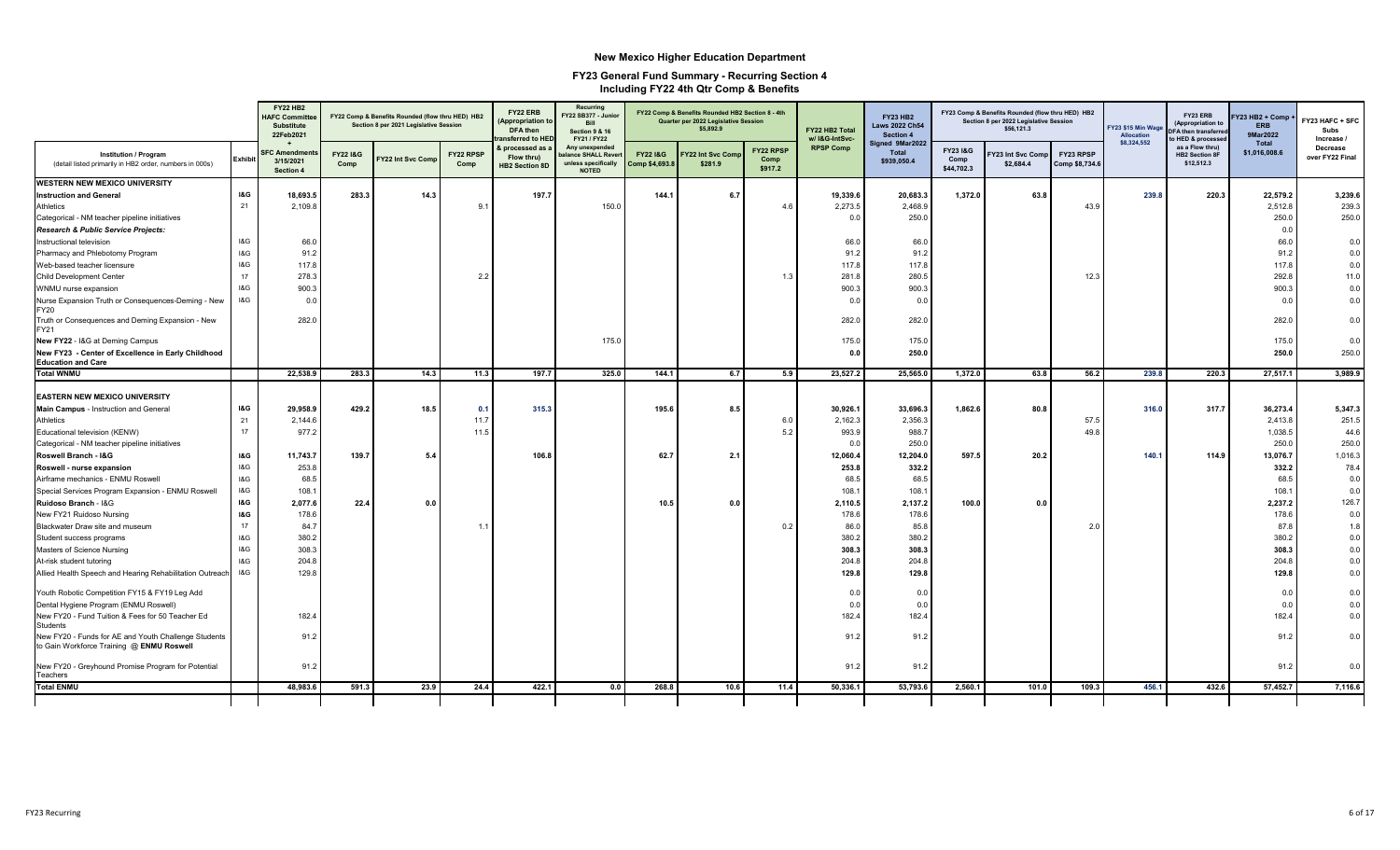|                                                                                          |                | <b>FY22 HB2</b><br><b>HAFC Committee</b><br><b>Substitute</b><br>22Feb2021 |                             | FY22 Comp & Benefits Rounded (flow thru HED) HB2<br>Section 8 per 2021 Legislative Session |                          | FY22 ERB<br><b>Appropriation 1</b><br>DFA then<br>ansferred to HEI | Recurring<br>FY22 SB377 - Junior<br><b>Bill</b><br>Section 9 & 16<br>FY21 / FY22 |                                     | FY22 Comp & Benefits Rounded HB2 Section 8 - 4th<br>Quarter per 2022 Legislative Session<br>\$5,892.9 |                                     | FY22 HB2 Total<br>w/ I&G-IntSvc- | <b>FY23 HB2</b><br><b>Laws 2022 Ch54</b><br>Section 4 |                                | FY23 Comp & Benefits Rounded (flow thru HED) HB2<br>Section 8 per 2022 Legislative Session<br>\$56,121.3 |                             | Y23 \$15 Min Wago<br>Allocation | FY23 ERB<br>(Appropriation to<br><b>DFA then transferr</b><br>o HED & processe | Y23 HB2 + Comp<br>ERB<br>9Mar2022 | FY23 HAFC + SFC<br>Subs<br>Increase / |
|------------------------------------------------------------------------------------------|----------------|----------------------------------------------------------------------------|-----------------------------|--------------------------------------------------------------------------------------------|--------------------------|--------------------------------------------------------------------|----------------------------------------------------------------------------------|-------------------------------------|-------------------------------------------------------------------------------------------------------|-------------------------------------|----------------------------------|-------------------------------------------------------|--------------------------------|----------------------------------------------------------------------------------------------------------|-----------------------------|---------------------------------|--------------------------------------------------------------------------------|-----------------------------------|---------------------------------------|
| <b>Institution / Program</b><br>(detail listed primarily in HB2 order, numbers in 000s)  | <b>Exhibit</b> | <b>SFC Amendmen</b><br>3/15/2021<br><b>Section 4</b>                       | <b>FY22 1&amp;G</b><br>Comp | Y22 Int Svc Comp                                                                           | <b>FY22 RPSP</b><br>Comp | & processed as<br>Flow thru)<br><b>HB2 Section 8D</b>              | Any unexpended<br>alance SHALL Rever<br>unless specifically<br><b>NOTED</b>      | <b>FY221&amp;G</b><br>Comp \$4,693. | Y22 Int Svc Com<br>\$281.9                                                                            | <b>FY22 RPSP</b><br>Comp<br>\$917.2 | <b>RPSP Comp</b>                 | Signed 9Mar2022<br><b>Total</b><br>\$939,050.4        | FY23 I&G<br>Comp<br>\$44,702.3 | Y23 Int Svc Comp<br>\$2,684.4                                                                            | FY23 RPSP<br>Comp \$8,734.6 | \$8,324,552                     | as a Flow thru)<br><b>HB2 Section 8F</b><br>\$12,512.3                         | <b>Total</b><br>\$1,016,008.6     | Decrease<br>over FY22 Final           |
| <b>NEW MEXICO INSTITUTE OF MINING &amp;</b><br><b>TECHNOLOGY</b>                         |                |                                                                            |                             |                                                                                            |                          |                                                                    |                                                                                  |                                     |                                                                                                       |                                     |                                  |                                                       |                                |                                                                                                          |                             |                                 |                                                                                |                                   |                                       |
| <b>Instruction and General</b>                                                           | <b>I&amp;G</b> | 28,027.1                                                                   | 366.9                       | 15.9                                                                                       | 0.2                      | 485.8                                                              |                                                                                  | 177.2                               | 9.3                                                                                                   |                                     | 29,082.4                         | 29,973.6                                              | 1,687.1                        | 88.4                                                                                                     |                             | 644.3                           | 511.5                                                                          | 32,904.9                          | 3,822.5                               |
| Athletics (Intramural -discontinued FY20)                                                | 21             |                                                                            |                             |                                                                                            |                          |                                                                    |                                                                                  |                                     |                                                                                                       |                                     | 0.0                              | 0.0                                                   |                                |                                                                                                          |                             |                                 |                                                                                | 0.0                               | 0.0                                   |
| Categorical - NM teacher pipeline initiatives                                            |                |                                                                            |                             |                                                                                            |                          |                                                                    |                                                                                  |                                     |                                                                                                       |                                     | 0.0                              | 50.0                                                  |                                |                                                                                                          |                             |                                 |                                                                                | 50.0                              | 50.0                                  |
| Special projects expansion and flexibility                                               |                |                                                                            |                             |                                                                                            |                          |                                                                    |                                                                                  |                                     |                                                                                                       |                                     | 0.0                              | 0.0                                                   |                                |                                                                                                          |                             |                                 |                                                                                | 0.0                               | 0.0                                   |
| Aerospace Engineering -- Moved to I&G in FY20                                            |                |                                                                            |                             |                                                                                            |                          |                                                                    |                                                                                  |                                     |                                                                                                       |                                     | 0.0                              | 0.0                                                   |                                |                                                                                                          |                             |                                 |                                                                                | 0.0                               | 0.0                                   |
| Bureau of Mines inspection / safety                                                      | 22             | 301.8                                                                      |                             |                                                                                            | 2.1                      |                                                                    |                                                                                  |                                     |                                                                                                       | 1.2                                 | 305.1                            | 303.9                                                 |                                |                                                                                                          | 11.7                        |                                 |                                                                                | 315.6                             | 10.5                                  |
| Bureau of Mines (aka Geology & Mineral Resources)                                        | 22             | 4,140.2                                                                    |                             |                                                                                            | 39.9                     |                                                                    |                                                                                  |                                     |                                                                                                       | 18.2                                | 4,198.3                          | 4,280.1                                               |                                |                                                                                                          | 173.7                       |                                 |                                                                                | 4,453.8                           | 255.5                                 |
| Petroleum Recovery Research Center                                                       | 16             | 1,743.4                                                                    |                             |                                                                                            | 15.6                     |                                                                    |                                                                                  |                                     |                                                                                                       | 6.1                                 | 1,765.                           | 1,759.0                                               |                                |                                                                                                          | 58.5                        |                                 |                                                                                | 1,817.5                           | 52.4                                  |
| Geophysical Research Center                                                              | 16             | 1,025.8                                                                    |                             |                                                                                            | 9.5                      |                                                                    |                                                                                  |                                     |                                                                                                       | 7.0                                 | 1,042.3                          | 1,035.3                                               |                                |                                                                                                          | 66.7                        |                                 |                                                                                | 1,102.0                           | 59.7                                  |
| Energetic Materials Research Center (EMRTC)                                              | 16             | 739.9                                                                      |                             |                                                                                            | 7.3                      |                                                                    |                                                                                  |                                     |                                                                                                       | 3.2                                 | 750.4                            | 826.7                                                 |                                |                                                                                                          | 31.1                        |                                 |                                                                                | 857.8                             | 107.4                                 |
| Science & Engineering Fair (incl Olympiad)                                               | 17             | 189.2                                                                      |                             |                                                                                            | 1.6                      |                                                                    |                                                                                  |                                     |                                                                                                       | 0.8                                 | 191.6                            | 190.8                                                 |                                |                                                                                                          | 7.4                         |                                 |                                                                                | 198.2                             | 6.6                                   |
| Institute for Complex Additive Systems Analysis                                          | 16             | 911.8                                                                      |                             |                                                                                            | 9.9                      |                                                                    |                                                                                  |                                     |                                                                                                       | 5.5                                 | 927.2                            | 1,121.7                                               |                                |                                                                                                          | 52.0                        |                                 |                                                                                | 1,173.7                           | 246.5                                 |
| Cave and karst research (nat'l institute)                                                | 16             | 333.4                                                                      |                             |                                                                                            | 2.8                      |                                                                    |                                                                                  |                                     |                                                                                                       | 1.3                                 | 337.5                            | 336.2                                                 |                                |                                                                                                          | 12.2                        |                                 |                                                                                | 348.4                             | 10.9                                  |
| <b>Homeland Security Center</b>                                                          | 16             | 484.5                                                                      |                             |                                                                                            | 4.2                      |                                                                    |                                                                                  |                                     |                                                                                                       | 2.3                                 | 491.0                            | 488.7                                                 |                                |                                                                                                          | 22.2                        |                                 |                                                                                | 510.9                             | 19.9                                  |
| Supercomputing Challenge Leg. Add                                                        |                | 0.0                                                                        |                             |                                                                                            |                          |                                                                    |                                                                                  |                                     |                                                                                                       |                                     | 0.0                              | 0.0                                                   |                                |                                                                                                          |                             |                                 |                                                                                | 0.0                               | 0.0                                   |
| Wastewater Filter System Pilot                                                           |                | 0.0                                                                        |                             |                                                                                            |                          |                                                                    |                                                                                  |                                     |                                                                                                       |                                     | 0.0                              | 0.0                                                   |                                |                                                                                                          |                             |                                 |                                                                                | 0.0                               | 0.0                                   |
| New FY20 - Cybersecurity Education and Research<br>Center                                |                | 136.8                                                                      |                             |                                                                                            | 2.8                      |                                                                    |                                                                                  |                                     |                                                                                                       | 0.8                                 | 140.4                            | 0.0                                                   |                                |                                                                                                          | 8.                          |                                 |                                                                                | 8.1                               | (132.3)                               |
| FY21 Cybersecurity Center of Excellence                                                  |                | 228.0                                                                      |                             |                                                                                            | 1.6                      |                                                                    |                                                                                  |                                     |                                                                                                       | 0.9                                 | 230.5                            | 366.4                                                 |                                |                                                                                                          | 8.9                         |                                 |                                                                                | 375.3                             | 144.8                                 |
| New FY20 - Rural Economic Development Support                                            |                | 22.8                                                                       |                             |                                                                                            |                          |                                                                    |                                                                                  |                                     |                                                                                                       |                                     | 22.8                             | 32.8                                                  |                                |                                                                                                          |                             |                                 |                                                                                | 32.8                              | 10.0                                  |
| New FY20 - Student Research Assistanceships in<br>Chemical Engineering Dept.             |                | 79.3                                                                       |                             |                                                                                            |                          |                                                                    |                                                                                  |                                     |                                                                                                       |                                     | 79.3                             | 79.3                                                  |                                |                                                                                                          |                             |                                 |                                                                                | 79.3                              | 0.0                                   |
| New Mexico MESA - moved from HED to direct NMIMT                                         |                | 1,052.2                                                                    |                             |                                                                                            |                          |                                                                    |                                                                                  |                                     |                                                                                                       | 3.8                                 | 1,056.0                          | 1,052.2                                               |                                |                                                                                                          | 36.5                        |                                 |                                                                                | 1,088.7                           | 32.7                                  |
| New FY22 - Chemical Engineering Dept - Graduate<br>Programs in Jones Hall<br>Total NMIMT |                |                                                                            |                             |                                                                                            |                          |                                                                    |                                                                                  |                                     |                                                                                                       |                                     | 0.0                              | 0.0                                                   |                                |                                                                                                          |                             |                                 |                                                                                | 0.0                               | 0.0                                   |
|                                                                                          |                | 39,416.2                                                                   | 366.9                       | 15.9                                                                                       | 97.5                     | 485.8                                                              | 0.0                                                                              | 177.2                               | 9.3                                                                                                   | 51.1                                | 40,619.9                         | 41,896.7                                              | 1,687.1                        | 88.4                                                                                                     | 489.0                       | 644.3                           | 511.5                                                                          | 45,317.0                          | 4,697.1                               |
| <b>NORTHERN NEW MEXICO COLLEGE</b>                                                       |                |                                                                            |                             |                                                                                            |                          |                                                                    |                                                                                  |                                     |                                                                                                       |                                     |                                  |                                                       |                                |                                                                                                          |                             |                                 |                                                                                |                                   |                                       |
| <b>Instruction and General</b>                                                           | I&G            | 10,156.9                                                                   | 105.2                       | 5.6                                                                                        |                          | 96.                                                                |                                                                                  | 52.7                                | 3.1                                                                                                   |                                     | 10,419.6                         | 10,612.5                                              | 504.5                          | 29.3                                                                                                     |                             | 73.8                            | 113.6                                                                          | 11,333.7                          | 914.1                                 |
| <b>CARES Act Institutional Funding Adjustment</b>                                        |                |                                                                            |                             |                                                                                            |                          |                                                                    |                                                                                  |                                     |                                                                                                       |                                     | 0.0                              | 0.0                                                   |                                |                                                                                                          |                             |                                 |                                                                                | 0.0                               | 0.0                                   |
| Athletics                                                                                | 21             | 520.4                                                                      |                             |                                                                                            | 3.8                      |                                                                    |                                                                                  |                                     |                                                                                                       | 2.1                                 | 526.3                            | 524.2                                                 |                                |                                                                                                          | 19.7                        |                                 |                                                                                | 543.9                             | 17.6                                  |
| Categorical - NM teacher pipeline initiatives                                            |                |                                                                            |                             |                                                                                            |                          |                                                                    |                                                                                  |                                     |                                                                                                       |                                     | 0.0                              | 250.0                                                 |                                |                                                                                                          |                             |                                 |                                                                                | 250.0                             | 250.0                                 |
| Health science & nursing program (Nurse Expansion)                                       | I&G            | 376.0                                                                      |                             |                                                                                            |                          |                                                                    |                                                                                  |                                     |                                                                                                       |                                     | 376.0                            | 376.0                                                 |                                |                                                                                                          |                             |                                 |                                                                                | 376.0                             | 0.0                                   |
| Science, Technology, Engineering and Math Initiative                                     | 17             | 125.2                                                                      |                             |                                                                                            |                          |                                                                    |                                                                                  |                                     |                                                                                                       |                                     | 125.2                            | 125.2                                                 |                                |                                                                                                          |                             |                                 |                                                                                | 125.2                             | 0.0                                   |
| pass through<br><b>Veterans Center</b>                                                   | 17             | 116.3                                                                      |                             |                                                                                            | 0.5                      |                                                                    |                                                                                  |                                     |                                                                                                       | 0.4                                 | 117.2                            | 116.8                                                 |                                |                                                                                                          | 3.4                         |                                 |                                                                                | 120.2                             | 3.0                                   |
| New FY20 - Technical and Vocational Courses                                              |                | 45.6                                                                       |                             |                                                                                            |                          |                                                                    |                                                                                  |                                     |                                                                                                       |                                     | 45.6                             | 45.6                                                  |                                |                                                                                                          |                             |                                 |                                                                                | 45.6                              | 0.0                                   |
|                                                                                          |                |                                                                            |                             |                                                                                            |                          |                                                                    |                                                                                  |                                     |                                                                                                       |                                     |                                  |                                                       |                                |                                                                                                          |                             |                                 |                                                                                |                                   | 150.0                                 |
| New FY23 - Native American Student Center<br><b>Total NNMC</b>                           |                |                                                                            |                             |                                                                                            | 4.3                      |                                                                    | 0.0                                                                              |                                     | 3.1                                                                                                   |                                     | 0.0<br>11,609.9                  | 150.0                                                 |                                | 29.3                                                                                                     |                             |                                 |                                                                                | 150.0                             |                                       |
|                                                                                          |                | 11,340.4                                                                   | 105.2                       | 5.6                                                                                        |                          | 96.1                                                               |                                                                                  | 52.7                                |                                                                                                       | 2.5                                 |                                  | 12,200.3                                              | 504.5                          |                                                                                                          | 23.1                        | 73.8                            | 113.6                                                                          | 12,944.6                          | 1,334.7                               |
| SANTA FE COMMUNITY COLLEGE                                                               |                |                                                                            |                             |                                                                                            |                          |                                                                    |                                                                                  |                                     |                                                                                                       |                                     |                                  |                                                       |                                |                                                                                                          |                             |                                 |                                                                                |                                   |                                       |
| <b>Instruction and General</b>                                                           | I&G            | 10,360.2                                                                   | 151.3                       | 24.1                                                                                       |                          | 250.0                                                              |                                                                                  | 58.4                                | 11.4                                                                                                  |                                     | 10,855.4                         | 11,068.6                                              | 556.6                          | 108.3                                                                                                    |                             | 83.7                            | 258.2                                                                          | 12,075.4                          | 1,220.0                               |
| SFCC nurse expansion                                                                     | 18G            | 332.7                                                                      |                             |                                                                                            |                          |                                                                    |                                                                                  |                                     |                                                                                                       |                                     | 332.7                            | 439.4                                                 |                                |                                                                                                          |                             |                                 |                                                                                | 439.4                             | 106.7                                 |
| <b>Small Business Development Centers</b>                                                | 17             | 3,794.3                                                                    |                             |                                                                                            | 8.8                      |                                                                    |                                                                                  |                                     |                                                                                                       | 18.0                                | 3,821.1                          | 3,953.1                                               |                                |                                                                                                          | 171.6                       |                                 |                                                                                | 4,124.7                           | 303.6                                 |
| New FY20 First Born Home Visiting Training & Tech Asst                                   |                | 136.8                                                                      |                             |                                                                                            |                          |                                                                    |                                                                                  |                                     |                                                                                                       |                                     | 136.8                            | 235.0                                                 |                                |                                                                                                          |                             |                                 |                                                                                | 235.0                             | 98.2                                  |
|                                                                                          |                |                                                                            |                             |                                                                                            |                          |                                                                    |                                                                                  |                                     |                                                                                                       |                                     |                                  |                                                       |                                |                                                                                                          |                             |                                 |                                                                                |                                   |                                       |
| New FY21 Teacher Ed Expansion                                                            |                | 136.8                                                                      |                             |                                                                                            |                          |                                                                    |                                                                                  |                                     |                                                                                                       |                                     | 136.8                            | 136.8                                                 |                                |                                                                                                          |                             |                                 |                                                                                | 136.8                             | 0.0                                   |
| New FY21 EMS Mental Health Pilot                                                         |                | 91.2                                                                       |                             |                                                                                            |                          |                                                                    |                                                                                  |                                     |                                                                                                       |                                     | 91.2                             | 91.2                                                  |                                |                                                                                                          |                             |                                 |                                                                                | 91.2                              | 0.0                                   |
| <b>Total SFCC</b>                                                                        |                | 14,852.0                                                                   | 151.3                       | 24.1                                                                                       | 8.8                      | 250.0                                                              | 0.0                                                                              | 58.4                                | 11.4                                                                                                  | 18.0                                | 15,374.0                         | 15,924.1                                              | 556.6                          | 108.3                                                                                                    | 171.6                       | 83.7                            | 258.2                                                                          | 17,102.5                          | 1,728.5                               |
|                                                                                          |                |                                                                            |                             |                                                                                            |                          |                                                                    |                                                                                  |                                     |                                                                                                       |                                     |                                  |                                                       |                                |                                                                                                          |                             |                                 |                                                                                |                                   |                                       |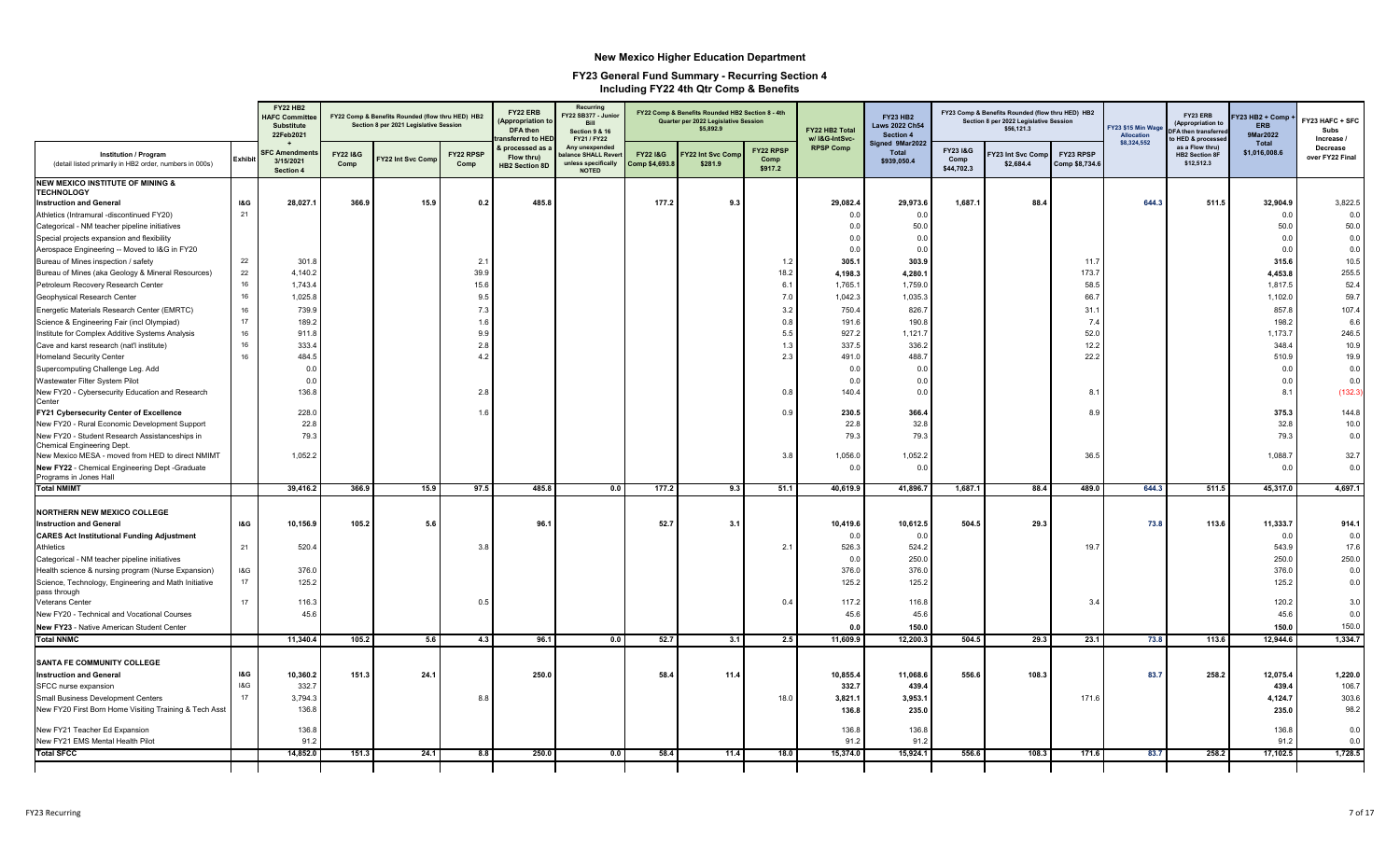|                                                                                         |                | <b>FY22 HB2</b><br><b>HAFC Committe</b><br><b>Substitute</b><br>22Feb2021 |                             | FY22 Comp & Benefits Rounded (flow thru HED) HB2<br>Section 8 per 2021 Legislative Session |                   | FY22 ERB<br><b>Appropriation to</b><br>DFA then<br>nsferred to HED | Recurring<br>Y22 SB377 - Junior<br>Bill<br><b>Section 9 &amp; 16</b><br>FY21 / FY22 |                                  | FY22 Comp & Benefits Rounded HB2 Section 8 - 4th<br>Quarter per 2022 Legislative Session<br>\$5,892.9 |                              | FY22 HB2 Total<br>w/ I&G-IntSvc- | <b>FY23 HB2</b><br><b>Laws 2022 Ch54</b><br>Section 4 |                                | FY23 Comp & Benefits Rounded (flow thru HED) HB2<br>Section 8 per 2022 Legislative Session<br>\$56,121.3 |                             | FY23 \$15 Min Wag<br>Allocation<br>\$8,324,552 | FY23 ERB<br>(Appropriation to<br><b>DFA then transferr</b><br>o HED & processe | Y23 HB2 + Comp +<br><b>ERB</b><br>9Mar2022 | FY23 HAFC + SFC<br>Subs<br>Increase / |
|-----------------------------------------------------------------------------------------|----------------|---------------------------------------------------------------------------|-----------------------------|--------------------------------------------------------------------------------------------|-------------------|--------------------------------------------------------------------|-------------------------------------------------------------------------------------|----------------------------------|-------------------------------------------------------------------------------------------------------|------------------------------|----------------------------------|-------------------------------------------------------|--------------------------------|----------------------------------------------------------------------------------------------------------|-----------------------------|------------------------------------------------|--------------------------------------------------------------------------------|--------------------------------------------|---------------------------------------|
| <b>Institution / Program</b><br>(detail listed primarily in HB2 order, numbers in 000s) | <b>Exhibit</b> | <b>SFC Amendmer</b><br>3/15/2021<br><b>Section 4</b>                      | <b>FY22 I&amp;G</b><br>Comp | <b>TY22 Int Svc Comp</b>                                                                   | FY22 RPSP<br>Comp | & processed as<br>Flow thru)<br><b>HB2 Section 8D</b>              | Any unexpended<br>alance SHALL Rever<br>unless specifically<br><b>NOTED</b>         | FY221&G<br><b>Comp \$4,693.8</b> | Y22 Int Svc Com<br>\$281.9                                                                            | FY22 RPSP<br>Comp<br>\$917.2 | <b>RPSP Comp</b>                 | Signed 9Mar2022<br><b>Total</b><br>\$939,050.4        | FY23 I&G<br>Comp<br>\$44,702.3 | Y23 Int Svc Comp<br>\$2,684.4                                                                            | FY23 RPSP<br>Comp \$8,734.6 |                                                | as a Flow thru)<br><b>HB2 Section 8F</b><br>\$12,512.3                         | Total<br>\$1,016,008.6                     | <b>Decrease</b><br>over FY22 Final    |
| CENTRAL NM COMMUNITY COLLEGE                                                            |                |                                                                           |                             |                                                                                            |                   |                                                                    |                                                                                     |                                  |                                                                                                       |                              |                                  |                                                       |                                |                                                                                                          |                             |                                                |                                                                                |                                            |                                       |
| <b>Instruction and General</b>                                                          | I&G            | 60,070.4                                                                  | 792.2                       | 91.3                                                                                       |                   | 854.7                                                              |                                                                                     | 348.5                            | 44.5                                                                                                  |                              | 62,201.6                         | 64,090.3                                              | 3,318.6                        | 423.9                                                                                                    |                             | 378.5                                          | 1,004.4                                                                        | 69,215.7                                   | 7,014.1                               |
| <b>Nurse Expansion</b>                                                                  | 18G            | 168.8                                                                     |                             |                                                                                            |                   |                                                                    |                                                                                     |                                  |                                                                                                       |                              | 168.8                            | 268.8                                                 |                                |                                                                                                          |                             |                                                |                                                                                | 268.8                                      | 100.0                                 |
| <b>Total CNM</b>                                                                        |                | 60,239.2                                                                  | 792.2                       | 91.3                                                                                       | 0.0               | 854.7                                                              | 0.0                                                                                 | 348.5                            | 44.5                                                                                                  | 0.0                          | 62,370.4                         | 64,359.1                                              | 3,318.6                        | 423.9                                                                                                    | 0.0                         | 378.5                                          | 1,004.4                                                                        | 69,484.5                                   | 7,114.1                               |
| <b>LUNA COMMUNITY COLLEGE</b>                                                           |                |                                                                           |                             |                                                                                            |                   |                                                                    |                                                                                     |                                  |                                                                                                       |                              |                                  |                                                       |                                |                                                                                                          |                             |                                                |                                                                                |                                            |                                       |
| <b>Instruction and General</b>                                                          | <b>I&amp;G</b> | 6,801.3                                                                   | 74.4                        | 6.0                                                                                        |                   | 60.6                                                               |                                                                                     | 34.1                             | 2.3                                                                                                   |                              | 6,978.7                          | 7,002.7                                               | 324.5                          | 22.3                                                                                                     |                             | 17.8                                           | 70.6                                                                           | 7,437.3                                    | 458.6                                 |
| Athletics                                                                               | 21             | 453.2                                                                     |                             |                                                                                            | 4.8               |                                                                    |                                                                                     |                                  |                                                                                                       | 2.3                          | 460.3                            | 458.0                                                 |                                |                                                                                                          | 21.7                        |                                                |                                                                                | 479.7                                      | 19.4                                  |
| LCC nurse expansion                                                                     | I&G            | 251.0                                                                     |                             |                                                                                            |                   |                                                                    |                                                                                     |                                  |                                                                                                       |                              | 251.0                            | 251.0                                                 |                                |                                                                                                          |                             |                                                |                                                                                | 251.0                                      | 0.0                                   |
| Student service + economic development prgm                                             | 18G            | 483.8                                                                     |                             |                                                                                            |                   |                                                                    |                                                                                     |                                  |                                                                                                       |                              | 483.8                            | 483.8                                                 |                                |                                                                                                          |                             |                                                |                                                                                | 483.8                                      | 0.0                                   |
| New FY23 - Student Recruitment, Mentorship and                                          |                | 0.0                                                                       |                             |                                                                                            |                   |                                                                    |                                                                                     |                                  |                                                                                                       |                              | 0.0                              | 150.0                                                 |                                |                                                                                                          |                             |                                                |                                                                                | 150.0                                      | 150.0                                 |
| <b>Summer Bridge</b>                                                                    |                |                                                                           |                             |                                                                                            |                   |                                                                    |                                                                                     |                                  |                                                                                                       |                              |                                  |                                                       |                                |                                                                                                          |                             |                                                |                                                                                |                                            |                                       |
| <b>Total LCC</b>                                                                        |                | 7,989.3                                                                   | 74.4                        | 6.0                                                                                        | 4.8               | 60.6                                                               | 0.0                                                                                 | 34.1                             | 2.3                                                                                                   | 2.3                          | 8,173.8                          | 8,344.9                                               | 324.5                          | 22.3                                                                                                     | 21.7                        | 17.8                                           | 70.6                                                                           | 8,801.8                                    | 628.0                                 |
| <b>MESALANDS COMMUNITY COLLEGE</b>                                                      |                |                                                                           |                             |                                                                                            |                   |                                                                    |                                                                                     |                                  |                                                                                                       |                              |                                  |                                                       |                                |                                                                                                          |                             |                                                |                                                                                |                                            |                                       |
| <b>Instruction and General</b>                                                          | I&G            | 4,100.3                                                                   | 49.1                        | 2.2                                                                                        |                   | 31.6                                                               |                                                                                     | 19.0                             | 1.1                                                                                                   |                              | 4,203.3                          | 4,298.1                                               | 181.2                          | 10.5                                                                                                     |                             | 46.1                                           | 34.2                                                                           | 4,570.1                                    | 366.8                                 |
| Athletics                                                                               | 21             | 209.5                                                                     |                             |                                                                                            | 0.4               |                                                                    |                                                                                     |                                  |                                                                                                       | 0.3                          | 210.2                            | 209.9                                                 |                                |                                                                                                          | 2.9                         |                                                |                                                                                | 212.8                                      | 2.6                                   |
| North American Wind Training Center                                                     | 17             | 103.4                                                                     |                             |                                                                                            | 0.4               |                                                                    |                                                                                     |                                  |                                                                                                       | 0.1                          | 103.9                            | 103.8                                                 |                                |                                                                                                          | 1.2                         |                                                |                                                                                | 105.0                                      | 1.1                                   |
| <b>Total MCC</b>                                                                        |                | 4,413.2                                                                   | 49.1                        | 2.2                                                                                        | 0.8               | 31.6                                                               | 0.0                                                                                 | 19.0                             | 1.1                                                                                                   | 0.4                          | 4,517.4                          | 4,611.                                                | 181.2                          | 10.5                                                                                                     | 4.1                         | 46.1                                           | 34.2                                                                           | 4,887.9                                    | 370.5                                 |
|                                                                                         |                |                                                                           |                             |                                                                                            |                   |                                                                    |                                                                                     |                                  |                                                                                                       |                              |                                  |                                                       |                                |                                                                                                          |                             |                                                |                                                                                |                                            |                                       |
| <b>NEW MEXICO JUNIOR COLLEGE</b>                                                        |                |                                                                           |                             |                                                                                            |                   |                                                                    |                                                                                     |                                  |                                                                                                       |                              |                                  |                                                       |                                |                                                                                                          |                             |                                                |                                                                                |                                            |                                       |
| <b>Instruction and General</b>                                                          | I&G            | 5,663.9                                                                   | 46.3                        | 11.4                                                                                       |                   | 132.1                                                              |                                                                                     | 15.9                             | 5.4                                                                                                   |                              | 5,875.0                          | 6,106.3                                               | 150.8                          | 51.8                                                                                                     |                             | 185.5                                          | 137.7                                                                          | 6,632.1                                    | 757.1                                 |
| Athletics                                                                               | 21             | 519.5                                                                     |                             |                                                                                            | 11.3              |                                                                    |                                                                                     |                                  |                                                                                                       | 2.9                          | 533.7                            | 530.8                                                 |                                |                                                                                                          | 27.8                        |                                                |                                                                                | 558.6                                      | 24.9                                  |
| Oil & gas training center                                                               | 18G            | 156.2                                                                     |                             |                                                                                            |                   |                                                                    |                                                                                     |                                  |                                                                                                       |                              | 156.2                            | 156.2                                                 |                                |                                                                                                          |                             |                                                |                                                                                | 156.2                                      | 0.0                                   |
| NMJC nurse expansion                                                                    | 18G            | 281.9                                                                     |                             |                                                                                            |                   |                                                                    |                                                                                     |                                  |                                                                                                       |                              | 281.9                            | 281.9                                                 |                                |                                                                                                          |                             |                                                |                                                                                | 281.9                                      | 0.0                                   |
| Lea County distance education consortium                                                | 18G            | 26.6                                                                      |                             |                                                                                            |                   |                                                                    |                                                                                     |                                  |                                                                                                       |                              | 26.6                             | 26.6                                                  |                                |                                                                                                          |                             |                                                |                                                                                | 26.6                                       | 0.0                                   |
| <b>Total NMJC</b>                                                                       |                | 6,648.1                                                                   | 46.3                        | 11.4                                                                                       | 11.3              | 132.1                                                              | 0.0                                                                                 | 15.9                             | 5.4                                                                                                   | 2.9                          | 6,873.4                          | 7,101.8                                               | 150.8                          | 51.8                                                                                                     | 27.8                        | 185.5                                          | 137.7                                                                          | 7,655.4                                    | 782.0                                 |
| <b>SAN JUAN COLLEGE</b>                                                                 |                |                                                                           |                             |                                                                                            |                   |                                                                    |                                                                                     |                                  |                                                                                                       |                              |                                  |                                                       |                                |                                                                                                          |                             |                                                |                                                                                |                                            |                                       |
| <b>Instruction and General</b>                                                          | I&G            | 24,129.6                                                                  | 329.9                       | 27.5                                                                                       |                   | 310.5                                                              |                                                                                     | 139.5                            | 13.9                                                                                                  |                              | 24,950.9                         | 25,415.9                                              | 1,328.8                        | 132.0                                                                                                    |                             | 161.9                                          | 356.8                                                                          | 27,395.4                                   | 2,444.5                               |
| Categorical - NM tribal education initiatives                                           |                |                                                                           |                             |                                                                                            |                   |                                                                    |                                                                                     |                                  |                                                                                                       |                              | 0.0                              | 100.0                                                 |                                |                                                                                                          |                             |                                                |                                                                                | 100.0                                      | 100.0                                 |
| Dental hygiene program                                                                  | 18G            | 159.6                                                                     |                             |                                                                                            |                   |                                                                    |                                                                                     |                                  |                                                                                                       |                              | 159.6                            | 159.6                                                 |                                |                                                                                                          |                             |                                                |                                                                                | 159.6                                      | 0.0                                   |
| SJC nurse expansion                                                                     | 18G            | 235.0                                                                     |                             |                                                                                            |                   |                                                                    |                                                                                     |                                  |                                                                                                       |                              | 235.0                            | 235.0                                                 |                                |                                                                                                          |                             |                                                |                                                                                | 235.0                                      | 0.0                                   |
| <b>Campus Security</b>                                                                  |                | 0.0                                                                       |                             |                                                                                            |                   |                                                                    |                                                                                     |                                  |                                                                                                       |                              | 0.0                              | 0.0                                                   |                                |                                                                                                          |                             |                                                |                                                                                | 0.0                                        | 0.0                                   |
| Center of Excellence in Sustainable Energy                                              |                | 228.0                                                                     |                             |                                                                                            |                   |                                                                    |                                                                                     |                                  |                                                                                                       |                              | 228.0                            | 328.0                                                 |                                |                                                                                                          |                             |                                                |                                                                                | 328.0                                      | 100.0                                 |
| Total SJC                                                                               |                | 24,752.2                                                                  | 329.9                       | 27.5                                                                                       | 0.0               | 310.5                                                              | 0.0                                                                                 | 139.5                            | 13.9                                                                                                  | $\overline{\mathbf{0.0}}$    | 25,573.5                         | 26,238.5                                              | 1,328.8                        | 132.0                                                                                                    | 0.0                         | 161.9                                          | 356.8                                                                          | 28,218.0                                   | 2.644.5                               |
|                                                                                         |                |                                                                           |                             |                                                                                            |                   |                                                                    |                                                                                     |                                  |                                                                                                       |                              |                                  |                                                       |                                |                                                                                                          |                             |                                                |                                                                                |                                            |                                       |
| SOUTHEAST NEW MEXICO COLLEGE                                                            |                |                                                                           |                             |                                                                                            |                   |                                                                    |                                                                                     |                                  |                                                                                                       |                              |                                  |                                                       |                                |                                                                                                          |                             |                                                |                                                                                |                                            |                                       |
| <b>Instruction and General</b>                                                          | I&G<br>17      |                                                                           |                             |                                                                                            |                   |                                                                    |                                                                                     | 10.7                             | 1.7                                                                                                   | 1.0                          | 12.4<br>1.0                      | 4,370.5<br>214.6                                      | 101.8                          | 16.6                                                                                                     | 9.2                         | 114.4                                          | 63.2                                                                           | 4,666.5<br>223.8                           | 4,654.<br>222.8                       |
| SENMC manufacturing sector dev program<br>SENMC - nurse expansion                       | 18G            |                                                                           |                             |                                                                                            |                   |                                                                    |                                                                                     |                                  |                                                                                                       |                              | 0.0                              | 102.4                                                 |                                |                                                                                                          |                             |                                                |                                                                                | 102.4                                      | 102.4                                 |
| <b>Total SENMC</b>                                                                      |                | 0.0                                                                       | 0.0                         | 0.0                                                                                        | 0.0               | 0.0                                                                | 0.0                                                                                 | 10.7                             | 1.7                                                                                                   | 1.0                          | 13.4                             | 4,687.5                                               | 101.8                          | 16.6                                                                                                     | 9.2                         | 114.4                                          | 63.2                                                                           | 4,992.7                                    | 4,979.3                               |
|                                                                                         |                |                                                                           |                             |                                                                                            |                   |                                                                    |                                                                                     |                                  |                                                                                                       |                              |                                  |                                                       |                                |                                                                                                          |                             |                                                |                                                                                |                                            |                                       |
| <b>CLOVIS COMMUNITY COLLEGE</b>                                                         |                |                                                                           |                             |                                                                                            |                   |                                                                    |                                                                                     |                                  |                                                                                                       |                              |                                  |                                                       |                                |                                                                                                          |                             |                                                |                                                                                |                                            |                                       |
| <b>Instruction and General</b>                                                          | I&G            | 9,714.9                                                                   | 115.2                       | 10.4                                                                                       |                   | 86.8                                                               |                                                                                     | 50.1                             | 5.3                                                                                                   |                              | 9,982.7                          | 10,324.4                                              | 477.0                          | 50.4                                                                                                     |                             | 127.8                                          | 92.8                                                                           | 11,072.4                                   | 1,089.7                               |
| CCC nurse expansion                                                                     | 18G            | 256.5                                                                     |                             |                                                                                            |                   |                                                                    |                                                                                     |                                  |                                                                                                       |                              | 256.5                            | 356.5                                                 |                                |                                                                                                          |                             |                                                |                                                                                | 356.5                                      | 100.0                                 |
| <b>HVAC</b> program                                                                     |                |                                                                           |                             |                                                                                            |                   |                                                                    |                                                                                     |                                  |                                                                                                       |                              | 0.0                              | 100.0                                                 |                                |                                                                                                          |                             |                                                |                                                                                | 100.0                                      | 100.0                                 |
| <b>Total CCC</b>                                                                        |                | 9,971.4                                                                   | 115.2                       | 10.4                                                                                       | 0.0               | 86.8                                                               | 0.0                                                                                 | 50.1                             | 5.3                                                                                                   | 0.0                          | 10,239.2                         | 10,780.9                                              | 477.0                          | 50.4                                                                                                     | 0.0                         | 127.8                                          | 92.8                                                                           | 11,528.9                                   | 1,289.7                               |
|                                                                                         |                |                                                                           |                             |                                                                                            |                   |                                                                    |                                                                                     |                                  |                                                                                                       |                              |                                  |                                                       |                                |                                                                                                          |                             |                                                |                                                                                |                                            |                                       |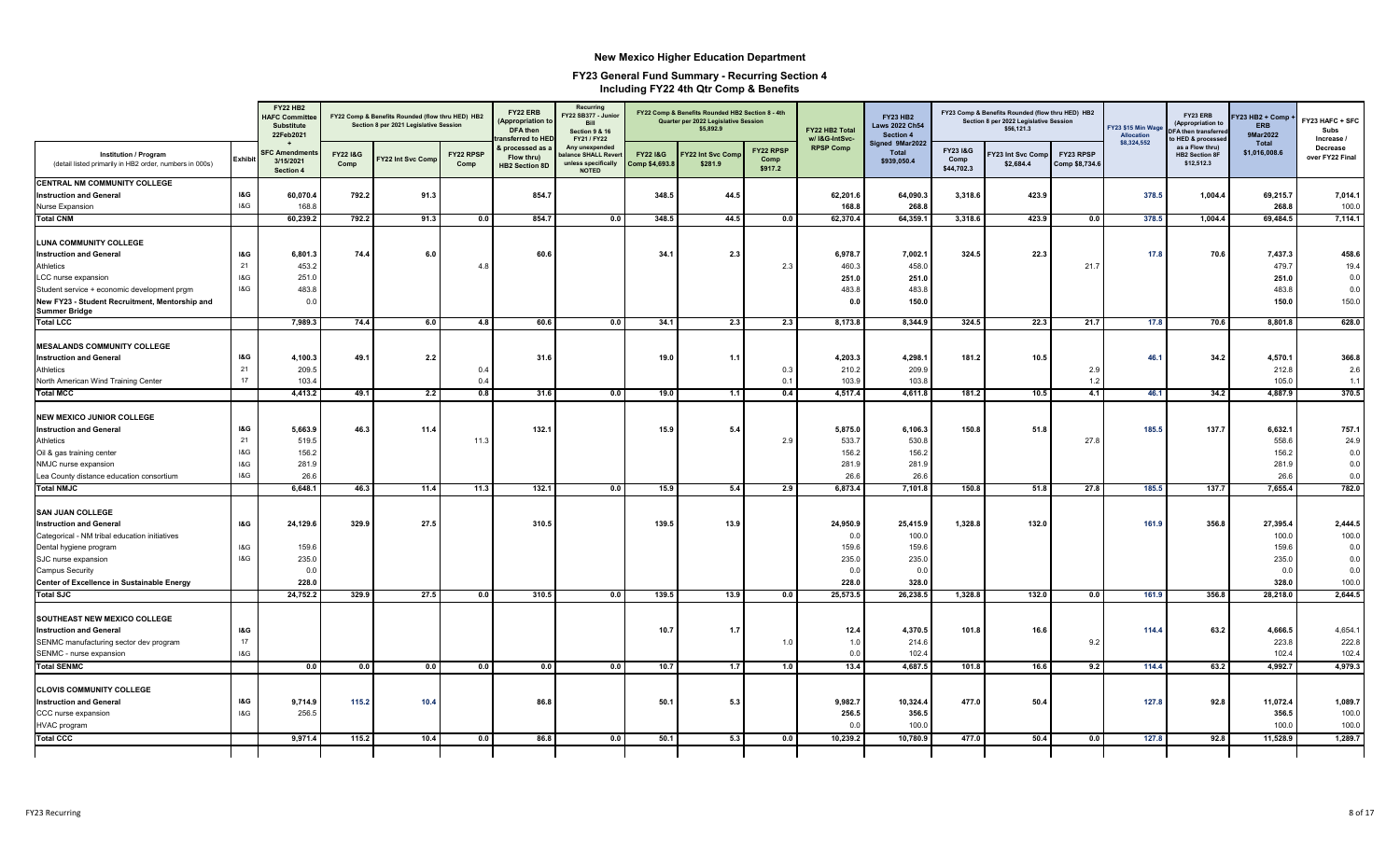|                                                                                         |                | <b>FY22 HB2</b><br><b>HAFC Committee</b><br><b>Substitute</b><br>22Feb2021 |                  | FY22 Comp & Benefits Rounded (flow thru HED) HB2<br>Section 8 per 2021 Legislative Session |                   | FY22 ERB<br>(Appropriation to<br>DFA then<br>ransferred to HED | Recurring<br>FY22 SB377 - Junior<br>Rill<br>Section 9 & 16<br>FY21 / FY22    |                          | FY22 Comp & Benefits Rounded HB2 Section 8 - 4th<br>Quarter per 2022 Legislative Session<br>\$5,892.9 |                              | FY22 HB2 Total<br>w/ I&G-IntSvc- | <b>FY23 HB2</b><br><b>Laws 2022 Ch54</b><br>Section 4 |                                          | FY23 Comp & Benefits Rounded (flow thru HED) HB2<br>Section 8 per 2022 Legislative Session<br>\$56,121.3 |                             | FY23 \$15 Min Wage<br>Allocation | FY23 ERB<br>(Appropriation to<br><b>DFA then transferred</b><br>to HED & processed | FY23 HB2 + Comp +<br><b>ERB</b><br>9Mar2022 | FY23 HAFC + SFC<br>Subs<br>Increase |
|-----------------------------------------------------------------------------------------|----------------|----------------------------------------------------------------------------|------------------|--------------------------------------------------------------------------------------------|-------------------|----------------------------------------------------------------|------------------------------------------------------------------------------|--------------------------|-------------------------------------------------------------------------------------------------------|------------------------------|----------------------------------|-------------------------------------------------------|------------------------------------------|----------------------------------------------------------------------------------------------------------|-----------------------------|----------------------------------|------------------------------------------------------------------------------------|---------------------------------------------|-------------------------------------|
| <b>Institution / Program</b><br>(detail listed primarily in HB2 order, numbers in 000s) | <b>Exhibit</b> | <b>SFC Amendment</b><br>3/15/2021<br>Section 4                             | FY22 1&G<br>Comp | <b>FY22 Int Svc Comp</b>                                                                   | FY22 RPSP<br>Comp | & processed as a<br>Flow thru)<br><b>HB2 Section 8D</b>        | Any unexpended<br>valance SHALL Rever<br>unless specifically<br><b>NOTED</b> | FY221&G<br>Comp \$4,693. | <b>FY22 Int Svc Comp</b><br>\$281.9                                                                   | FY22 RPSP<br>Comp<br>\$917.2 | <b>RPSP Comp</b>                 | Signed 9Mar2022<br><b>Total</b><br>\$939,050.4        | <b>FY231&amp;G</b><br>Comp<br>\$44,702.3 | FY23 Int Svc Comp<br>\$2.684.4                                                                           | FY23 RPSP<br>Comp \$8,734.6 | \$8,324,552                      | as a Flow thru)<br><b>HB2 Section 8F</b><br>\$12,512.3                             | Total<br>\$1.016.008.6                      | Decrease<br>over FY22 Final         |
| <b>NEW MEXICO MILITARY INSTITUTE</b>                                                    |                |                                                                            |                  |                                                                                            |                   |                                                                |                                                                              |                          |                                                                                                       |                              |                                  |                                                       |                                          |                                                                                                          |                             |                                  |                                                                                    |                                             |                                     |
| <b>Instruction and General</b>                                                          | <b>1&amp;G</b> | 1.318.7                                                                    | 31.6             | 7.7                                                                                        |                   | 144.1                                                          |                                                                              | 14.0                     |                                                                                                       |                              | 1,520.2                          | 1.592.2                                               | 133.7                                    | 39.0                                                                                                     |                             | 521.3                            | 142.2                                                                              | 2,428.4                                     | 908.2                               |
| Athletics                                                                               | 21             | 322.0                                                                      |                  |                                                                                            |                   |                                                                |                                                                              |                          |                                                                                                       | $\Omega$                     | 323.                             | 323.2                                                 |                                          |                                                                                                          | 4.5                         |                                  |                                                                                    | 327.7                                       | 4.0                                 |
| General R.T. Knowles legislative scholarship                                            | 19             | 1.353.7                                                                    |                  |                                                                                            |                   |                                                                |                                                                              |                          |                                                                                                       |                              | 1,353.7                          | 1,353.7                                               |                                          |                                                                                                          |                             |                                  |                                                                                    | 1,353.7                                     | 0.0                                 |
| <b>Total NMMI</b>                                                                       |                | 2.994.4                                                                    | 31.6             | 77                                                                                         | 1.2               | 144.7                                                          | 0.0                                                                          | 14.0                     | 4.1                                                                                                   | 0.5                          | 3.197.6                          | 3.269.1                                               | 133.7                                    | 39.0                                                                                                     | 4.5                         | 521.3                            | 142.2                                                                              | 4,109.8                                     | 912.2                               |
| INM SCHOOL FOR BLIND & VISUALLY IMPAIRED                                                |                |                                                                            |                  |                                                                                            |                   |                                                                |                                                                              |                          |                                                                                                       |                              |                                  |                                                       |                                          |                                                                                                          |                             |                                  |                                                                                    |                                             |                                     |
| <b>Instruction and General</b>                                                          | I&G            | 1.029.5                                                                    | 14.1             | 0.0                                                                                        |                   | 78.0                                                           |                                                                              | 6.3                      |                                                                                                       |                              | 1.127.9                          | 1.345.9                                               | 60.4                                     | 0.0                                                                                                      |                             | 29.9                             | 73.3                                                                               | 1,509.5                                     | 381.6                               |
| Early childhood center                                                                  | I&G            | 340.2                                                                      |                  |                                                                                            |                   |                                                                |                                                                              |                          |                                                                                                       |                              | 340.2                            | 340.2                                                 |                                          |                                                                                                          |                             |                                  |                                                                                    | 340.2                                       | 0.0                                 |
| Low vision clinic programs                                                              | 18G            | 104.4                                                                      |                  |                                                                                            |                   |                                                                |                                                                              |                          |                                                                                                       |                              | 104.4                            | 104.4                                                 |                                          |                                                                                                          |                             |                                  |                                                                                    | 104.4                                       | 0.0                                 |
| <b>Total NMSBVI</b>                                                                     |                | 1.474.1                                                                    | 14.1             | 0.0                                                                                        | 0.0               | 78.0                                                           | 0.0                                                                          | 6.3                      | 0.0                                                                                                   | 0.0                          | 1,572.5                          | 1,790.5                                               | 60.4                                     | 0.0                                                                                                      | 0.0                         | 29.9                             | 73.3                                                                               | 1,954.1                                     | 381.6                               |
| <b>NM SCHOOL FOR THE DEAF</b>                                                           |                |                                                                            |                  |                                                                                            |                   |                                                                |                                                                              |                          |                                                                                                       |                              |                                  |                                                       |                                          |                                                                                                          |                             |                                  |                                                                                    |                                             |                                     |
| <b>Instruction and General</b>                                                          | I&G            | 3.985.7                                                                    | 40.1             | 0.0                                                                                        |                   | 49.5                                                           |                                                                              | 19.7                     | 0 <sup>0</sup>                                                                                        |                              | 4,095.0                          | 4,319.8                                               | 187.5                                    | 0.0                                                                                                      |                             | 22.0                             | 50.9                                                                               | 4,580.2                                     | 485.2                               |
| Statewide outreach services                                                             | 18G            | 215.7                                                                      |                  |                                                                                            |                   |                                                                |                                                                              |                          |                                                                                                       |                              | 215.7                            | 215.7                                                 |                                          |                                                                                                          |                             |                                  |                                                                                    | 215.7                                       | 0.0                                 |
| <b>Total NMSD</b>                                                                       |                | 4,201.4                                                                    | 40.1             | 0.0                                                                                        | 0.0               | 49.5                                                           | 0.0                                                                          | 19.7                     | 0.0                                                                                                   | 0.0                          | 4,310.7                          | 4,535.5                                               | 187.5                                    | 0.0                                                                                                      | 0.0                         | 22.0                             | 50.9                                                                               | 4,795.9                                     | 485.2                               |
| <b>TOTAL GENERAL FUND</b>                                                               |                | 866,798.6                                                                  | 10,077.9         | 581.9                                                                                      | 1.761.4           | 12,139.6                                                       | 3,291.0                                                                      | 4.693.8                  | 281.9                                                                                                 | 917.2                        | 900,543.3                        | 939,050.4                                             | 44,702.4                                 | 2,684.3                                                                                                  | 8.734.6                     | 8.324.6                          | 12,512.3                                                                           | 1,016,008.6                                 | 115,465.3                           |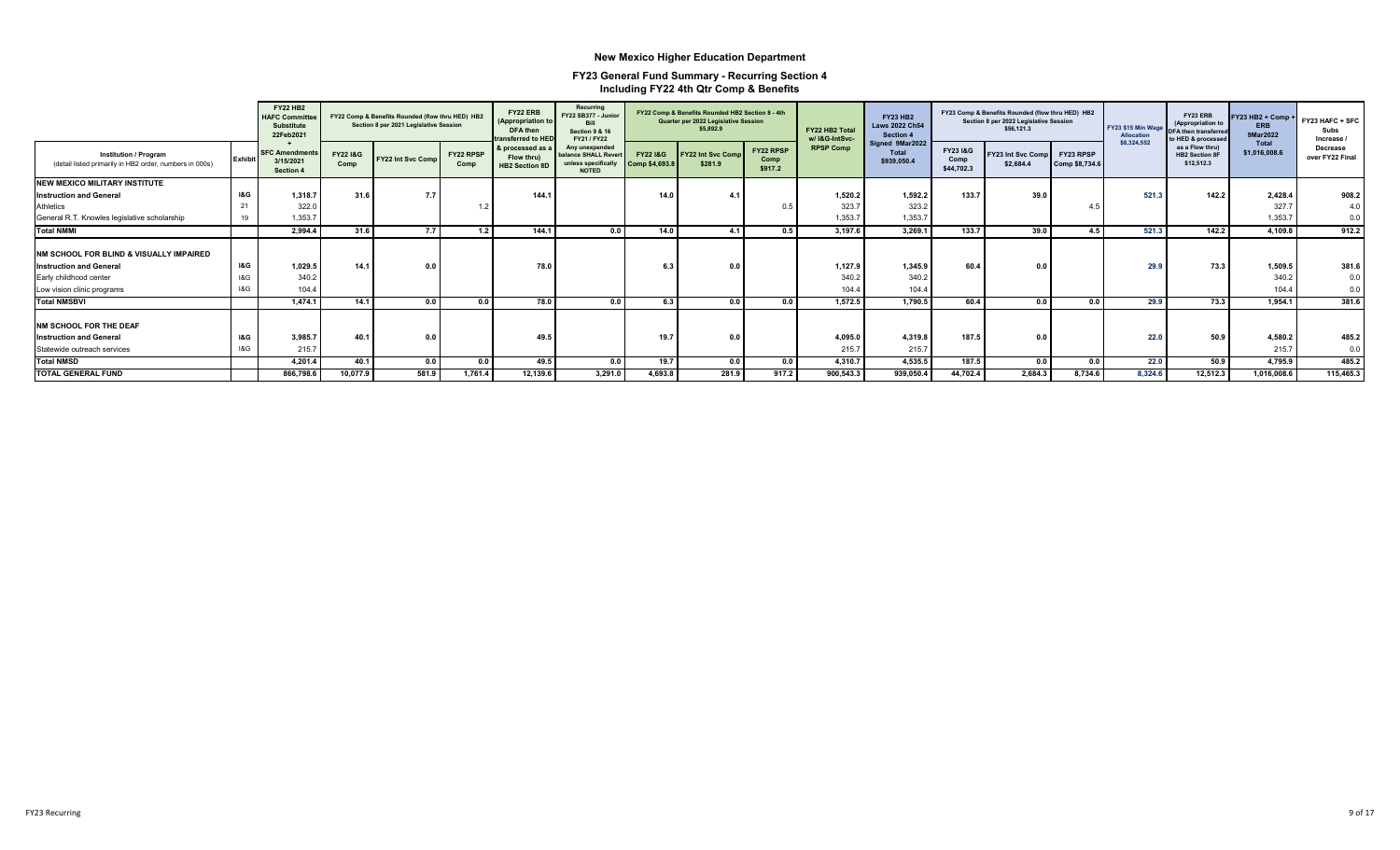# **New Mexico Higher Education Department FY23 General Fund Summary**

| <b>Institution / Program</b><br>(detail listed primarily in HB2 order, numbers in 000s)                                                                                      | <b>Exhibit</b> | <b>FY23 HB2</b><br><b>HAFC Committee</b><br>Substitute 9Mar2022<br><b>Section 5</b><br><b>GENERAL FUND</b><br>\$26,050.0 | <b>FY23 HB2</b><br><b>HAFC Committee</b><br><b>Section 5</b><br><b>OTHER STATE</b><br><b>FUNDS \$93,500.0</b> | <b>FY23 HB2</b><br><b>HAFC Committee</b><br>Substitute 9Mar2022 Substitute 9Mar2022<br><b>Section 10</b><br><b>GENERAL FUND</b><br>\$191,500 |
|------------------------------------------------------------------------------------------------------------------------------------------------------------------------------|----------------|--------------------------------------------------------------------------------------------------------------------------|---------------------------------------------------------------------------------------------------------------|----------------------------------------------------------------------------------------------------------------------------------------------|
| <b>SUMMARY BY INSTITUTION (DFA Code)</b>                                                                                                                                     |                |                                                                                                                          |                                                                                                               |                                                                                                                                              |
| University of New Mexico (952)                                                                                                                                               |                | 0.0                                                                                                                      | 0.0                                                                                                           | 5,000.0                                                                                                                                      |
| <b>UNM Health Sciences Center (952)</b>                                                                                                                                      |                | 3,500.0                                                                                                                  | 0.0                                                                                                           | 10,000.0                                                                                                                                     |
| New Mexico State University (954)                                                                                                                                            |                | 3,200.0                                                                                                                  | 0.0                                                                                                           | 10,000.0                                                                                                                                     |
| New Mexico Highlands University (956)                                                                                                                                        |                | 1,000.0                                                                                                                  | 1,000.0                                                                                                       | 0.0                                                                                                                                          |
| Western New Mexico University (958)                                                                                                                                          |                | 1,000.0                                                                                                                  | 1,000.0                                                                                                       | 0.0                                                                                                                                          |
| Eastern New Mexico University (960)                                                                                                                                          |                | 1,400.0                                                                                                                  | 1,000.0                                                                                                       | 0.0                                                                                                                                          |
| San Juan College (976)                                                                                                                                                       |                | 1,000.0                                                                                                                  | 1,000.0                                                                                                       | 0.0                                                                                                                                          |
| <b>Subtotal - Universities and Community Colleges</b>                                                                                                                        |                | 11,100.0                                                                                                                 | 4,000.0                                                                                                       | 25,000.0                                                                                                                                     |
| New Mexico Higher Education Department (950)                                                                                                                                 |                | 14,950.0                                                                                                                 | 89,500.0                                                                                                      | 166,500.0                                                                                                                                    |
| <b>TOTAL Non-Recurring</b>                                                                                                                                                   |                | 26,050.0                                                                                                                 | 93,500.0                                                                                                      | 191,500.0                                                                                                                                    |
| <b>HIGHER EDUCATION DEPARTMENT:</b>                                                                                                                                          |                |                                                                                                                          |                                                                                                               |                                                                                                                                              |
| (1) Policy Dev & Instit Financial Oversight (P505)                                                                                                                           |                |                                                                                                                          |                                                                                                               |                                                                                                                                              |
| <b>FY23 - BR&amp;R</b>                                                                                                                                                       |                | 8,000.0                                                                                                                  |                                                                                                               |                                                                                                                                              |
| FY23 - Endowed Faculty Positions at Educator Preparation                                                                                                                     |                |                                                                                                                          | 50,000.0                                                                                                      |                                                                                                                                              |
| FY23 - Pay Colleges for Completed Dual-Credit Courses                                                                                                                        |                |                                                                                                                          | 4,000.0                                                                                                       |                                                                                                                                              |
| FY23 - Risk-based vulnerability management and penetration<br>testing to identify, deter, protect against, detect, remediate<br>and respond to cyber threats and ransomware. |                | 1,700.0                                                                                                                  |                                                                                                               |                                                                                                                                              |
| FY23 - Higher Education Endowment Fund                                                                                                                                       |                | 5,000.0                                                                                                                  |                                                                                                               |                                                                                                                                              |
| FY23 - Expanding enrollment in and graduation from Nursing<br>Programs                                                                                                       |                |                                                                                                                          | 15,000.0                                                                                                      |                                                                                                                                              |
| FY23 - Teacher Education Consortium Activities                                                                                                                               |                | 250.0                                                                                                                    |                                                                                                               |                                                                                                                                              |
| FY23 - Provide Matching Funds to state research universities<br>to support Innovative Applied Research                                                                       |                |                                                                                                                          | 20,000.0                                                                                                      |                                                                                                                                              |
| FY23 - Demolition of Buildings                                                                                                                                               |                |                                                                                                                          |                                                                                                               | 3,500.0                                                                                                                                      |
| FY23 - Endowed Faculty Teaching Positions in Nursing                                                                                                                         |                |                                                                                                                          |                                                                                                               | 30,000.0                                                                                                                                     |
| FY23 - Endowed Faculty Teaching Positions in Social Work                                                                                                                     |                |                                                                                                                          |                                                                                                               | 50,000.0                                                                                                                                     |
| FY23 - Work Study for students in high-demand degree fields                                                                                                                  |                |                                                                                                                          |                                                                                                               | 20,000.0                                                                                                                                     |
| Subtotal Policy Dev & Instit Financial Oversight                                                                                                                             |                | 14,950.0                                                                                                                 | 89,000.0                                                                                                      | 103,500.0                                                                                                                                    |
| (2) Student Financial Aid (P506, P510)                                                                                                                                       |                |                                                                                                                          |                                                                                                               |                                                                                                                                              |
| Grow Your Own Teachers (Other State Funds)                                                                                                                                   |                |                                                                                                                          | 500.0                                                                                                         |                                                                                                                                              |
| FY23 - NM Opportunity Scholarship                                                                                                                                            |                |                                                                                                                          |                                                                                                               | 63,000.0                                                                                                                                     |
| <b>Subtotal Student Financial Aid</b>                                                                                                                                        |                | 0.0                                                                                                                      | 500.0                                                                                                         | 63,000.0                                                                                                                                     |
| <b>Total NMHED</b>                                                                                                                                                           |                | 14,950.0                                                                                                                 | 89,500.0                                                                                                      | 166,500.0                                                                                                                                    |
|                                                                                                                                                                              |                |                                                                                                                          |                                                                                                               |                                                                                                                                              |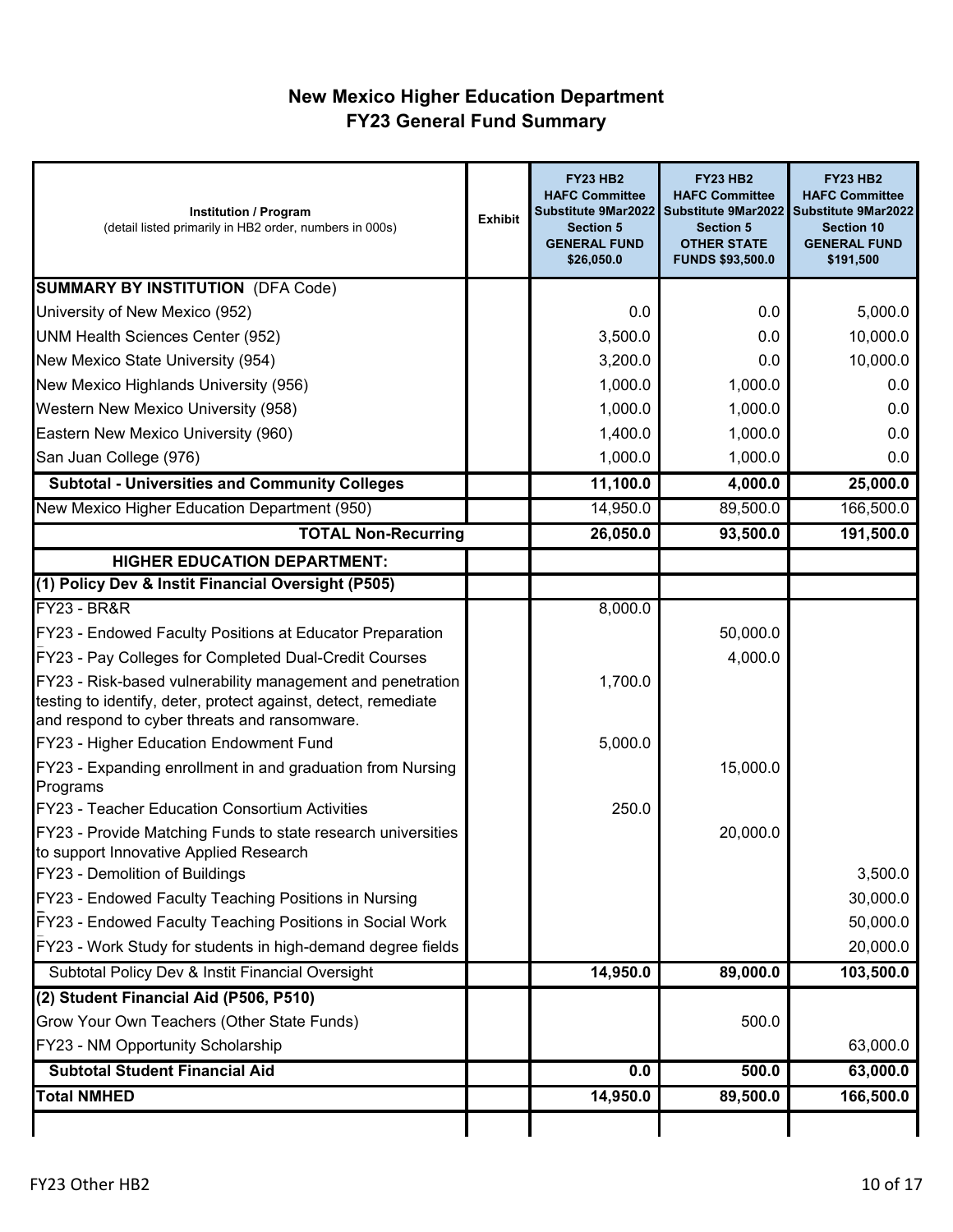## **New Mexico Higher Education Department FY23 General Fund Summary**

| <b>Institution / Program</b><br>(detail listed primarily in HB2 order, numbers in 000s)                                                     | <b>Exhibit</b> | <b>FY23 HB2</b><br><b>HAFC Committee</b><br>Substitute 9Mar2022<br><b>Section 5</b><br><b>GENERAL FUND</b><br>\$26,050.0 | <b>FY23 HB2</b><br><b>HAFC Committee</b><br>Substitute 9Mar2022<br><b>Section 5</b><br><b>OTHER STATE</b><br><b>FUNDS \$93,500.0</b> | <b>FY23 HB2</b><br><b>HAFC Committee</b><br><b>Substitute 9Mar2022</b><br><b>Section 10</b><br><b>GENERAL FUND</b><br>\$191,500 |
|---------------------------------------------------------------------------------------------------------------------------------------------|----------------|--------------------------------------------------------------------------------------------------------------------------|--------------------------------------------------------------------------------------------------------------------------------------|---------------------------------------------------------------------------------------------------------------------------------|
| <b>I&amp;G DETAIL</b>                                                                                                                       |                |                                                                                                                          |                                                                                                                                      |                                                                                                                                 |
| UNIVERSITY OF NEW MEXICO                                                                                                                    |                |                                                                                                                          |                                                                                                                                      |                                                                                                                                 |
| <b>FY21 - Native American Studies</b>                                                                                                       |                |                                                                                                                          |                                                                                                                                      | 5,000.0                                                                                                                         |
| <b>Total UNM</b>                                                                                                                            |                | 0.0                                                                                                                      | 0.0                                                                                                                                  | 5,000.0                                                                                                                         |
| <b>UNM HEALTH SCIENCES CENTER</b>                                                                                                           |                |                                                                                                                          |                                                                                                                                      |                                                                                                                                 |
| FY23 - Infrastructure for the Statewide Human Papillomavirus<br>Pap Registry                                                                |                | 500.0                                                                                                                    |                                                                                                                                      |                                                                                                                                 |
| FY23 - Finish, Equip and Furnish the College of Nursing and<br><b>College of Population Health Buildings</b>                                |                | 2,500.0                                                                                                                  |                                                                                                                                      |                                                                                                                                 |
| Office of Medical Investigator                                                                                                              | 22             | 500.0                                                                                                                    |                                                                                                                                      |                                                                                                                                 |
| FY23 - School of Public Health (salaries, ops and program<br>dev thru FY24)                                                                 |                |                                                                                                                          |                                                                                                                                      | 10,000.0                                                                                                                        |
| <b>Total UNM/HSC</b>                                                                                                                        |                | 3,500.0                                                                                                                  | 0.0                                                                                                                                  | 10,000.0                                                                                                                        |
| <b>Total UNM and UNM/HSC</b>                                                                                                                |                | 3,500.0                                                                                                                  | 0.0                                                                                                                                  | 15,000.0                                                                                                                        |
| <b>NEW MEXICO STATE UNIVERSITY</b><br><b>Athletics</b>                                                                                      |                | 200.0                                                                                                                    |                                                                                                                                      |                                                                                                                                 |
| Department of Agriculture + 2 \$50K New FY20 - Healthy<br>Soils Program + \$100K New FY20 - Agriculture Livestock<br>Incident Response Team | 22             |                                                                                                                          |                                                                                                                                      | 5,000.0                                                                                                                         |
| Agricultural Experiment Station (AES) - \$250K FY19<br>Pecan Weevil Expansion                                                               |                | 3,000.0                                                                                                                  |                                                                                                                                      |                                                                                                                                 |
| FY23 - School of Public Health (salaries, ops and program<br>dev thru FY24)                                                                 |                |                                                                                                                          |                                                                                                                                      | 5,000.0                                                                                                                         |
| <b>Total NMSU</b>                                                                                                                           |                | 3,200.0                                                                                                                  | U.U                                                                                                                                  | 10,000.0                                                                                                                        |
| <b>NEW MEXICO HIGHLANDS UNIVERSITY</b><br>FY23 - Comprehensive Financial Aid inlcuding stipendsfor                                          |                | 1,000.0                                                                                                                  |                                                                                                                                      | 0.0<br>0.0                                                                                                                      |
| students in Nursing                                                                                                                         |                |                                                                                                                          |                                                                                                                                      |                                                                                                                                 |
| FY23 - Training and Professional Development,                                                                                               |                |                                                                                                                          | 1,000.0                                                                                                                              |                                                                                                                                 |
| Comprehensive Financial Aid and Licensing Opportunities for<br><b>Total NMHU</b>                                                            |                | 1,000.0                                                                                                                  | 1,000.0                                                                                                                              | 0.0                                                                                                                             |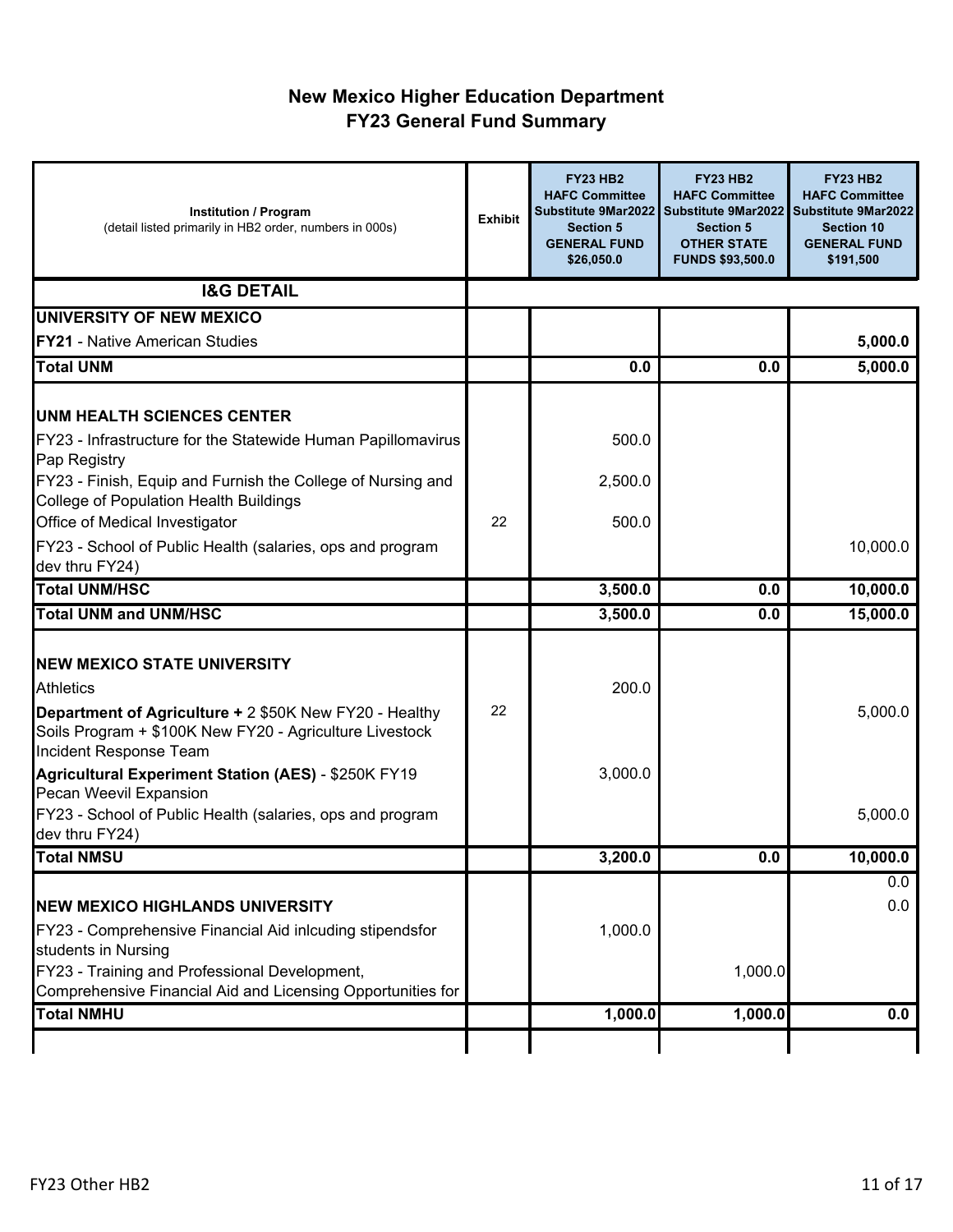## **New Mexico Higher Education Department FY23 General Fund Summary**

| <b>Institution / Program</b><br>(detail listed primarily in HB2 order, numbers in 000s)                                                                                                                                                                              | <b>Exhibit</b> | <b>FY23 HB2</b><br><b>HAFC Committee</b><br>Substitute 9Mar2022<br><b>Section 5</b><br><b>GENERAL FUND</b><br>\$26,050.0 | <b>FY23 HB2</b><br><b>HAFC Committee</b><br><b>Section 5</b><br><b>OTHER STATE</b><br><b>FUNDS \$93,500.0</b> | <b>FY23 HB2</b><br><b>HAFC Committee</b><br>Substitute 9Mar2022 Substitute 9Mar2022<br><b>Section 10</b><br><b>GENERAL FUND</b><br>\$191,500 |
|----------------------------------------------------------------------------------------------------------------------------------------------------------------------------------------------------------------------------------------------------------------------|----------------|--------------------------------------------------------------------------------------------------------------------------|---------------------------------------------------------------------------------------------------------------|----------------------------------------------------------------------------------------------------------------------------------------------|
| <b>WESTERN NEW MEXICO UNIVERSITY</b>                                                                                                                                                                                                                                 |                |                                                                                                                          |                                                                                                               |                                                                                                                                              |
| FY23 - Comprehensive Financial Aid inlcuding stipendsfor<br>students in Nursing                                                                                                                                                                                      |                | 1,000.0                                                                                                                  |                                                                                                               |                                                                                                                                              |
| FY23 - Training and Professional Development,<br>Comprehensive Financial Aid and Licensing Opportunities for                                                                                                                                                         |                |                                                                                                                          | 1,000.0                                                                                                       |                                                                                                                                              |
| <b>Total WNMU</b>                                                                                                                                                                                                                                                    |                | 1,000.0                                                                                                                  | 1,000.0                                                                                                       | 0.0                                                                                                                                          |
| <b>EASTERN NEW MEXICO UNIVERSITY</b><br>FY23 - Comprehensive Financial Aid inlcuding stipendsfor<br>students in Nursing<br>FY23 - Training and Professional Development,<br>Comprehensive Financial Aid and Licensing Opportunities for<br>New FY23 - Soccer Program |                | 1,000.0<br>400.0                                                                                                         | 1,000.0                                                                                                       |                                                                                                                                              |
| <b>Total ENMU</b>                                                                                                                                                                                                                                                    |                | 1,400.0                                                                                                                  | 1,000.0                                                                                                       | $\overline{0.0}$                                                                                                                             |
| <b>ISAN JUAN COLLEGE</b><br>FY23 - Comprehensive Financial Aid inlcuding stipendsfor<br>students in Nursing<br>FY23 - Training and Professional Development,<br>Comprehensive Financial Aid and Licensing Opportunities for                                          |                | 1,000.0                                                                                                                  | 1,000.0                                                                                                       |                                                                                                                                              |
| <b>Total SJC</b>                                                                                                                                                                                                                                                     |                | 1,000.0                                                                                                                  | 1,000.0                                                                                                       | 0.0                                                                                                                                          |
| <b>TOTAL GENERAL FUND</b>                                                                                                                                                                                                                                            |                | 26,050.0                                                                                                                 | 93,500.0                                                                                                      | 191,500.0                                                                                                                                    |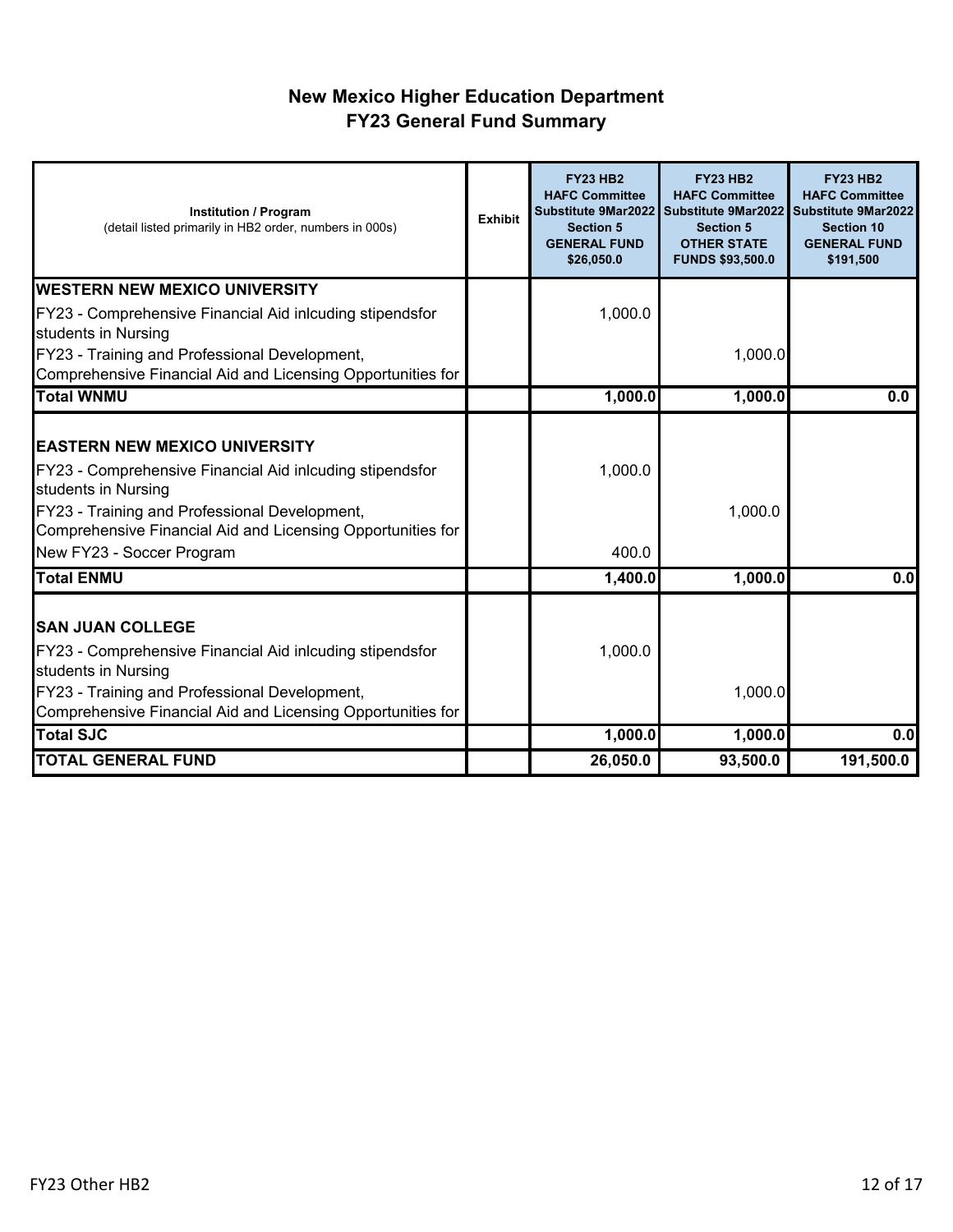| <b>Comp Amount to be Funded</b>    | 0.66197% |
|------------------------------------|----------|
| <b>FY22 Quarter 4</b>              |          |
| <b>Benefit Percentage</b>          | 30.00%   |
| <b>Comp included in current FY</b> | 1.3646%  |

|                                                                          | <b>Instruction &amp; General</b>                              |                                                             |                                                                                            |                                                                                                                           |                                                               | <b>Research &amp; Public Service Projects</b>               |                                                                                           |                                                                                                         |                                                        |                                                      |                                                                                            |                                                                                                         |                                                                    |           |                                                                                                        |
|--------------------------------------------------------------------------|---------------------------------------------------------------|-------------------------------------------------------------|--------------------------------------------------------------------------------------------|---------------------------------------------------------------------------------------------------------------------------|---------------------------------------------------------------|-------------------------------------------------------------|-------------------------------------------------------------------------------------------|---------------------------------------------------------------------------------------------------------|--------------------------------------------------------|------------------------------------------------------|--------------------------------------------------------------------------------------------|---------------------------------------------------------------------------------------------------------|--------------------------------------------------------------------|-----------|--------------------------------------------------------------------------------------------------------|
|                                                                          |                                                               |                                                             |                                                                                            |                                                                                                                           |                                                               |                                                             |                                                                                           |                                                                                                         |                                                        |                                                      |                                                                                            |                                                                                                         |                                                                    |           |                                                                                                        |
|                                                                          | Total<br><b>Faculty + Staff Salary</b><br><b>Expenditures</b> | <b>Comp Amount to</b><br>be Funded<br><b>Quarter 4 FY22</b> | <b>Cost of Proposed</b><br><b>Benefit % Increase</b><br>on I&G Eligible<br><b>Salaries</b> | <b>Total Cost of</b><br><b>Proposed Comp %</b><br>and Benefit %<br><b>Increase on I&amp;G</b><br><b>Eligible Salaries</b> | Total<br><b>Faculty + Staff Salary</b><br><b>Expenditures</b> | <b>Comp Amount to</b><br>be Funded<br><b>Quarter 4 FY22</b> | <b>Cost of Proposed</b><br><b>Benefit % Increas</b><br>on I&G Eligible<br><b>Salaries</b> | <b>Total Cost of</b><br>Proposed Comp %<br>and Benefit %<br>Increase on I&G<br><b>Eligible Salaries</b> | Total<br>Faculty + Staff<br><b>Salary Expenditures</b> | <b>Comp Amount to</b><br>be Funded<br>Quarter 4 FY22 | <b>Cost of Proposed</b><br><b>Benefit % Increase</b><br>on I&G Eligible<br><b>Salaries</b> | <b>Total Cost of</b><br>Proposed Comp 9<br>and Benefit %<br>Increase on I&G<br><b>Eligible Salaries</b> | <b>Comp Amount to be</b><br><b>Funded Quarter 4</b><br><b>FY22</b> |           | <b>Total Cost of</b><br>Proposed %<br><b>Increase for</b><br><b>Salary &amp; Benefits</b><br>(Rounded) |
| <b>New Mexico Institute of</b><br>Mining & Technology                    | 24,224,037                                                    | 136,276.95                                                  | 40,883                                                                                     | 177,160                                                                                                                   | 1,582,953                                                     | 7,138                                                       | 2,141                                                                                     | 9,279                                                                                                   | 5,932,145                                              | 39,498                                               | 11,849                                                                                     | 51,347                                                                                                  | $\mathbf{S}$                                                       | 237,787   | 237.8                                                                                                  |
| <b>New Mexico State University</b>                                       | 114,371,411                                                   | 693,915.52                                                  | 208,175                                                                                    | 902,090                                                                                                                   | 11,565,080                                                    | 51,605                                                      | 15,482                                                                                    | 67,087                                                                                                  | 50,044,461                                             | 254,778                                              | 76,433                                                                                     | 331,212                                                                                                 |                                                                    | 1,300,38  | 1,300.4                                                                                                |
| <b>University of New Mexico</b>                                          | 186,000,971                                                   | 1,105,168.24                                                | 331,550                                                                                    | 1,436,719                                                                                                                 | 26,210,564                                                    | 60,905                                                      | 18,272                                                                                    | 79,177                                                                                                  | 15,302,623                                             | 29,424                                               | 8.827                                                                                      | 38,251                                                                                                  |                                                                    | 1,554,147 | 1,554.1                                                                                                |
| <b>University of New Mexico</b><br><b>Health Sciences Center</b>         | 74,413,387                                                    | 365,898.94                                                  | 109,770                                                                                    | 475,669                                                                                                                   | 5,626,715                                                     | 3,062                                                       | 919                                                                                       | 3,981                                                                                                   | 50,256,643                                             | 336,284                                              | 100,885                                                                                    | 437,169                                                                                                 |                                                                    | 916,819   | 916.8                                                                                                  |
| <b>Eastern New Mexico</b><br>University                                  | 23,079,478                                                    | 150,450.42                                                  | 45,135                                                                                     | 195,586                                                                                                                   | 1,245,804                                                     | 6,528                                                       | 1,958                                                                                     | 8,486                                                                                                   | 2,331,228                                              | 8,828                                                | 2,648                                                                                      | 11,476                                                                                                  | $\mathbf{\mathcal{R}}$                                             | 215,548   | 215.5                                                                                                  |
| <b>New Mexico Highlands</b><br>University                                | 22,011,800                                                    | 144,022.16                                                  | 43,207                                                                                     | 187,229                                                                                                                   | 1,011,579                                                     | 5,874                                                       | 1,762                                                                                     | 7,636                                                                                                   | 2,059,81                                               | 11,010                                               | 3,303                                                                                      | 14,312                                                                                                  | $\mathbf{S}$                                                       | 209,178   | 209.2                                                                                                  |
| <b>Northern New Mexico College</b>                                       | 7,361,032                                                     | 40.571.22                                                   | 12,171                                                                                     | 52,743                                                                                                                    | 387,928                                                       | 2,369                                                       | 711                                                                                       | 3,079                                                                                                   | 330,825                                                | 1,865                                                | 559                                                                                        | 2,424                                                                                                   |                                                                    | 58,246    | 58.2                                                                                                   |
| <b>Western New Mexico</b><br>University                                  | 16,916,632                                                    | 110,820.94                                                  | 33,246                                                                                     | 144,067                                                                                                                   | 874,772                                                       | 5,154                                                       | 1,546                                                                                     | 6,700                                                                                                   | 1,326,237                                              | 4,540                                                | 1.362                                                                                      | 5,903                                                                                                   |                                                                    | 156,670   | 156.7                                                                                                  |
| <b>ENMU Roswell</b>                                                      | 8,004,133                                                     | 48,262.00                                                   | 14,479                                                                                     | 62,741                                                                                                                    | 243,021                                                       | 1,631                                                       | 489                                                                                       | 2,120                                                                                                   | $\sim$                                                 |                                                      |                                                                                            | $\sim$                                                                                                  |                                                                    | 64,860    | 64.9                                                                                                   |
| <b>ENMU Ruidoso</b>                                                      | 1,925,258                                                     | 8,074.09                                                    | 2,422                                                                                      | 10,496                                                                                                                    | $\sim$                                                        | $\sim$                                                      | $\sim$                                                                                    | $\sim$                                                                                                  | $\sim$                                                 | $\sim$                                               | $\sim$                                                                                     | $\sim$                                                                                                  |                                                                    | 10.496    | 10.5                                                                                                   |
| <b>NMSU Alamogordo</b>                                                   | 5,133,902                                                     | 31,255.26                                                   | 9,377                                                                                      | 40,632                                                                                                                    | $\overline{\phantom{a}}$                                      | $\sim$                                                      | $\sim$                                                                                    |                                                                                                         | $\sim$                                                 | $\sim$                                               | $\sim$                                                                                     | ×.                                                                                                      |                                                                    | 40.632    | 40.6                                                                                                   |
| <b>NMSU Dona Ana</b>                                                     | 21,581,129                                                    | 119,439.35                                                  | 35,832                                                                                     | 155,27                                                                                                                    | 530,125                                                       | 3,516                                                       | 1,055                                                                                     | 4,571                                                                                                   | $\sim$                                                 | $\overline{\phantom{a}}$                             | $\sim$                                                                                     | $\sim$                                                                                                  |                                                                    | 159,842   | 159.8                                                                                                  |
| <b>NMSU Grants</b>                                                       | 1,968,207                                                     | 11.983.79                                                   | 3,595                                                                                      | 15,579                                                                                                                    |                                                               | $\sim$                                                      | $\sim$                                                                                    |                                                                                                         | $\sim$                                                 | $\sim$                                               |                                                                                            | $\sim$                                                                                                  |                                                                    | 15,579    | 15.6                                                                                                   |
| <b>UNM Gallup</b>                                                        | 8,056,757                                                     | 42,281.19                                                   | 12,684                                                                                     | 54,966                                                                                                                    | $\sim$                                                        | $\sim$                                                      | $\sim$                                                                                    | $\sim$                                                                                                  | $\sim$                                                 | $\sim$                                               | $\sim$                                                                                     | $\sim$                                                                                                  |                                                                    | 54,966    | 55.0                                                                                                   |
| <b>UNM Los Alamos</b>                                                    | 2,332,474                                                     | 9,648.83                                                    | 2,895                                                                                      | 12,543                                                                                                                    | $\sim$                                                        | $\sim$                                                      | $\sim$                                                                                    |                                                                                                         | $\sim$                                                 | $\sim$                                               | $\sim$                                                                                     | $\sim$                                                                                                  |                                                                    | 12,543    | 12.5                                                                                                   |
| <b>UNM Taos</b>                                                          | 3,873,150                                                     | 15,965.02                                                   | 4,790                                                                                      | 20,755                                                                                                                    | $\sim$                                                        | $\sim$                                                      | $\sim$                                                                                    | $\sim$                                                                                                  | $\sim$                                                 | $\sim$                                               | $\sim$                                                                                     | $\sim$                                                                                                  |                                                                    | 20,755    | 20.8                                                                                                   |
| <b>UNM Valencia</b>                                                      | 5,768,278                                                     | 25,634.54                                                   | 7,690                                                                                      | 33,325                                                                                                                    | $\sim$                                                        | $\overline{\phantom{a}}$                                    | $\sim$                                                                                    |                                                                                                         | $\sim$                                                 | $\overline{\phantom{a}}$                             | $\sim$                                                                                     | $\sim$                                                                                                  |                                                                    | 33,325    | 33.3                                                                                                   |
| <b>Central New Mexico</b><br><b>Community College</b>                    | 71,926,915                                                    | 268,053.78                                                  | 80,416                                                                                     | 348,470                                                                                                                   | 5,102,915                                                     | 34,237                                                      | 10,271                                                                                    | 44,508                                                                                                  | $\sim$                                                 | $\sim$                                               | $\sim$                                                                                     | ÷.                                                                                                      |                                                                    | 392,978   | 393.0                                                                                                  |
| <b>Clovis Community College</b>                                          | 7.028.905                                                     | 38.533.14                                                   | 11,560                                                                                     | 50,093                                                                                                                    | 606.838                                                       | 4.072                                                       | 1,222                                                                                     | 5,293                                                                                                   | $\sim$                                                 | $\sim$                                               | $\sim$                                                                                     | $\sim$                                                                                                  |                                                                    | 55,387    | 55.4                                                                                                   |
| Luna Community College                                                   | 4,932,876                                                     | 26,208.39                                                   | 7,863                                                                                      | 34,071                                                                                                                    | 268,900                                                       | 1,804                                                       | 541                                                                                       | 2,346                                                                                                   | 261,392                                                | 1,754                                                | 526                                                                                        | 2,280                                                                                                   |                                                                    | 38,697    | 38.7                                                                                                   |
| <b>Mesalands Community College</b>                                       | 2,622,878                                                     | 14,634.06                                                   | 4,390                                                                                      | 19,024                                                                                                                    | 126,049                                                       | 846                                                         | 254                                                                                       | 1,100                                                                                                   | 49,881                                                 | 335                                                  | 100                                                                                        | 435                                                                                                     |                                                                    | 20,559    | 20.6                                                                                                   |
| <b>New Mexico Junior College</b>                                         | 11,544,646                                                    | 12,177.49                                                   | 3,653                                                                                      | 15,831                                                                                                                    | 623,542                                                       | 4,184                                                       | 1,255                                                                                     | 5,439                                                                                                   | 334,677                                                | 2,246                                                | 674                                                                                        | 2,919                                                                                                   |                                                                    | 24,189    | 24.2                                                                                                   |
| <b>San Juan College</b>                                                  | 25,771,014                                                    | 107.334.14                                                  | 32,200                                                                                     | 139,534                                                                                                                   | 1,589,021                                                     | 10,662                                                      | 3,199                                                                                     | 13,861                                                                                                  |                                                        |                                                      |                                                                                            | $\sim$                                                                                                  |                                                                    | 153,395   | 153.4                                                                                                  |
| <b>Santa Fe Community College</b>                                        | 16,405,81                                                     | 44,958.13                                                   | 13,487                                                                                     | 58,446                                                                                                                    | 1,304,291                                                     | 8,752                                                       | 2,626                                                                                     | 11,377                                                                                                  | 2,066,246                                              | 13,865                                               | 4,159                                                                                      | 18,024                                                                                                  |                                                                    | 87,847    | 87.8                                                                                                   |
| <b>Southeast New Mexico College</b>                                      | 4,917,673                                                     | 8,223.04                                                    | 2,467                                                                                      | 10,690                                                                                                                    | 202,323                                                       | 1.344                                                       | 403                                                                                       | 1,747                                                                                                   | 110,565                                                | 742                                                  | 223                                                                                        | 964                                                                                                     |                                                                    | 13,402    | 13.4                                                                                                   |
| <b>New Mexico Military Institute</b>                                     | 12,256,952                                                    | 10,798.71                                                   | 3,240                                                                                      | 14,038                                                                                                                    | 601,165                                                       | 3,146                                                       | 944                                                                                       | 4,090                                                                                                   | 128,133                                                | 364                                                  | 109                                                                                        | 473                                                                                                     |                                                                    | 18,602    | 18.6                                                                                                   |
| <b>New Mexico School for the</b><br><b>Blind &amp; Visually Impaired</b> | 8,681,653                                                     | 4,881.70                                                    | 1,465                                                                                      | 6.346                                                                                                                     |                                                               | $\sim$                                                      |                                                                                           |                                                                                                         |                                                        |                                                      |                                                                                            |                                                                                                         |                                                                    | 6.346     | 6.3                                                                                                    |
| <b>New Mexico School for the</b><br>Deaf                                 | 9,999,535                                                     | 15,143.84                                                   | 4,543                                                                                      | 19,687                                                                                                                    |                                                               | $\sim$                                                      |                                                                                           |                                                                                                         | $\sim$                                                 |                                                      |                                                                                            | <b>100</b>                                                                                              |                                                                    | 19,687    | 19.7                                                                                                   |
| <b>Total</b>                                                             | 703,110,900                                                   | 3,610,615                                                   | 1,083,184                                                                                  | 4,693,799                                                                                                                 | 59,703,585                                                    | 216,829                                                     | 65,049                                                                                    | 281,878                                                                                                 | 130,534,874                                            | 705,532                                              | 211,659                                                                                    | 917,191                                                                                                 |                                                                    | 5,892,869 | 5,892.9                                                                                                |

\* Each RPSP project has a different proportion of GF revenue; these are rolled up to a composite percentage by institution. This is why the RPSP percentages charged to GF differ from the I&G percentages in this calculation.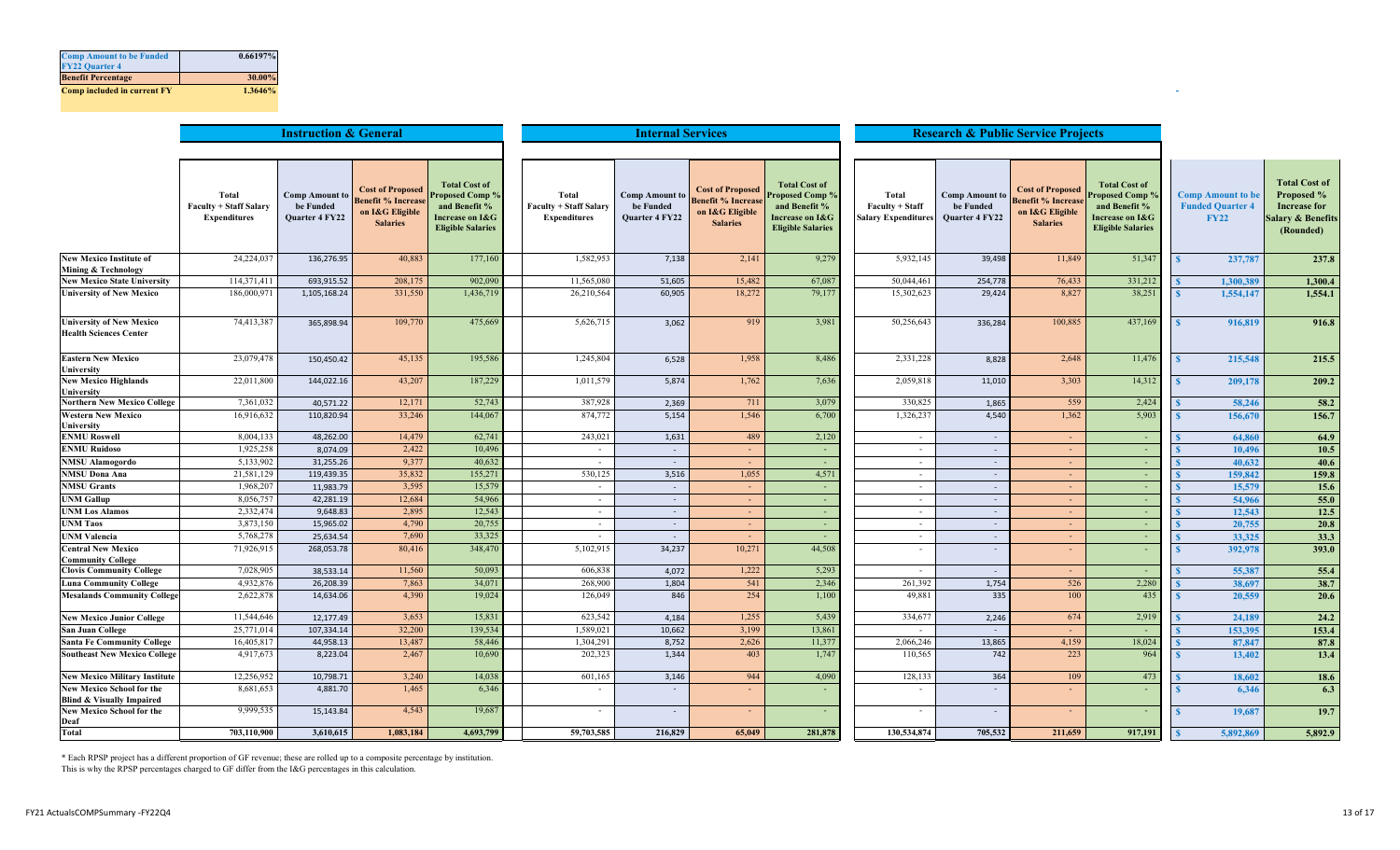| <b>COMP</b> Percentage for next | 6.30409% |
|---------------------------------|----------|
| fiscal year                     |          |
| <b>Benefit Percentage</b>       | 30.00%   |
| <b>Comp included in current</b> | 1.3646%  |
| <b>FY</b>                       |          |

|                                                                          | <b>Instruction &amp; General</b>                              |                                    |                                                                                           |                                                                                                         | <b>Internal Services</b>                                      |                                    |                                                                                            |                                                                                                        |                                                        |                                    | <b>Research &amp; Public Service Projects</b>                                             |                                                                                                                |                                                                             |                                    |                                                                                            |
|--------------------------------------------------------------------------|---------------------------------------------------------------|------------------------------------|-------------------------------------------------------------------------------------------|---------------------------------------------------------------------------------------------------------|---------------------------------------------------------------|------------------------------------|--------------------------------------------------------------------------------------------|--------------------------------------------------------------------------------------------------------|--------------------------------------------------------|------------------------------------|-------------------------------------------------------------------------------------------|----------------------------------------------------------------------------------------------------------------|-----------------------------------------------------------------------------|------------------------------------|--------------------------------------------------------------------------------------------|
|                                                                          |                                                               |                                    |                                                                                           |                                                                                                         |                                                               |                                    |                                                                                            |                                                                                                        |                                                        |                                    |                                                                                           |                                                                                                                |                                                                             |                                    |                                                                                            |
|                                                                          |                                                               |                                    |                                                                                           |                                                                                                         |                                                               |                                    |                                                                                            |                                                                                                        |                                                        |                                    |                                                                                           |                                                                                                                |                                                                             |                                    |                                                                                            |
|                                                                          |                                                               |                                    |                                                                                           |                                                                                                         |                                                               |                                    |                                                                                            |                                                                                                        |                                                        |                                    |                                                                                           |                                                                                                                |                                                                             |                                    |                                                                                            |
|                                                                          | Total<br><b>Faculty + Staff Salary</b><br><b>Expenditures</b> | <b>Comp Amount to</b><br>be Funded | <b>Cost of Proposed</b><br><b>Benefit % Increas</b><br>on I&G Eligible<br><b>Salaries</b> | <b>Total Cost of</b><br>Proposed Comp %<br>and Benefit %<br>Increase on I&G<br><b>Eligible Salaries</b> | Total<br><b>Faculty + Staff Salary</b><br><b>Expenditures</b> | <b>Comp Amount to</b><br>be Funded | <b>Cost of Proposed</b><br><b>Benefit % Increase</b><br>on I&G Eligible<br><b>Salaries</b> | <b>Total Cost of</b><br>roposed Comp 9<br>and Benefit %<br>Increase on I&G<br><b>Eligible Salaries</b> | Total<br>Faculty + Staff<br><b>Salary Expenditures</b> | <b>Comp Amount to</b><br>be Funded | <b>Cost of Proposed</b><br><b>Benefit % Increas</b><br>on I&G Eligible<br><b>Salaries</b> | <b>Total Cost of</b><br><b>Proposed Comp %</b><br>and Benefit %<br>Increase on I&G<br><b>Eligible Salaries</b> | <b>Total Cost of</b><br><b>Proposed % Increase</b><br>for Salary & Benefits | \$15 Min Wage<br><b>Allocation</b> | <b>Total Cost of</b><br>Proposed %<br><b>Increase for</b><br>alary & Benefits<br>(Rounded) |
| <b>New Mexico Institute of</b><br>Mining & Technology                    | 24,224,03                                                     | 1,297,796.22                       | 389,339                                                                                   | 1,687,135                                                                                               | 1,582,953                                                     | 67,974                             | 20,392                                                                                     | 88,367                                                                                                 | 5,932,145                                              | 376,148                            | 112,844                                                                                   | 488,993                                                                                                        |                                                                             | 644,284                            | 2,908.8                                                                                    |
| <b>New Mexico State</b><br>University                                    | 114,371,41                                                    | 6,608,314.41                       | 1,982,494                                                                                 | 8,590,809                                                                                               | 11,565,080                                                    | 491,450                            | 147,435                                                                                    | 638,885                                                                                                | 50,044,461                                             | 2,426,310                          | 727,893                                                                                   | 3,154,203                                                                                                      | 12,383,896                                                                  | 2,253,568                          | 14,637.5                                                                                   |
| <b>University of New Mexico</b>                                          | 186,000,97                                                    | 10,524,767.06                      | 3,157,430                                                                                 | 13,682,19                                                                                               | 26,210,564                                                    | 580,013                            | 174,004                                                                                    | 754,017                                                                                                | 15,302,623                                             | 280,212                            | 84,064                                                                                    | 364,27:                                                                                                        | 14,800,489                                                                  | 1,428,203                          | 16,228.7                                                                                   |
| <b>University of New Mexico</b><br><b>Health Sciences Center</b>         | 74,413,387                                                    | 3,484,538.35                       | 1,045,362                                                                                 | 4,529,900                                                                                               | 5,626,715                                                     | 29,160                             | 8,748                                                                                      | 37,908                                                                                                 | 50,256,643                                             | 3,202,510                          | 960,753                                                                                   | 4,163,263                                                                                                      | 8,731,070                                                                   | 339,331                            | 9,070.4                                                                                    |
| <b>Eastern New Mexico</b><br>University                                  | 23,079,478                                                    | 1,432,773.38                       | 429,832                                                                                   | 1,862,605                                                                                               | 1,245,804                                                     | 62,166                             | 18,650                                                                                     | 80,816                                                                                                 | 2,331,228                                              | 84,068                             | 25,220                                                                                    | 109,288                                                                                                        | 2,052,709<br>$\mathbf{s}$                                                   | 315,934<br><b>S</b>                | 2,368.6                                                                                    |
| <b>New Mexico Highlands</b><br>University                                | 22,011,800                                                    | 1,371,555.64                       | 411,467                                                                                   | 1,783,022                                                                                               | 1,011,579                                                     | 55,940                             | 16,782                                                                                     | 72,722                                                                                                 | 2,059,81                                               | 104,847                            | 31,454                                                                                    | 136,30                                                                                                         | 1,992,046                                                                   | 625,986                            | 2,618.0                                                                                    |
| <b>Northern New Mexico</b><br>College                                    | 7,361,032                                                     | 388,062.23                         | 116,419                                                                                   | 504,481                                                                                                 | 387,928                                                       | 22,558                             | 6,767                                                                                      | 29,325                                                                                                 | 330,825                                                | 17,757                             | 5,327                                                                                     | 23,085                                                                                                         | 556,891                                                                     | 73,815                             | 630.7                                                                                      |
| <b>Western New Mexico</b><br>University                                  | 16,916,632                                                    | 1,055,372.82                       | 316,612                                                                                   | 1,371,985                                                                                               | 874,772                                                       | 49,079                             | 14,724                                                                                     | 63,803                                                                                                 | 1,326,237                                              | 43,240                             | 12,972                                                                                    | 56,21                                                                                                          | 1,491,999                                                                   | 239,812                            | 1,731.8                                                                                    |
| <b>ENMU Roswell</b>                                                      | 8,004,133                                                     | 459,609.95                         | 137,883                                                                                   | 597,493                                                                                                 | 243,021                                                       | 15,529                             | 4,659                                                                                      | 20,188                                                                                                 | $\sim$                                                 | $\sim$                             |                                                                                           | $\sim$                                                                                                         | 617,681                                                                     | 140,120                            | 757.8                                                                                      |
| <b>ENMU Ruidoso</b>                                                      | 1,925,258                                                     | 76,891.38                          | 23,067                                                                                    | 99,959                                                                                                  | $\sim$                                                        | $\sim$                             | $\sim$                                                                                     | $\sim$                                                                                                 | $\sim$                                                 | $\sim$                             |                                                                                           | $\sim$                                                                                                         | $99,959$ $\sqrt{s}$                                                         | $\sim$ $-$                         | 100.0                                                                                      |
| <b>NMSU</b> Alamogordo                                                   | 5,133,902                                                     | 297,650.90                         | 89,295                                                                                    | 386,946                                                                                                 | $\sim$                                                        | $\sim$                             | $\sim$                                                                                     | $\sim$ $-$                                                                                             | $\sim$                                                 | $\sim$                             | $\sim$                                                                                    | $\sim$                                                                                                         | 386,946                                                                     | 98,007                             | 485.0                                                                                      |
| <b>NMSU Dona Ana</b>                                                     | 21,581,129                                                    | 1,137,447.94                       | 341,234                                                                                   | 1,478,682                                                                                               | 530,125                                                       | 33,486                             | 10,046                                                                                     | 43,532                                                                                                 | $\sim$                                                 | $\overline{\phantom{a}}$           |                                                                                           | $\sim$                                                                                                         | 1,522,214                                                                   | 209,850                            | 1,732.1                                                                                    |
| <b>NMSU Grants</b>                                                       | 1,968,207                                                     | 114,124.34                         | 34,237                                                                                    | 148,362                                                                                                 | $\sim$                                                        | $\sim$                             | $\sim$                                                                                     | $\sim$                                                                                                 | $\sim$                                                 | $\sim$                             |                                                                                           | $\sim$                                                                                                         | 148,362                                                                     | 52,983                             | 201.3                                                                                      |
| <b>UNM Gallup</b>                                                        | 8,056,757                                                     | 402,653.31                         | 120,796                                                                                   | 523,449                                                                                                 | $\sim$                                                        | $\sim$                             | $\sim$                                                                                     | $\sim$                                                                                                 | $\sim$                                                 | $\sim$                             | $\sim$                                                                                    | $\sim$                                                                                                         | 523,449                                                                     | 78,013                             | 601.5                                                                                      |
| <b>UNM Los Alamos</b>                                                    | 2,332,474                                                     | 91,887.96                          | 27,566                                                                                    | 119,454                                                                                                 | $\sim$                                                        | $\sim$                             | $\sim$                                                                                     | $\sim$                                                                                                 | $\sim$                                                 | $\overline{\phantom{a}}$           |                                                                                           | $\sim$                                                                                                         | 119,454                                                                     | 801                                | 120.3                                                                                      |
| <b>UNM Taos</b>                                                          | 3,873,150                                                     | 152,038.49                         | 45,612                                                                                    | 197,650                                                                                                 | $\sim$                                                        | $\sim$                             | $\sim$                                                                                     | $\sim$                                                                                                 | $\sim$                                                 |                                    |                                                                                           | $\sim$                                                                                                         | 197,650                                                                     | 51,301                             | 249.0                                                                                      |
| <b>UNM</b> Valencia                                                      | 5,768,278                                                     | 244,123.54                         | 73,237                                                                                    | 317,361                                                                                                 | $\sim$                                                        | $\sim$                             | $\sim$                                                                                     | $\sim$                                                                                                 | $\sim$                                                 | $\sim$                             |                                                                                           | $\sim$                                                                                                         | 317,361                                                                     | 83,705                             | 401.1                                                                                      |
| <b>Central New Mexico</b><br><b>Community College</b>                    | 71,926,915                                                    | 2,552,736.71                       | 765,821                                                                                   | 3,318,558                                                                                               | 5,102,915                                                     | 326,050                            | 97,815                                                                                     | 423,864                                                                                                |                                                        |                                    |                                                                                           |                                                                                                                | $3,742,422$ S                                                               | 378,451                            | 4,120.9                                                                                    |
| <b>Clovis Community College</b>                                          | 7,028,905                                                     | 366,959.76                         | 110,088                                                                                   | 477,048                                                                                                 | 606,838                                                       | 38,778                             | 11,633                                                                                     | 50,411                                                                                                 | $\sim$                                                 | $\sim$                             | $\sim$                                                                                    | $\sim$                                                                                                         | 527,459                                                                     | 127,842                            | 655.3                                                                                      |
| <b>Luna Community College</b>                                            | 4,932,876                                                     | 249,588.41                         | 74,877                                                                                    | 324,465                                                                                                 | 268,900                                                       | 17,183                             | 5,155                                                                                      | 22,338                                                                                                 | 261,392                                                | 16,703                             | 5,011                                                                                     | 21,714                                                                                                         | 368,517                                                                     | 17,799                             | 386.3                                                                                      |
| <b>Mesalands Community</b><br>College                                    | 2,622,878                                                     | 139,363.50                         | 41,809                                                                                    | 181,173                                                                                                 | 126,078                                                       | 8,057                              | 2,417                                                                                      | 10,473                                                                                                 | 49,881                                                 | 3,187                              | 956                                                                                       | 4,144                                                                                                          | 195,790                                                                     | 46,118                             | 241.9                                                                                      |
| <b>New Mexico Junior College</b>                                         | 11,544,646                                                    | 115,968.99                         | 34,791                                                                                    | 150,760                                                                                                 | 623,542                                                       | 39,845                             | 11,954                                                                                     | 51,799                                                                                                 | 334,677                                                | 21,386                             | 6,416                                                                                     | 27,802                                                                                                         | 230,360                                                                     | 185,475                            | 415.8                                                                                      |
| <b>San Juan College</b>                                                  | 25,771,014                                                    | 1,022,167.26                       | 306,650                                                                                   | 1,328,81                                                                                                | 1,589,021                                                     | 101,540                            | 30,462                                                                                     | 132,002                                                                                                | $\sim$                                                 |                                    |                                                                                           |                                                                                                                | 1,460,820                                                                   | 161,850                            | 1,622.7                                                                                    |
| <b>Santa Fe Community</b><br>College                                     | 16,405,817                                                    | 428,146.42                         | 128,444                                                                                   | 556,590                                                                                                 | 1,304,291                                                     | 83,346                             | 25,004                                                                                     | 108,349                                                                                                | 2,066,246                                              | 132,036                            | 39,611                                                                                    | 171,646                                                                                                        | 836,586                                                                     | 83,723                             | 920.3                                                                                      |
| <b>Southeast New Mexico</b><br>College                                   | 4,917,673                                                     | 78,309.85                          | 23,493                                                                                    | 101,803                                                                                                 | 202,323                                                       | 12,799                             | 3,840                                                                                      | 16,639                                                                                                 | 110,565                                                | 7,065                              | 2,120                                                                                     | 9,185                                                                                                          | 127,627                                                                     | 114,352<br>- 8                     | 242.0                                                                                      |
| <b>New Mexico Military</b><br>Institute                                  | 12,256,952                                                    | 102,838.55                         | 30,852                                                                                    | 133,690                                                                                                 | 601,165                                                       | 29,964                             | 8,989                                                                                      | 38,953                                                                                                 | 128,133                                                | 3,468                              | 1,040                                                                                     | 4,508                                                                                                          | 177,152                                                                     | 521,313                            | 698.5                                                                                      |
| <b>New Mexico School for the</b><br><b>Blind &amp; Visually Impaired</b> | 8,681,653                                                     | 46,489.53                          | 13,947                                                                                    | 60,436                                                                                                  |                                                               |                                    |                                                                                            | $\blacksquare$                                                                                         |                                                        |                                    |                                                                                           |                                                                                                                | 60,436                                                                      | 29,944                             | 90.4                                                                                       |
| <b>New Mexico School for the</b><br>Deaf                                 | 9,999,535                                                     | 144,218.20                         | 43,265                                                                                    | 187,484                                                                                                 | $\overline{\phantom{a}}$                                      |                                    |                                                                                            |                                                                                                        |                                                        |                                    |                                                                                           |                                                                                                                | 187,484                                                                     | 21,972                             | 209.5                                                                                      |
| <b>Total</b>                                                             | 703,110,900                                                   | 34,386,395                         | 10,315,919                                                                                | 44,702,314                                                                                              | 59,703,614                                                    | 2,064,917                          | 619,475                                                                                    | 2,684,392                                                                                              | 130,534,874                                            | 6,718,937                          | 2,015,681                                                                                 | 8,734,618                                                                                                      | 56,121,324                                                                  | 8.324.552                          | 64,445.9                                                                                   |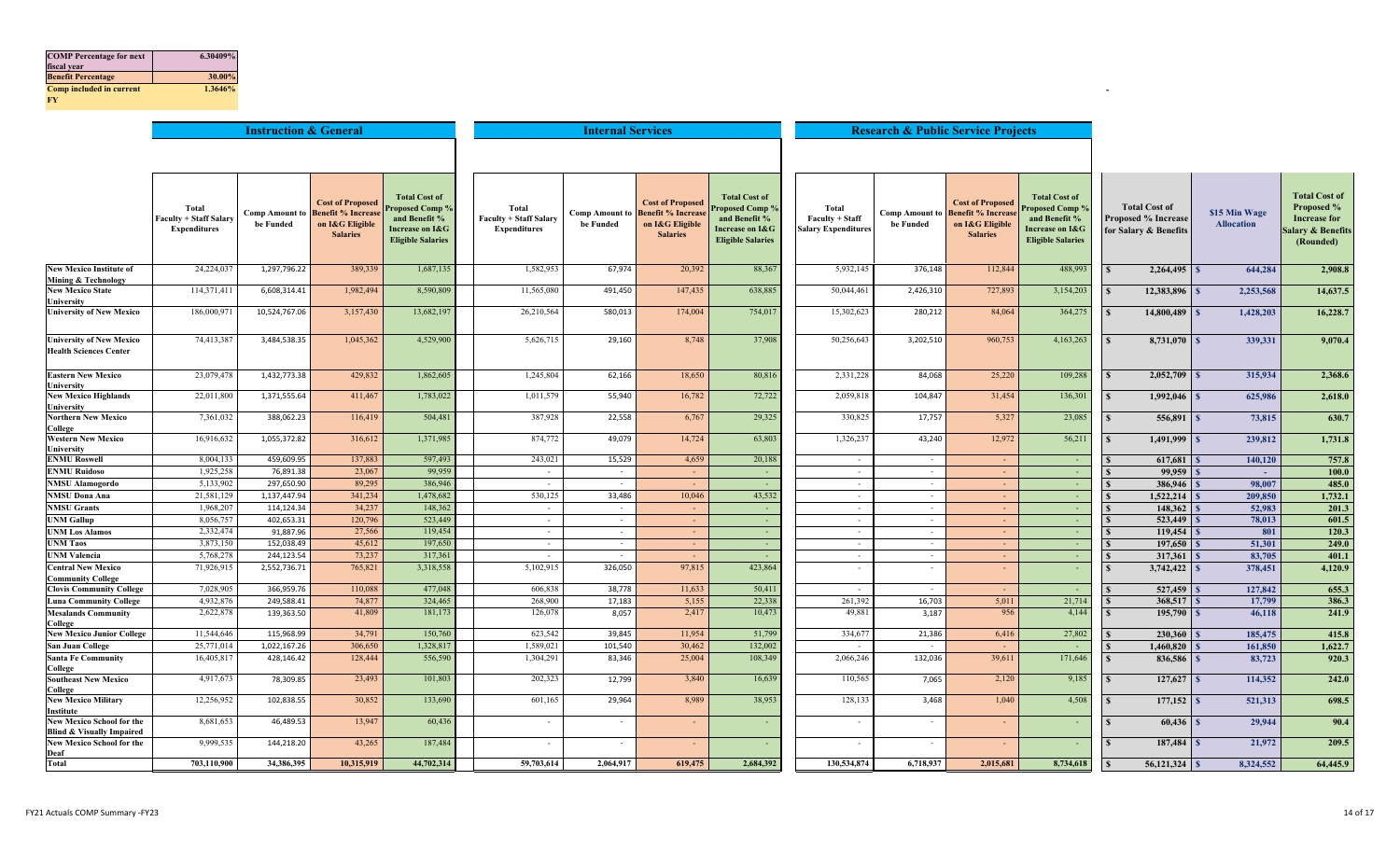|                                                                                                    | <b>Higher Ed</b><br><b>Distribution</b> |                        |     | Spec. School +<br>Hospital                | Rounding<br>Correction |                                      |     |                                           |             |
|----------------------------------------------------------------------------------------------------|-----------------------------------------|------------------------|-----|-------------------------------------------|------------------------|--------------------------------------|-----|-------------------------------------------|-------------|
| ERB Employer Increase Distribution Per Chapter 44 Laws 2021<br>and Chapter 54 HB2 + SB36 Laws 2022 | \$                                      | 12,232,800             |     | \$279,500                                 | 1.00000                |                                      |     |                                           |             |
| <b>Institution</b>                                                                                 | Data                                    | <b>FY21 ERB Salary</b> |     | <b>FY21 Member</b><br><b>Contribution</b> |                        | <b>FY21 Employer</b><br>Contribution |     | <b>Rounded DFA</b><br><b>Distribution</b> |             |
| CENTRAL NEW MEXICO COMMUNITY COLLEGE                                                               | \$                                      | 83,645,621             | \$  | 8,488,338                                 | \$                     | 11,450,295                           | \$  | 1,004,400                                 |             |
| <b>CLOVIS COMMUNITY COLLEGE</b>                                                                    | \$                                      | 8,321,857 \$           |     | 754,881 \$                                |                        | 1,057,910                            | \$  | 92,800                                    |             |
| <b>EASTERN NEW MEXICO UNIVERSITY - PORTALES</b>                                                    | \$                                      | 30,711,176             | Ŝ.  | 2,538,188                                 | Ŝ.                     | 3,622,090                            | \$  | 317,700                                   |             |
| <b>EASTERN NM UNIVERSITY - ROSWELL</b>                                                             | \$                                      | 9,983,447 \$           |     | $951,230$ \$                              |                        | 1,309,827                            | \$  | 114,900                                   |             |
| LUNA COMMUNITY COLLEGE                                                                             | \$                                      | 5,693,408              | Ŝ.  | $585,310$ \$                              |                        | 804,961                              | \$  | 70,600                                    |             |
| <b>MESALANDS COMMUNITY COLLEGE</b>                                                                 | \$                                      | 2,939,746              | Ŝ.  | 283,527 \$                                |                        | 389,490                              | -\$ | 34,200                                    |             |
| <b>NEW MEXICO HIGHLANDS UNIVERSITY</b>                                                             | \$                                      | 26,932,882 \$          |     | 2,386,967 \$                              |                        | 3,373,391                            | -\$ | 295,900                                   |             |
| NEW MEXICO INSTITUTE OF MINING AND TECHNOLOGY                                                      | \$                                      | 48,403,811             | Ŝ.  | 4,081,444                                 | Ŝ.                     | 5,831,223                            | \$  | 511,500                                   |             |
| <b>NEW MEXICO JUNIOR COLLEGE</b>                                                                   | \$                                      | 12,500,186             | -S  | 1,070,374 \$                              |                        | 1,570,362                            | \$  | 137,700                                   |             |
| <b>NEW MEXICO STATE UNIVERSITY</b>                                                                 | \$                                      | 219,702,916            | \$  | 19,061,718                                | S.                     | 26,994,353                           | \$  | 2,367,800                                 |             |
| NORTHERN NEW MEXICO COLLEGE                                                                        | \$                                      | 9,623,508              | \$  | $913,867$ \$                              |                        | 1,295,515                            | \$  | 113,600                                   |             |
| <b>SAN JUAN COLLEGE</b>                                                                            | \$                                      | 30,041,865             | S.  | 2,989,840                                 | -\$                    | 4,068,121                            | \$  | 356,800                                   |             |
| <b>SANTA FE COMMUNITY COLLEGE</b>                                                                  | \$                                      | 21,936,498             | \$. | 2,088,087                                 | S.                     | 2,943,036                            | \$  | 258,200                                   |             |
| SOUTHEAST NEW MEXICO COLLEGE                                                                       | \$                                      | 5,864,760 \$           |     | 508,834 \$                                |                        | 720,588                              | \$  | 63,200                                    |             |
| UNIVERSITY OF NEW MEXICO                                                                           | \$                                      | 642,011,951            | \$  | 49,543,235                                | \$                     | 71,517,853                           | \$  | 6,273,200                                 |             |
| WESTERN NEW MEXICO UNIVERSITY                                                                      | \$                                      | 19,876,497             | \$  | 1,793,004 \$                              |                        | $2,511,303$   \$                     |     | 220,300                                   |             |
| <b>Subtotal Higher Education</b>                                                                   | \$                                      | 1,178,190,128          | \$. | 98,038,843                                | -\$                    | 139,460,318                          | \$  | 12,232,800                                | <b>TRUE</b> |
| NEW MEXICO MILITARY INSTITUTE                                                                      | \$                                      | 14,248,397             | \$  | 1,469,764                                 | Ŝ.                     | 2,003,959                            | \$  | 142,200                                   |             |
| NEW MEXICO SCHOOL FOR THE BLIND & VISUALLY IMPAIR                                                  | \$                                      | 7,331,955              | \$  | 771,921                                   | \$                     | 1,033,486                            | \$  | 73,300                                    |             |
| NEW MEXICO SCHOOL FOR THE DEAF                                                                     | \$                                      | 5,066,579              | \$  | 542,125                                   | \$                     | 716,921                              | \$  | 50,900                                    |             |
| UNIVERSITY HOSPITALS                                                                               | \$                                      | 1,304,622              | \$. | 139,594                                   | \$.                    | $184,604$ \$                         |     | 13,100                                    |             |
| <b>Subtotal Special Schools + Univ. Hospital</b>                                                   | Ś                                       | 27,951,552             | Ś.  | 2,923,403                                 | Ŝ.                     | 3,938,970                            | \$  | 279,500                                   | <b>TRUE</b> |
| <b>Grand Total</b>                                                                                 | \$                                      | 1,206,141,680          | Ś.  | 100,962,246                               | Ś.                     | 143,399,287                          | Ŝ.  | 12,512,300                                |             |

F. Twelve million five hundred twelve thousand three hundred dollars (\$12,512,300) is appropriated from the general fund to the department of finance and administration in fiscal year 2023 to provide faculty and staff of two-year and four-year public postsecondary educational institutions, New .<br>Mexico military institute, New Mexico school for the blind and visually impaired and New Mexico school for the deaf covered by a pension plan created under the Educational Retirement Act the one percent employer-paid pension contribution increase authorized in Chapter 44 of Laws 2021 and an additional one percent increase, contingent on enactment of Senate Bill 36 or similar legislation of the second session of the fifty-fifth legislature increasing employer paid pension contributions. Any unexpended balances

HAFC/H 2 AND 3, aa - Page 222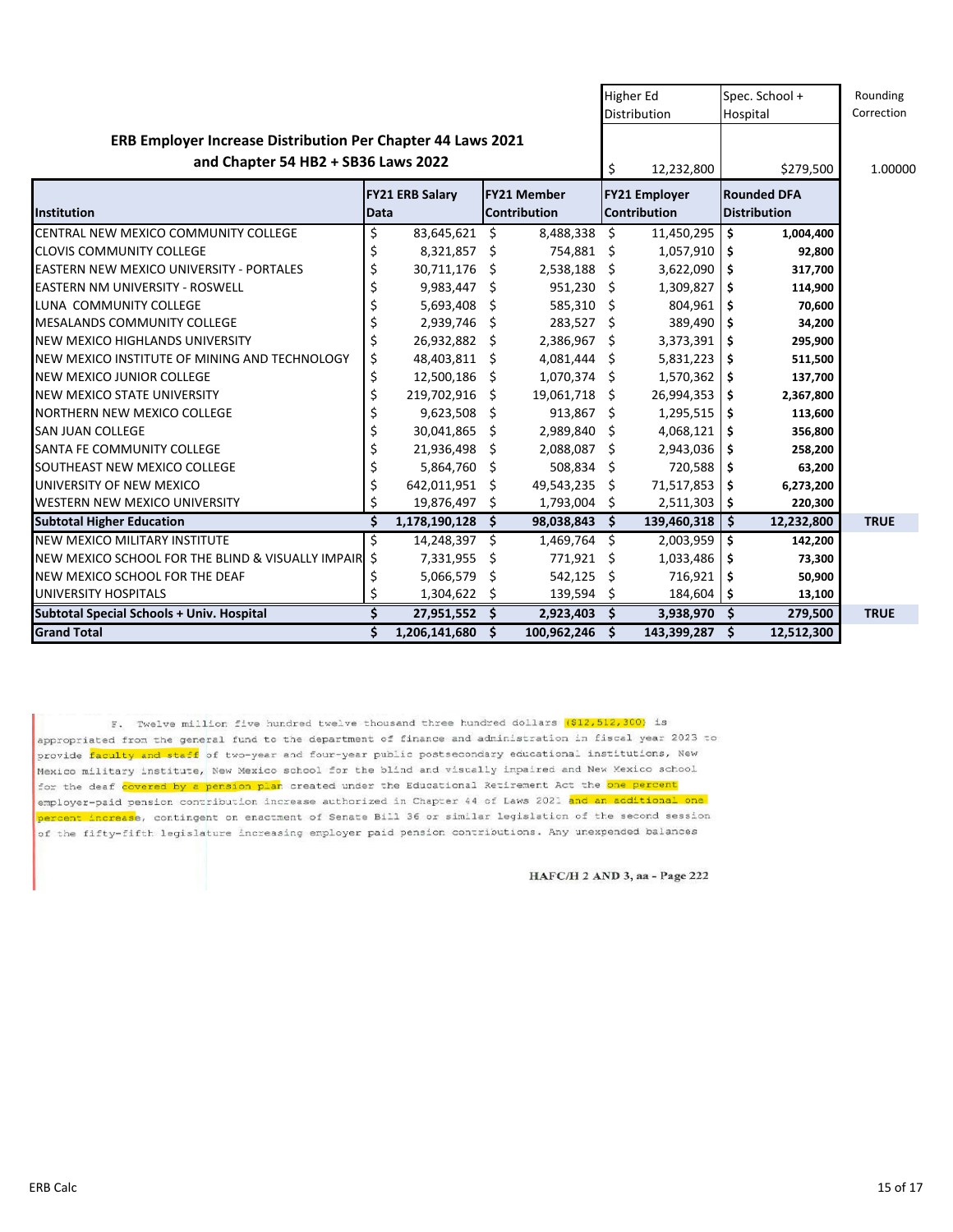| <b>Institution</b>     | <b>Employee Type</b> | Minmum Wage | <b>Total Cost/Year</b> |
|------------------------|----------------------|-------------|------------------------|
| ccc                    | <b>Staff</b>         | \$15.00     | \$127,842              |
| <b>CNM</b>             | <b>Staff</b>         | \$15.00     | \$378,451              |
| <b>ENMU</b>            | <b>Staff</b>         | \$15.00     | \$315,934              |
| <b>ENMU Roswell</b>    | <b>Staff</b>         | \$15.00     | \$140,120              |
| <b>ENMU Ruidoso</b>    | <b>Staff</b>         | \$15.00     | \$0                    |
| <b>LCC</b>             | <b>Staff</b>         | \$15.00     | \$17,799               |
| <b>MCC</b>             | <b>Staff</b>         | \$15.00     | \$46,118               |
| <b>NM Tech</b>         | <b>Staff</b>         | \$15.00     | \$644,284              |
| <b>NMHU</b>            | <b>Staff</b>         | \$15.00     | \$625,986              |
| <b>NMJC</b>            | <b>Staff</b>         | \$15.00     | \$185,475              |
| <b>NMMI</b>            | <b>Staff</b>         | \$15.00     | \$521,313              |
| <b>NMSBVI</b>          | <b>Staff</b>         | \$15.00     | \$29,944               |
| <b>NMSD</b>            | <b>Staff</b>         | \$15.00     | \$21,972               |
| <b>NMSU</b>            | <b>Staff</b>         | \$15.00     | \$2,253,568            |
| <b>NMSU Alamogordo</b> | <b>Staff</b>         | \$15.00     | \$98,007               |
| <b>NMSU Carlsbad</b>   | <b>Staff</b>         | \$15.00     | \$114,352              |
| <b>NMSU Dona Ana</b>   | <b>Staff</b>         | \$15.00     | \$209,850              |
| <b>NMSU Grants</b>     | <b>Staff</b>         | \$15.00     | \$52,983               |
| <b>NNMC</b>            | <b>Staff</b>         | \$15.00     | \$73,815               |
| <b>SFCC</b>            | <b>Staff</b>         | \$15.00     | \$83,723               |
| <b>SJC</b>             | <b>Staff</b>         | \$15.00     | \$161,850              |
| <b>UNM</b>             | <b>Staff</b>         | \$15.00     | \$1,428,203            |
| <b>UNM Gallup</b>      | <b>Staff</b>         | \$15.00     | \$78,013               |
| <b>UNM HSC</b>         | <b>Staff</b>         | \$15.00     | \$339,331              |
| <b>UNM LA</b>          | <b>Staff</b>         | \$15.00     | \$801                  |
| <b>UNM Taos</b>        | <b>Staff</b>         | \$15.00     | \$51,301               |
| <b>UNM Valencia</b>    | <b>Staff</b>         | \$15.00     | \$83,705               |
| <b>WNMU</b>            | <b>Staff</b>         | \$15.00     | \$239,812              |

\$ 8,324,552 Total